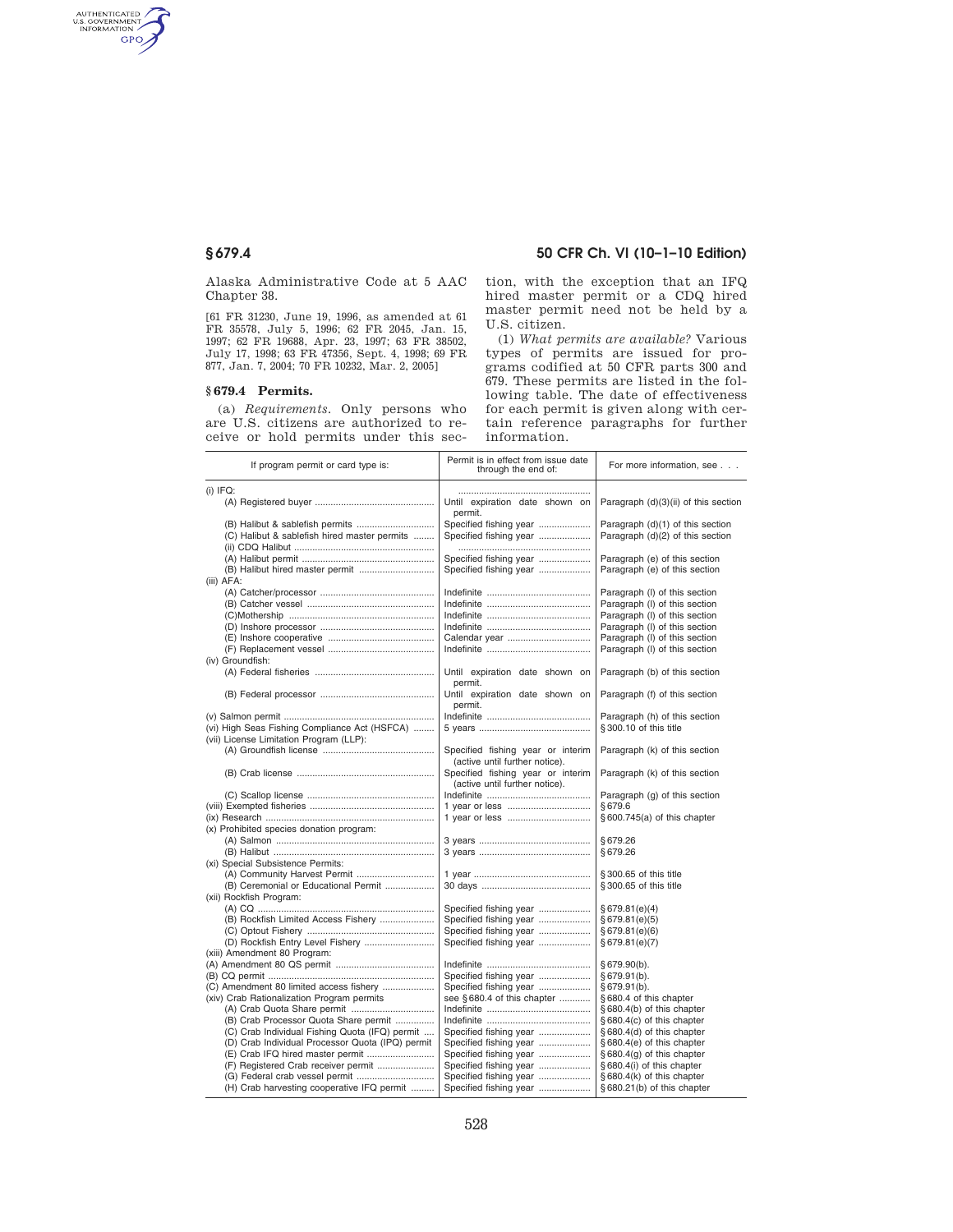(2) *Permit and logbook required by participant and fishery.* For the various types of permits issued, refer to §679.5 for recordkeeping and reporting requirements. For subsistence permits, refer to §300.65 of this title for recordkeeping and reporting requirements.

(3) *Permit application.* (i) A person may obtain an application for a new permit or for renewal or revision of an existing permit for any of the permits under this section and must submit forms to NMFS as instructed in application instructions. With appropriate software, all permit applications may be completed online and printed from the Alaska Region website at *http:// alaskafisheries.noaa.gov*.

(ii) Upon receipt of an incomplete or improperly completed permit application, the Program Administrator, RAM, will notify the applicant of the deficiency in the permit application. If the applicant fails to correct the deficiency, the permit will not be issued. No permit will be issued to an applicant until a complete application is received.

(iii) The operator, manager, Registered Buyer, or Registered Crab Receiver must obtain a separate permit for each applicant, facility, or vessel, as appropriate to each Federal permit in

this section (§679.4) and retain a copy of each permit application, whether the application is requesting an initial permit or renewing or revising an existing permit.

(iv) The information requested on the application must be typed or printed legibly.

(v) All permits are issued free of charge.

(4) [Reserved]

(5) *Alteration.* No person may alter, erase, or mutilate any permit, card, or document issued under this section. Any such permit, card, or document that is intentionally altered, erased, or mutilated is invalid.

(6) *Disclosure.* NMFS will maintain a list of permitted processors that may be disclosed for public inspection.

(7) *Sanctions and denials.* Procedures governing sanctions and denials are found at subpart D of 15 CFR part 904. Such procedures are required for enforcement purposes, not administrative purposes.

(8) *Harvesting privilege.* Quota shares, permits, or licenses issued pursuant to this part are neither a right to the resource nor any interest that is subject to the ''takings'' provision of the Fifth Amendment to the U.S. Constitution. Rather, such quota shares, permits, or licenses represent only a harvesting privilege that may be revoked or amended subject to the requirements of the Magnuson-Stevens Act and other applicable law.

(9) *Permit surrender.* The Regional Administrator will recognize the voluntary surrender of a permit issued in this section, §679.4, if a permit may be surrendered and it is submitted by the person named on the permit, owner of record, or agent. Submit the original permit to Program Administrator, RAM Program, P.O. Box 21668, Juneau, AK 99802, by certified mail or other method that provides written evidence that NMFS Alaska Region received it. The receiving date of signature by NMFS staff is the date the permit was surrendered.

(b) *Federal fisheries permit (FFP)*—(1) *Groundfish.* No vessel of the United States may be used to fish for groundfish in the GOA or BSAI unless the owner first obtains a Federal fisheries permit for the vessel, issued under this part. A Federal fisheries permit is issued without charge.

(2) *Non-groundfish.* A vessel of the United States that fishes in the GOA or BSAI for any non-groundfish species, including but not limited to halibut, crab, salmon, scallops, and herring, and that is required to retain any bycatch of groundfish under this part must obtain a Federal fisheries permit under this part.

(3) *Vessel operations categories.* An FFP authorizes a vessel owner to deploy a vessel to conduct operations in the GOA or BSAI under the following categories: Catcher vessel, catcher/ processor, mothership, tender vessel, or support vessel. A vessel may not be operated in a category other than as specified on the FFP, except that a catcher vessel, catcher/processor mothership, or tender vessel may be operated as a support vessel.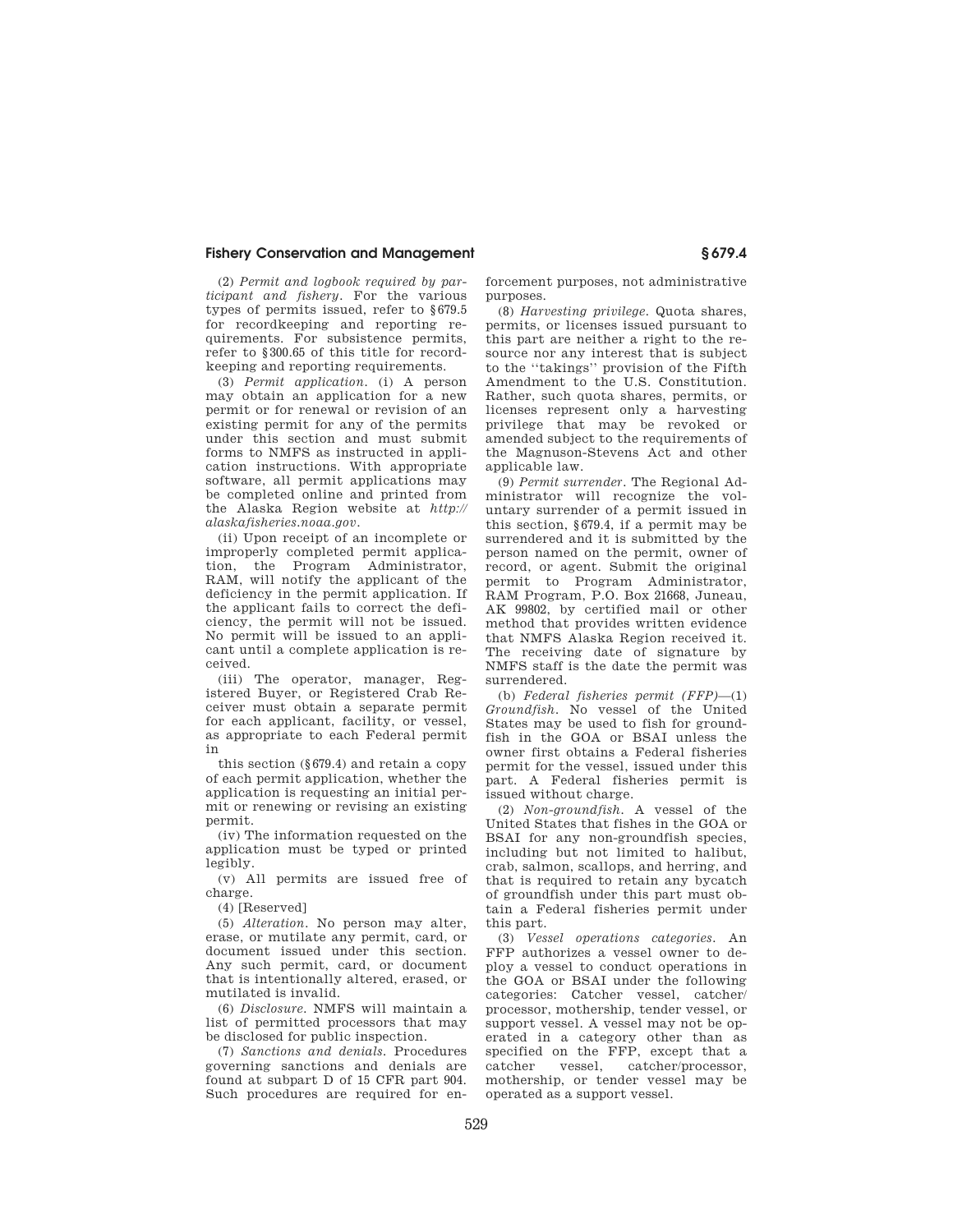(4) *Duration*—(i) *Length of permit effectiveness.* An FFP is in effect from the effective date through the expiration date, unless it is revoked, suspended, surrendered in accordance with paragraph (a)(9) of this section, or modified under §600.735 or §600.740 of this chapter.

(ii) *Surrendered permit.* An FFP permit may be voluntarily surrendered in accordance with paragraph (a)(9) of this section. An FFP may be reissued to the permit holder of record in the same fishing year in which it was surrendered. Contact NMFS/RAM by telephone, locally at 907–586–7202 (Option #2) or toll-free at 800–304–4846 (Option  $#2)$ 

(iii) *Amended permit.* An owner or operator, who applied for and received an FFP, must notify NMFS of any change in the permit information by submitting an FFP application found at the NMFS website at *http:// alaskafisheries.noaa.gov* as instructed on the application form. Upon receipt and approval of a permit amendment, the Program Administrator, RAM, will issue an amended FFP.

(5) *Contents of an FFP application.* To obtain a Federal fisheries permit, the owner must complete a Federal fisheries permit application and provide the following information for each vessel to be permitted:

(i) *New or amended application?* Indicate whether application is for a new or amended Federal fisheries permit and if revision, enter the current Federal fisheries permit number.

(ii) *Owner information.* Indicate the name(s), permanent business mailing address, business telephone number, business FAX number, and business email address of the owner; and if applicable, the name of any person or company (other than the owner) that manages the operations of the vessel.

(iii) *Vessel information.* Indicate the vessel name and homeport (city and state); U.S. Coast Guard (USCG) documentation number; ADF&G vessel registration number; ADF&G processor code; vessel's LOA (ft), registered length (ft), gross tonnage, net tonnage, and shaft horsepower; and whether this is a vessel of the United States.

(iv) *Area and gear information.* Indicate the type of vessel operation. If

**§ 679.4 50 CFR Ch. VI (10–1–10 Edition)** 

catcher/processor or catcher vessel, indicate only the gear types used for groundfish fishing. If the vessel is a catcher/processor under 125 ft (18.3 m) LOA that is intended to process GOA inshore pollock or GOA inshore Pacific cod, mark the box for a GOA inshore processing endorsement.

(v) *Signature.* The owner or agent of the owner of the vessel must sign and date the application. If the owner is a company, the agent of the owner must sign and date the application.

(vi) *Atka Mackerel, Pollock, and Pacific Cod Directed Fisheries.* (A) Indicate use of pot, hook-and-line, or trawl gear in the directed fisheries for pollock, Atka mackerel, or Pacific cod.

(B) Indicate directed fishing for Atka mackerel in the harvest limit area, as defined in §679.2.

(C) Selections for species endorsements will remain valid until an FFP is amended to remove those endorsements or the permit with these endorsements is surrendered or revoked.

(vii) (Applicable through December 31, 2002) If the vessel owner will be fishing in the harvest limit area in Statistical Areas 542 or 543 in the directed fishery for Atka mackerel.

(6) *Issuance.* (i) Except as provided in subpart D of 15 CFR part 904, upon receipt of a properly completed permit application, the Regional Administrator will issue a Federal fisheries permit required by this paragraph (b).

(ii) The Regional Administrator will send the Federal fisheries permit to the applicant with the appropriate logbooks, as provided under §679.5.

(iii) NMFS will reissue a Federal fisheries permit to any person who holds a Federal fisheries permit issued for a vessel if that vessel was used to make any legal rockfish landings and is subject to a sideboard limit as described under §679.82(d) through (h).

(iv) NMFS will reissue a Federal fisheries permit to any person who holds a Federal fisheries permit issued to an Amendment 80 vessel.

(7) *Amended application.* If the application for an amended permit required under this section designates a change or addition of a vessel operations category, the amended permit must be on board the vessel before the new type of operations begins.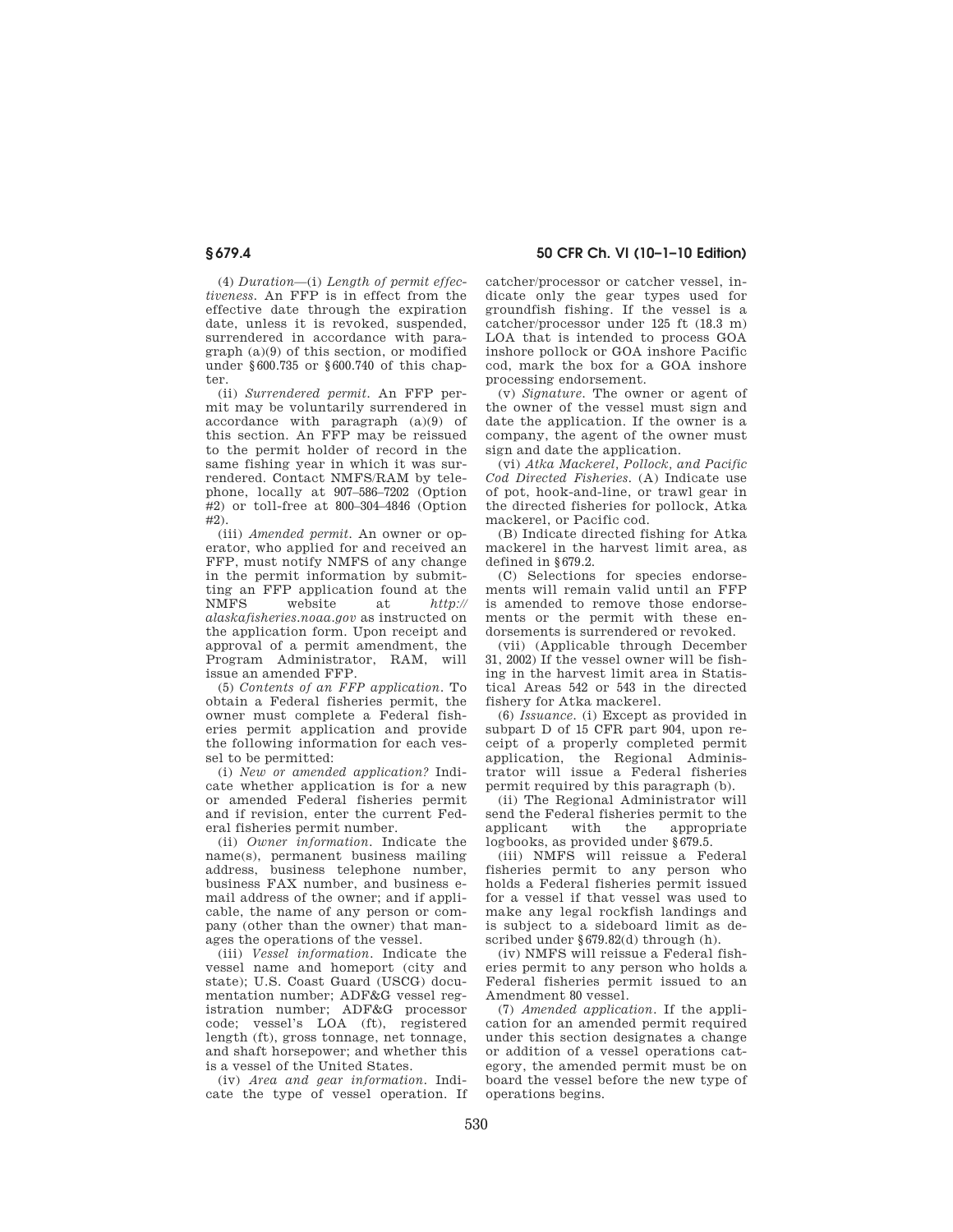(8) *Transfer.* A Federal fisheries permit issued under this paragraph (b) is not transferable or assignable and is valid only for the vessel for which it is issued.

(9) *Inspection.* (i) An original Federal fisheries permit issued under this paragraph (b) must be carried on board the vessel whenever the vessel is fishing. Photocopied or faxed copies are not considered originals.

(ii) A permit issued under this paragraph (b) must be presented for inspection upon the request of any authorized officer.

(c) [Reserved]

(d) *IFQ permits, IFQ hired master permits, and Registered Buyer permits*. The permits described in this section are required in addition to the permit and licensing requirements prescribed in the annual management measures published in the FEDERAL REGISTER pursuant to §300.62 of this title and in the permit requirements of this section.

(1) *IFQ permit.* (i) An IFQ permit authorizes the person identified on the permit to harvest IFQ halibut or IFQ sablefish from a specified IFQ regulatory area at any time during an open fishing season during the fishing year for which the IFQ permit is issued until the amount harvested is equal to the amount specified under the permit, or until the permit is revoked, suspended, surrendered in accordance with paragraph (a)(9) of this section, or modified under 15 CFR part 904.

(ii) A legible copy of any IFQ permit that specifies the IFQ regulatory area and vessel length overall from which IFQ halibut or IFQ sablefish may be harvested by the IFQ permit holder must be carried on board the vessel used by the permitted person to harvest IFQ halibut or IFQ sablefish at all times that such fish are retained on board.

(iii) An IFQ permit may be voluntarily surrendered in accordance with paragraph (a)(9) of this section. An annual IFQ permit will not be reissued in the same fishing year in which it was surrendered, but a new annual IFQ permit may be issued to the quota share holder of record in a subsequent fishing year. Contact NMFS/RAM for more information locally at 907–586–7202 (Option #2) or toll-free at 800–304–4846 (Option  $#2$ ).

(2) *IFQ hired master permit*. (i) An IFQ hired master permit authorizes the individual identified on the IFQ hired master permit to land IFQ halibut or IFQ sablefish for debit against the specified IFQ permit until the IFQ hired master permit expires, or is revoked, suspended, surrendered in accordance with paragraph (a)(9) of this section, or modified under 15 CFR part 904, or cancelled on request of the IFQ permit holder.

(ii) A legible copy of an IFQ hired master permit issued to an eligible individual in accordance with §679.42(i) and (j) by the Regional Administrator must be onboard the vessel that harvests IFQ halibut or IFQ sablefish at all times that such fish are retained onboard by a hired master. Except as specified in §679.42(d), an individual that is issued an IFQ hired master permit must remain onboard the vessel used to harvest IFQ halibut or IFQ sablefish with that IFQ hired master permit during the IFQ fishing trip and at the landing site during all IFQ landings.

(iii) Each IFQ hired master permit issued by the Regional Administrator will display an IFQ permit number and the name of the individual authorized by the IFQ permit holder to land IFQ halibut or IFQ sablefish for debit against the IFQ permit holder's IFQ. In addition, IFQ hired master permits will also display the ADF&G vessel identification number of the authorized vessel.

(iv) An IFQ hired master permit may be voluntarily surrendered in accordance with paragraph (a)(9) of this section. An IFQ hired master permit may be reissued to the permit holder of record in the same fishing year in which it was surrendered. Contact NMFS/RAM for more information by telephone, locally at 907–586–7202 (Option #2) or toll-free at 800–304–4846 (Option #2).

(3) *Registered Buyer permit.* (i) A Registered Buyer permit authorizes the person identified on the permit to receive and make an IFQ landing by an IFQ permit holder or IFQ hired master permit holder or to receive and make a CDQ halibut landing by a CDQ permit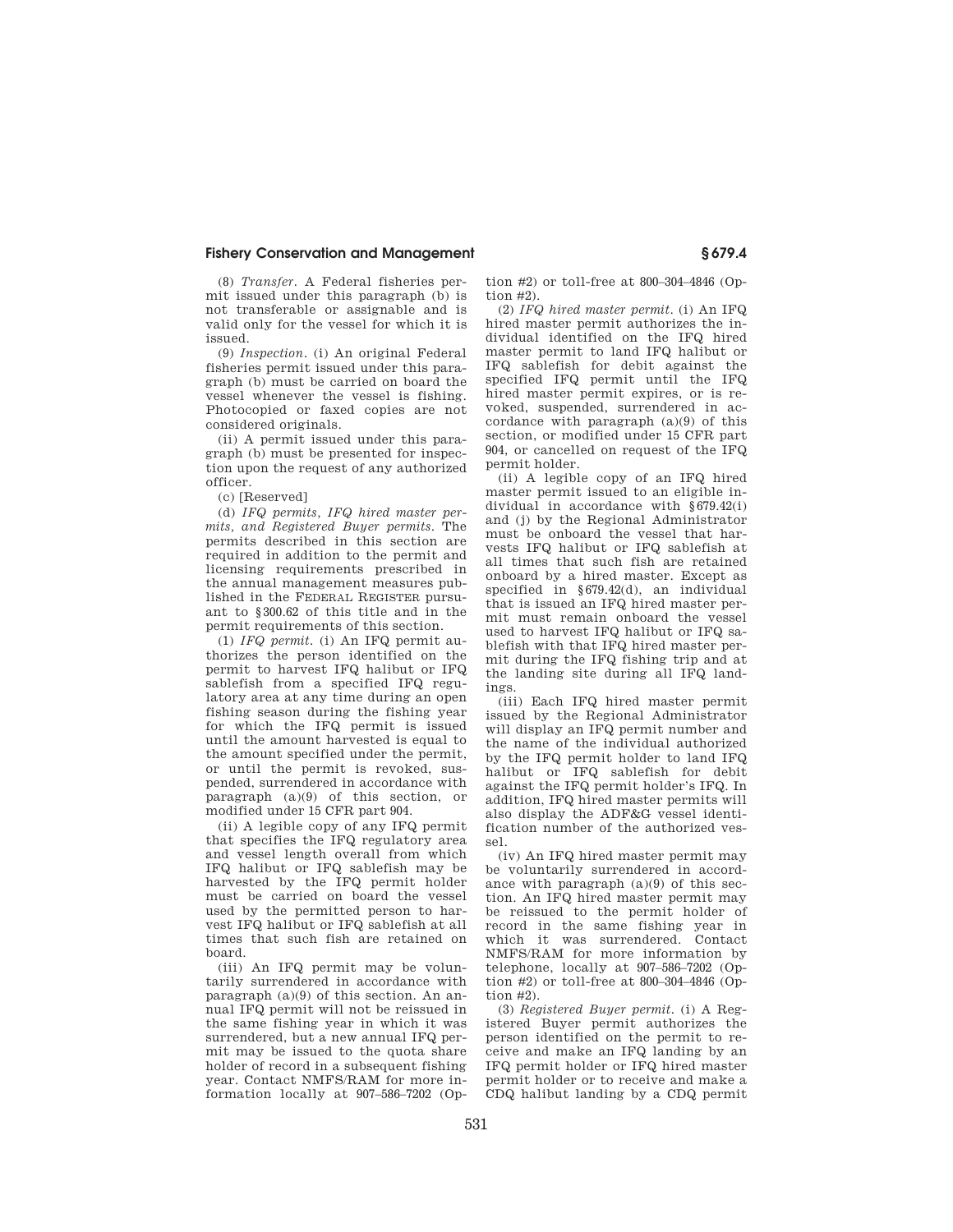holder or CDQ hired master permit holder at any time during the fishing year for which it is issued until the Registered Buyer permit expires, or is revoked, suspended, surrendered in accordance with paragraph (a)(9) of this section, or modified under 15 CFR part 904.

(ii) A Registered Buyer permit is required of:

(A) Any person who receives IFQ halibut, CDQ halibut or IFQ sablefish from the person(s) who harvested the fish:

(B) Any person who harvests IFQ halibut, CDQ halibut or IFQ sablefish and transfers such fish in a dockside sale, outside of an IFQ regulatory area, or outside the State of Alaska.

(C) A vessel operator who submits a Departure Report (see §679.5(l)(4)).

(iii) A Registered Buyer permit is issued on a 3-year cycle by the Regional Administrator to persons that have a Registered Buyer application approved by the Regional Administrator.

(iv) A Registered Buyer permit is in effect from the first day of the year for which it is issued or from the date of issuance, whichever is later, through the end of the current NMFS 3-year cycle, unless it is revoked, suspended, surrendered in accordance with paragraph (a)(9) of this section, or modified under §600.735 or §600.740 of this chapter.

(v) A Registered Buyer permit may be voluntarily surrendered in accordance with paragraph (a)(9) of this section. A Registered Buyer permit may be reissued to the permit holder of record in the same fishing year in which it was surrendered. Contact NMFS/RAM for more information by telephone, locally at 907–586–7202 (Option #2) or toll-free at 800–304–4846 (Option  $\#2$ ).

(4) *Issuance*. The Regional Administrator will issue IFQ permits and IFQ hired master permits annually or at other times as needed to accommodate transfers, revocations, appeals resolution, and other changes in QS or IFQ holdings, and designation of masters under §679.42.

(5) *Transfer*. The quota shares and IFQ issued under this section are not transferable, except as provided under §679.41. IFQ hired master permits and Registered Buyer permits issued under this paragraph (d) are not transferable.

(6) *Inspection*—(i) *IFQ permit and IFQ hired master permit*. (A) The IFQ permit holder must present a legible copy of the IFQ permit for inspection on request of any authorized officer or Registered Buyer receiving IFQ species.

(B) The IFQ hired master permit holder must present a legible copy of the IFQ permit and a legible copy of the IFQ hired master permit for inspection on request of any authorized officer or Registered Buyer receiving IFQ species.

(ii) *Registered Buyer permit.* A legible copy of the Registered Buyer permit must be present at the location of an IFQ landing or CDQ halibut landing and must be made available by an individual representing the Registered Buyer for inspection on request of any authorized officer.

(7) *Validity.* An IFQ permit issued under this part is valid only if the IFQ permit holder has paid all IFQ fees that are due as a result of final agency action as specified in §§679.45 and 679.5(l)(7)(ii).

(e) *Halibut CDQ permits and CDQ hired master permits*—(1) *Requirements.* (i) The CDQ group, the operator of the vessel, the manager of a shoreside processor or stationary floating processor, and the Registered Buyer must comply with the requirements of this paragraph (e) and of paragraph §679.32(f) for the catch of CDQ halibut.

(ii) The CDQ group, vessel owner or operator, and Registered Buyer are subject to all of the IFQ prohibitions at  $§679.7(f).$ 

(2) *Halibut CDQ permit.* The CDQ group must obtain a halibut CDQ permit issued by the Regional Administrator. The vessel operator must have a legible copy of the halibut CDQ permit on any fishing vessel operated by, or for, a CDQ group that will have halibut CDQ onboard and must make the permit available for inspection by an authorized officer. The halibut CDQ permit is non-transferable and is issued annually until revoked, suspended, surrendered, or modified. A halibut CDQ permit may be voluntarily surrendered in accordance with paragraph (a)(9) of this section. The halibut CDQ permit will not be reissued in the same fishing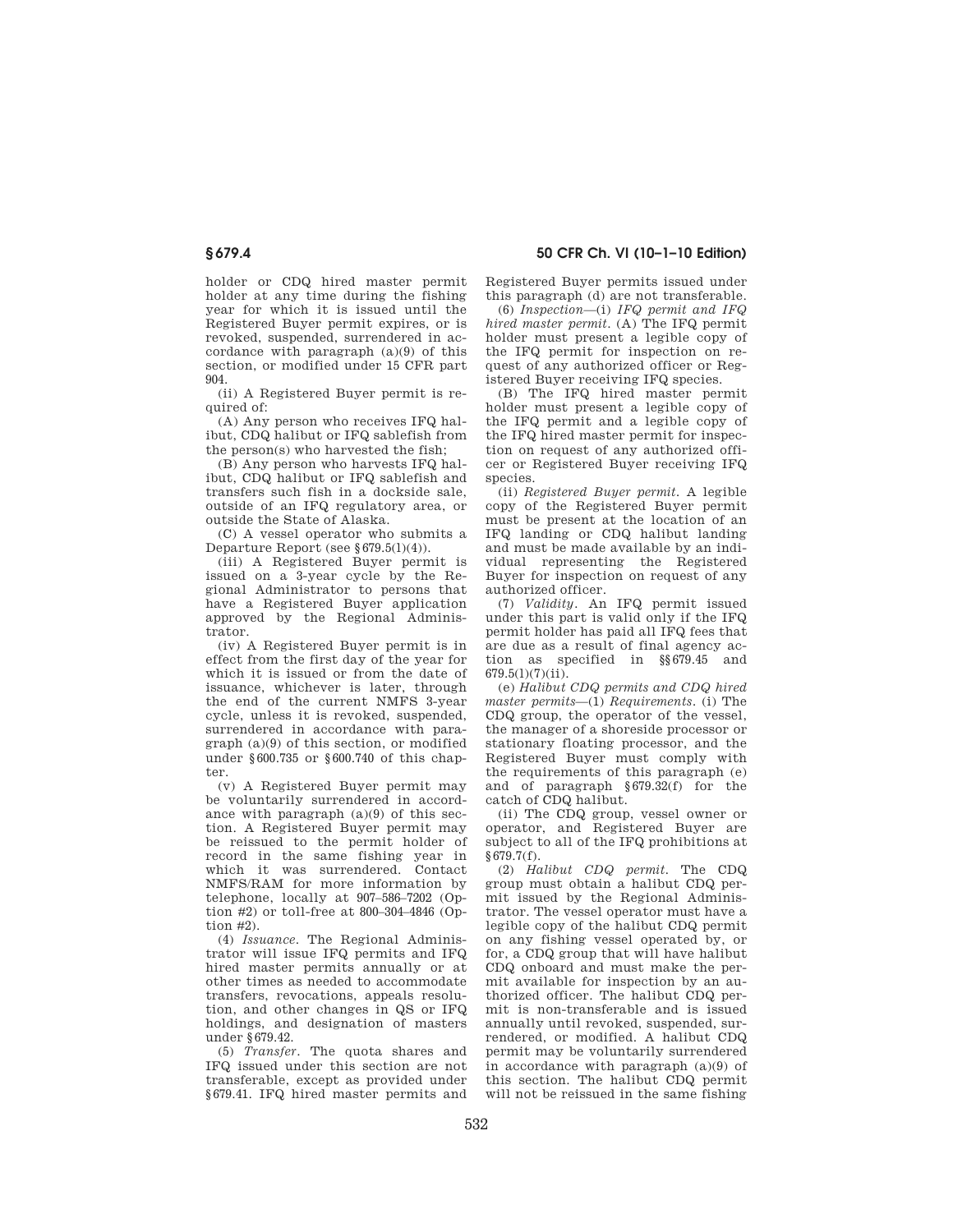year in which it was surrendered, but a new annual halibut CDQ permit may be issued in a subsequent fishing year to the CDQ group entitled to a CDQ halibut allocation. Contact NMFS/RAM for more information by telephone, locally at 907–586–7202 (Option #2) or tollfree at 800–304–4846 (Option #2).

(3) An individual must have onboard the vessel a legible copy of his or her halibut CDQ hired master permit issued by the Regional Administrator while harvesting and landing any CDQ halibut. Each halibut CDQ hired master permit will identify a CDQ permit number and the individual authorized by the CDQ group to land halibut for debit against the CDQ group's halibut CDQ. A halibut CDQ hired master permit may be voluntarily surrendered in accordance with paragraph (a)(9) of this section. A halibut CDQ hired master permit may be reissued to the permit holder of record in the same fishing year in which it was surrendered. Contact NMFS/RAM for more information by telephone, locally at 907–586– 7202 (Option #2) or toll-free at 800–304– 4846 (Option #2).

(4) *Alteration*. No person may alter, erase, mutilate, or forge a halibut CDQ permit, hired master permit, Registered Buyer permit, or any valid or current permit or document issued under this part. Any such permit or document that has been intentionally altered, erased, mutilated, or forged is invalid.

(5) *Landings*. A person may land CDQ halibut only if he or she has a valid halibut CDQ hired master permit. The person(s) holding the halibut CDQ hired master permit and the Registered buyer must comply with the requirements of  $\S 679.5(g)$  and (1)(1) through (6).

(f) *Federal processor permit (FPP)*—(1) *Requirement.* No shoreside processor of the United States or stationary floating processor may receive or process groundfish harvested in the GOA or BSAI, unless the owner first obtains a Federal processor permit issued under this part. A Federal processor permit is issued without charge.

(2) *Contents of an FPP application.* To obtain an FPP, the owner must complete an FPP application and provide the following information (see paragraphs  $(f)(2)(i)$  through  $(v)$  of this section for each SFP and shoreside processor plant to be permitted):

(i) *New or amended permit.* Indicate whether application is for a new or amended FPP; and if an amended permit, provide the current FPP number. Indicate whether application is for a shoreside processor or an SFP.

(ii) *Owner information.* Indicate the name(s), permanent business mailing address, business telephone number, business fax number, and business email address of all owners, and if applicable, the name of any person or company (other than the owner) who manages the operations of the shoreside processor or SFP.

(iii) *SFP information.* Indicate the vessel name; whether this is a vessel of the United States; USCG documentation number; ADF&G vessel registration number; ADF&G processor code; the vessel's LOA (ft); registered length (ft); gross tonnage; net tonnage; shaft horsepower; homeport (city and state); and whether choosing to receive a GOA inshore processing endorsement. A GOA inshore processing endorsement is required in order to process GOA inshore pollock and GOA inshore Pacific cod.

(iv) *Shoreside processor information.* Indicate the shoreside processor's name; permanent business mailing address; physical location of plant at which the shoreside processor is operating (street, city, state, zip code); whether the shoreside processor is replacing a previous processor at this facility (YES or NO, and if YES, name of previous processor); whether multiple processing businesses are using this plant; whether the owner named in paragraph  $(f)(2)(ii)$  of this section owns this plant; ADF&G processor code; business telephone number; business fax number; and business e-mail address.

(v) *Signature.* The owner or agent of the owner of the shoreside processor or SFP must sign and date the application. If the owner is a company, the agent of the owner must sign and date the application.

(3) *Issuance.* Upon receipt of a properly completed permit application, the Regional Administrator will issue a Federal processor permit required by this paragraph (f).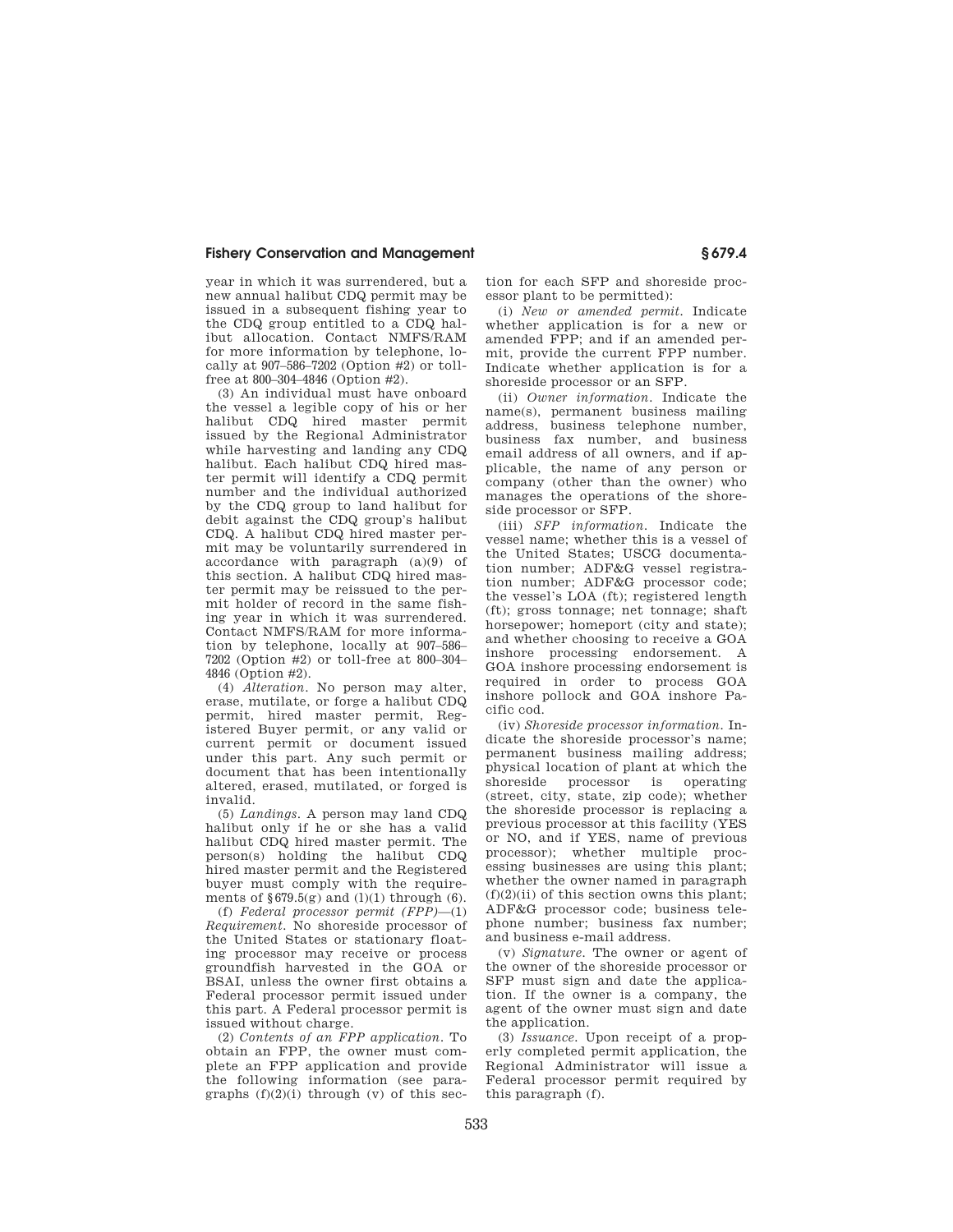(4) *Duration*—(i) *Length of effectiveness.* An FPP is in effect from the effective date through the date of permit expiration, unless it is revoked, suspended, surrendered in accordance with paragraph (a)(9) of this section, or modified under §600.735 or §600.740 of this chapter.

(ii) *Surrendered permit.* An FPP may be voluntarily surrendered in accordance with paragraph (a)(9) of this section. An FPP may be reissued to the permit holder of record in the same fishing year in which it was surrendered. Contact NMFS/RAM for more information by telephone, locally at 907– 586–7202 (Option #2) or toll-free at 800– 304–4846 (Option #2).

(iii) *Amended permit.* An owner or operator, who applied for and received an FPP, must notify NMFS of any change in the permit information by submitting an FPP application found at the NMFS website at *http:// alaskafisheries.noaa.gov*. The owner or operator must submit the application as instructed on the application form. Upon receipt and approval of a permit amendment, the Program Administrator, RAM, will issue an amended FPP.

(5) *Transfer.* A Federal processor permit issued under this paragraph (f) is not transferable or assignable and is valid only for the processor for which it is issued.

(6) *Inspection.* (i) An original Federal processor permit issued under this paragraph (f) must be on site at the shoreside processor, or stationary floating processor at all times. Photocopied or faxed copies are not considered originals.

(ii) A permit issued under this paragraph (f) must be presented for inspection upon the request of any authorized officer.

(g) *Scallop LLP*—(1) *General requirements.* (i) In addition to the permit and licensing requirements prescribed in this part, each vessel within the EEZ off Alaska that is catching and retaining scallops, must have an original scallop LLP license onboard at all times it is catching and retaining scallops. This scallop LLP license, issued by NMFS, authorizes the person named on the license to catch and retain scallops in compliance with State of Alaska regulations and only with a vessel that does not exceed the maximum LOA specified on the license and the gear designation specified on the license.

(ii) A scallop LLP license may be voluntarily surrendered in accordance with paragraph (a)(9) of this section. A surrendered scallop LLP license will cease to exist and will not be subsequently reissued. Contact NMFS/RAM for more information by telephone, locally at  $907-586-7202$  (Option  $\#2$ ) or tollfree at 800–304–4846 (Option #2).

(2) *Qualifications for a scallop LLP license.* A scallop LLP license will be issued to an eligible applicant who:

(i) Is a qualified person;

(ii) Was named on a State of Alaska scallop moratorium permit or Federal scallop moratorium permit on February 8, 1999;

(iii) Used the moratorium permit held on February 8, 1999, to make legal landings of scallops in each of any 2 calendar years during the qualification period beginning January 1, 1996, through October 9, 1998; and

(iv) Submitted a complete application for a scallop license during the application period specified pursuant to paragraph (g)(4) of this section.

(3) *Scallop license conditions and endorsements.* A scallop license authorizes the license holder to catch and retain scallops only if the vessel length and gear used do not exceed the vessel length and gear endorsements specified on the license. These endorsements will be determined as follows.

(i) The MLOA specified on the scallop license is equal to the length overall on February 8, 1999, of the longest vessel that was authorized by a Federal or State of Alaska Scallop Moratorium Permit to harvest scallops and used by the eligible applicant to make legal landings of scallops during the scallop LLP qualification period, as specified at  $\S 679.4(g)(2)(iii)$  of this part.

(ii) The gear specified on a scallop license will be restricted to two dredges with a combined width of no more than 20 feet (6.1 m) in all areas if the eligible applicant was a moratorium permit holder with a Scallop Registration Area H (Cook Inlet) endorsement and did not make a legal landing of scallops caught outside Area H during the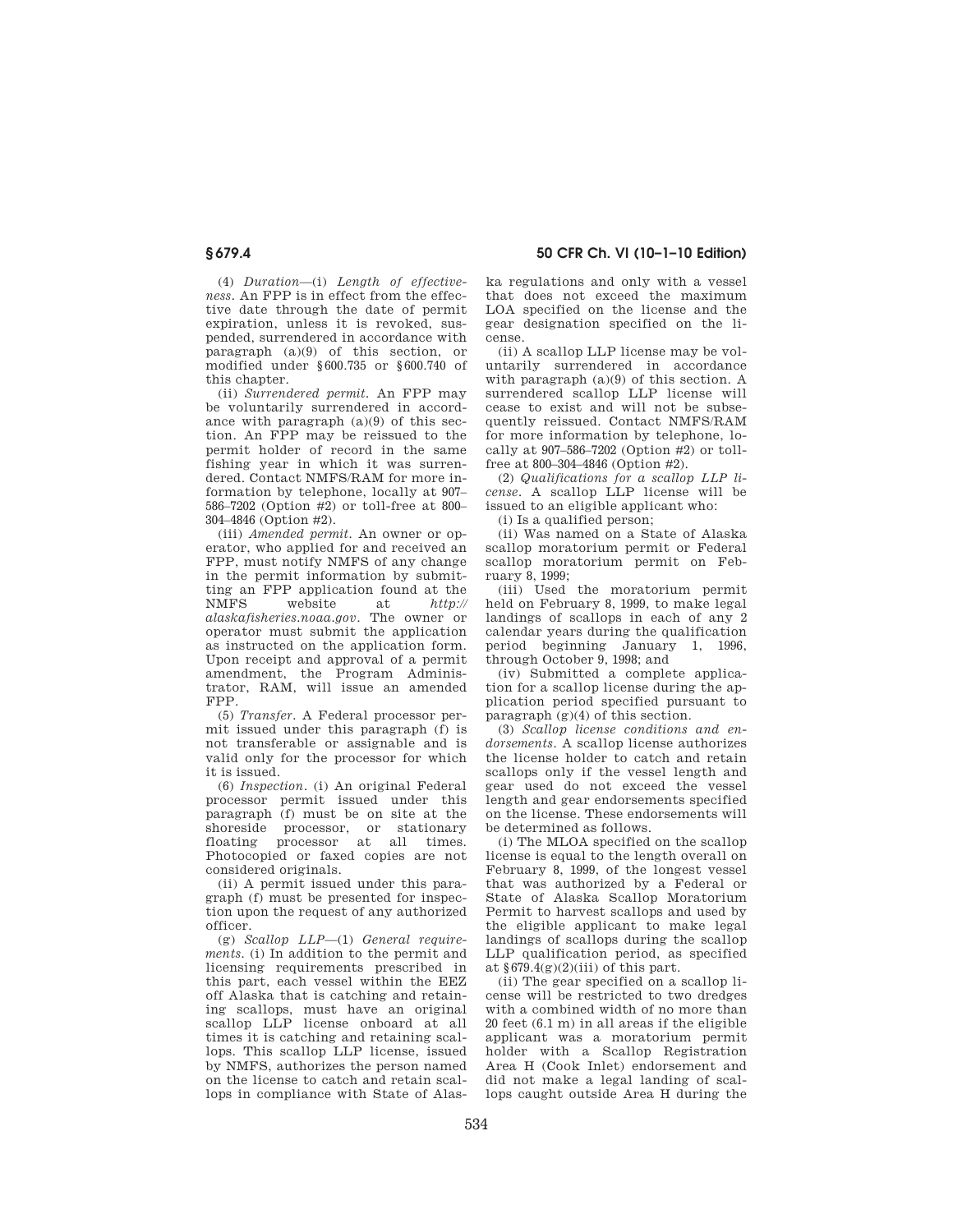qualification period specified in para $graph (g)(2)(iii)$  of this section.

(4) *Application for a scallop license*—(i) *General.* The Regional Administrator will issue a scallop license to an applicant if a complete application is submitted by or on behalf of the applicant during the specified application period, and if that applicant meets all the criteria for eligibility in this part. An application that is postmarked or hand delivered after the ending date for the application period for the scallop LLP specified in paragraph  $§679.4(g)(4)(ii)$ will be denied. An application form will be sent to the last known address of the person identified as an eligible applicant by the official LLP record. An application form may be requested from the Regional Administrator.

(ii) *Application Period.* January 16, 2001, through February 12, 2001.

(iii) *Contents of application.* To be complete, an application for a scallop license must be signed and dated by the applicant, or the individual representing the applicant, and contain the following information, as applicable:

(A) Scallop Moratorium Permit number under which legal landings of scallops were made during the qualification period specified in paragraph  $(g)(2)(iii)$  of this section;

(B) Name, business address, telephone number, FAX number, and social security number or tax ID number of the applicant, and whether the applicant is a U.S. citizen or a U.S. business;

(C) Name of the managing company, if any;

(D) Evidence of legal landings in the qualifying years and registration areas;

(E) For the vessel(s) being used as the basis for eligibility for a license, the name, state registration number (e.g., ADF&G number), the USCG documentation number, and valid evidence of the LOA on February 8, 1999, of the longest vessel used by the applicant during the qualification period specified in paragraph  $(g)(2)(iii)$  of this section.

(iv) *Successor-in-interest.* If an applicant is applying as the successor-in-interest to an eligible applicant, an application, to be complete, also must contain valid evidence proving the applicant's status as a successor-in-interest to that eligible applicant and:

(A) Valid evidence of the death of that eligible applicant at the time of application, if the eligible applicant was an individual; or

(B) Valid evidence that the eligible applicant is no longer in existence at the time of application, if the eligible applicant is not an individual.

(v) *Application evaluation.* The Regional Administrator will evaluate an application submitted during the specified application period and compare all claims in the application with the information in the official LLP record. Claims in the application that are consistent with information in the official LLP record will be accepted by the Regional Administrator. Inconsistent claims in the application, unless verified by evidence, will not be accepted. An applicant who submits inconsistent claims, or an applicant who fails to submit the information specified in paragraphs  $(g)(4)(iii)$  and  $(g)(4)(iv)$  of this section, will be provided a 60-day evidentiary period pursuant to paragraph  $(g)(4)(\overline{v}i)$  of this section to submit the specified information, submit evidence to verify his or her inconsistent claims, or submit a revised application with claims consistent with information in the official LLP record. An applicant who submits claims that are inconsistent with information in the official LLP record has the burden of proving that the submitted claims are correct.

(vi) *Additional information or evidence.*  The Regional Administrator will evaluate additional information or evidence to support an applicant's inconsistent claims submitted within the 60-day evidentiary period pursuant to paragraph  $(g)(4)(vii)$  of this section. If the Regional Administrator determines that the additional information or evidence meets the applicant's burden of proving that the inconsistent claims in his or her application are correct, the official LLP record will be amended and the information will be used in determining whether the applicant is eligible for a license. However, if the Regional Administrator determines that the additional information or evidence does not meet the applicant's burden of proving that the inconsistent claims in his or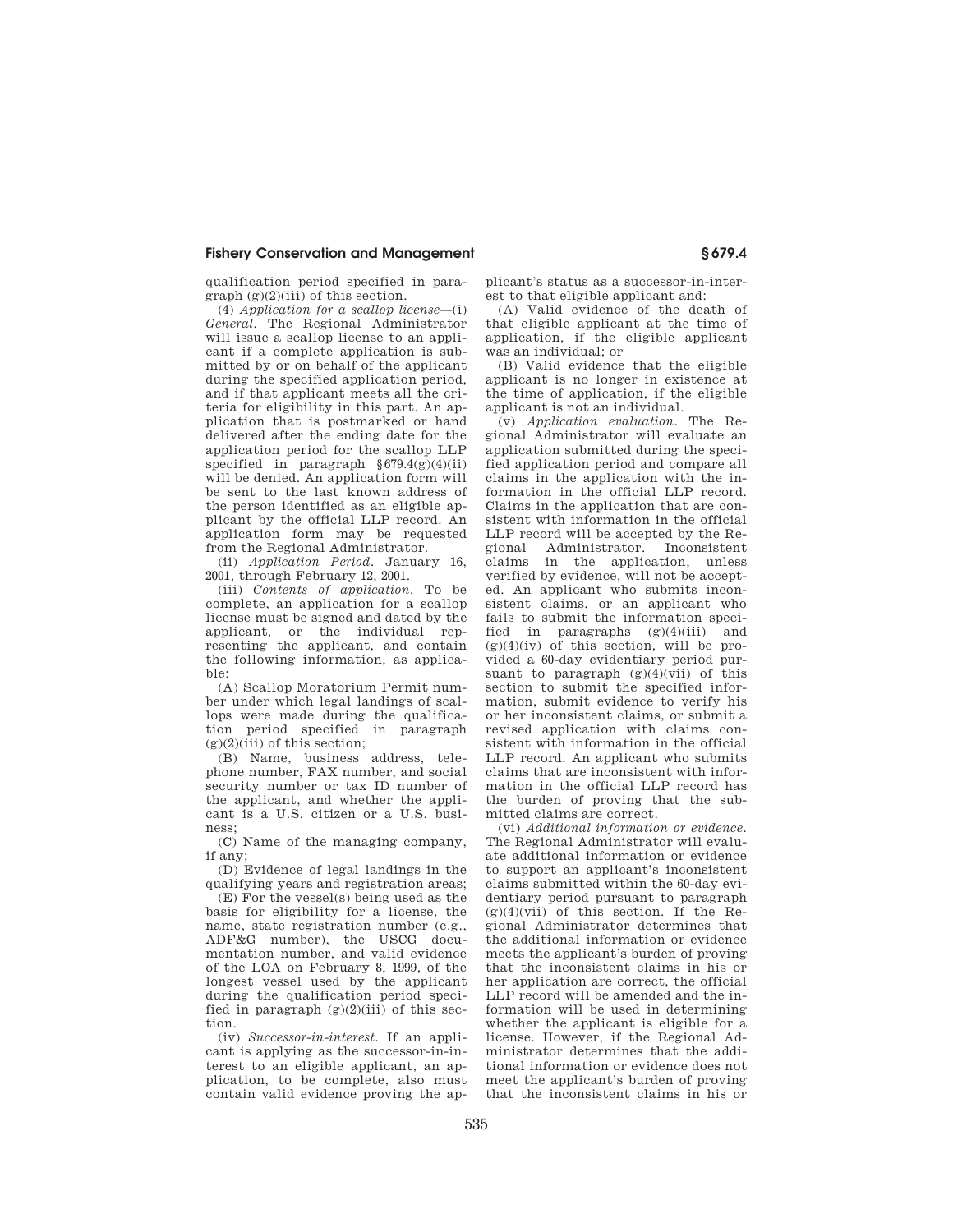her application is correct, the applicant will be notified by an initial administrative determination, pursuant to paragraph  $(g)(4)(viii)$  of this section, that the applicant did not meet the burden of proof to change the information in the official LLP record.

(vii) *60-day evidentiary period.* The Regional Administrator will specify by letter a 60-day evidentiary period during which an applicant may provide additional information or evidence to support the claims made in his or her application, or to submit a revised application with claims consistent with information in the official LLP record, if the Regional Administrator determines that the applicant did not meet the burden of proving that the information on the application is correct through evidence provided with the application. Also, an applicant who fails to submit information as specified in paragraphs  $(g)(4)(iii)$  and  $(g)(4)(iv)$  of this section will have 60 days to provide that information. An applicant will be limited to one 60-day evidentiary period. Additional information or evidence, or a revised application, received after the 60-day evidentiary period specified in the letter has expired will not be considered for purposes of the initial administrative determination.

(viii) *Initial administrative determinations (IAD).* The Regional Administrator will prepare and send an IAD to the applicant following the expiration of the 60-day evidentiary period if the Regional Administrator determines that the information or evidence provided by the applicant fails to support the applicant's claims and is insufficient to rebut the presumption that the official LLP record is correct, or if the additional information, evidence, or revised application is not provided within the time period specified in the letter that notifies the applicant of his or her 60-day evidentiary period. The IAD will indicate the deficiencies in the application, including any deficiencies with the information, the evidence submitted in support of the information, or the revised application. The IAD will also indicate which claims cannot be approved based on the available information or evidence. An applicant who receives an IAD may ap-

**§ 679.4 50 CFR Ch. VI (10–1–10 Edition)** 

peal pursuant to §679.43. An applicant who avails himself or herself of the opportunity to appeal an IAD will not receive a transferable license until after the final resolution of that appeal in the applicant's favor.

(ix) *Issuance of a non-transferable license.* The Regional Administrator will issue a non-transferable license to the applicant at the same time notification is provided to the applicant of his or her 60-day evidentiary period if issuance is required by the license renewal provisions of 5 U.S.C. 558. A nontransferable license authorizes a person to catch and retain scallops as specified on the non-transferable license, and will have the specific endorsements and designations based on the claims in his or her application. A nontransferable license will expire upon final agency action.

(5) *Transfer of a Scallop License*—(i) *General.* The Regional Administrator will approve the transfer of a scallop license if a complete transfer application is submitted to Restricted Access Management, Alaska Region, NMFS, and if the transfer meets all the eligibility criteria as specified in paragraph  $(g)(5)(ii)$  of this section. An application form may be requested from the Regional Administrator.

(ii) *Eligibility criteria for transfers.* A scallop license can be transferred if:

(A) The designated transferee is eligible to document a fishing vessel under Chapter 121, Title 46, U.S.C.;

(B) The parties to the transfer do not have any fines, civil penalties, other payments due and outstanding, or outstanding permit sanctions resulting from Federal fishing violations;

(C) The transfer will not cause the designated transferee to exceed the license limit in §679.7(i); and

(D) The transfer does not violate any other provision specified in this part.

(iii) *Contents of transfer application.*  To be complete, an application for a scallop license transfer must be signed by the license holder and the designated transferee, or the individuals representing them, and contain the following information, as applicable:

(A) Name, business address, telephone number, and FAX number of the license holder and of the designated transferee;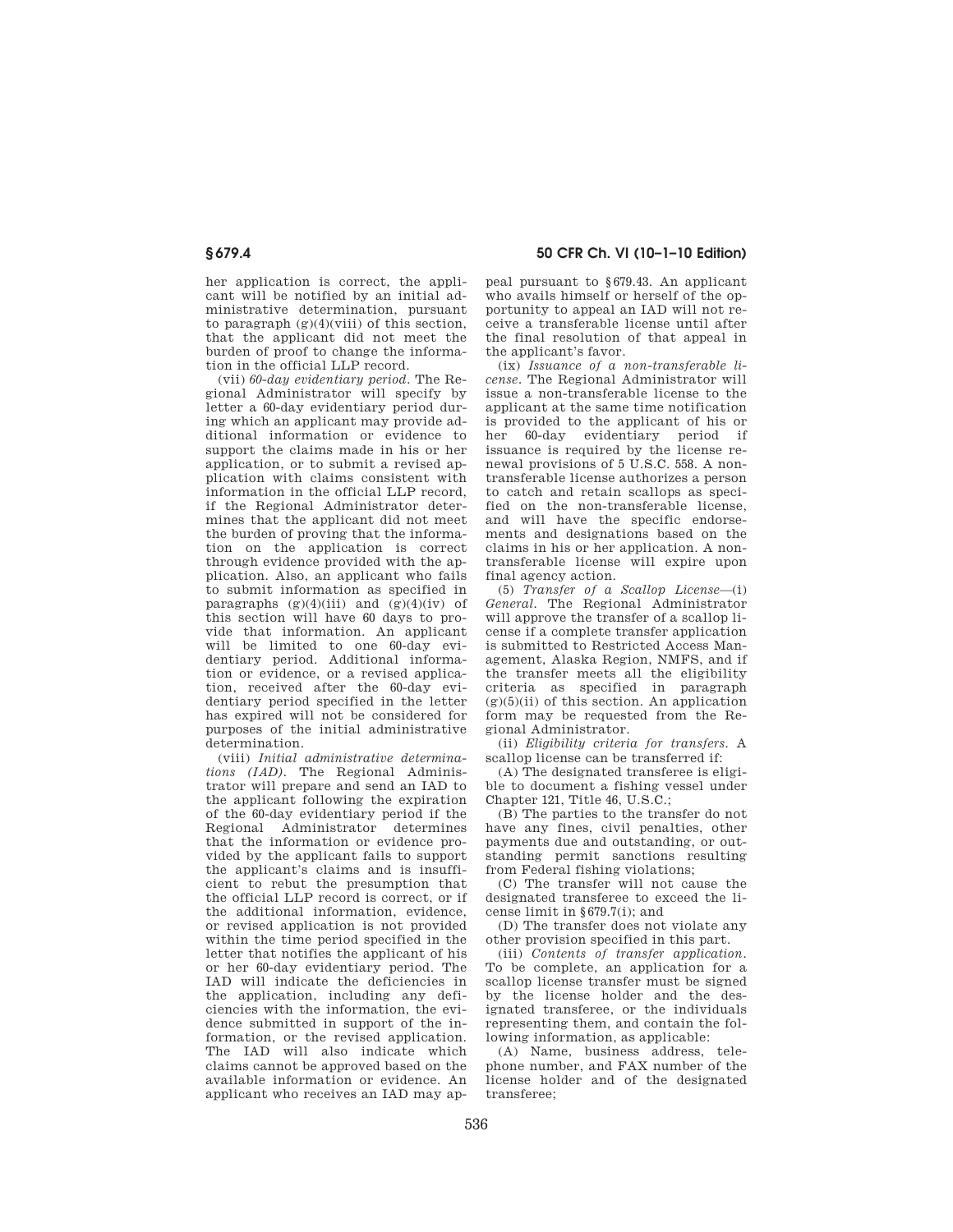(B) License number and total price being paid for the license;

(C) Certification that the designated transferee is a U.S. citizen, or a U.S. corporation, partnership, or other association;

(D) A legible copy of a contract or sales agreement that specifies the license to be transferred, the license holder, the designated transferee, the monetary value or the terms of the license transfer; and

(E) Other information the Regional Administrator deems necessary for measuring program performance.

(iv) *Incomplete applications.* The Regional Administrator will return an incomplete transfer application to the applicant and identify any deficiencies if the Regional Administrator determines that the application does not meet all the criteria identified in paragraph (g)(5) of this section.

(v) *Transfer by court order, operation of law, or as part of a security agreement.*  The Regional Administrator will transfer a scallop license based on a court order, operation of law, or a security agreement if the Regional Administrator determines that the transfer application is complete and the transfer will not violate any of the provisions of this section.

(h) *Salmon permits*—(1) *Operators of commercial fishing vessels using power troll gear.* The operator of a fishing vessel using power troll gear may engage in commercial fishing for salmon in the Salmon Management Area if the operator:

(i) Held a valid State of Alaska power troll permanent entry permit on May 15, 1979, or is a transferee under paragraph (h)(13) of this section from an operator who held such a permit on that date;

(ii) Held a valid State of Alaska power troll interim use permit on May 15, 1979; or

(iii) Holds a Salmon Fishery permit issued by the Regional Administrator under paragraph (h)(7) of this section.

(2) *Crew members and other persons not the operator of a commercial fishing vessel using power troll gear.* Crew members or other persons aboard but not the operator of a fishing vessel may assist in the vessel's commercial salmon fishing operations in the High Seas Management Area without a permit if a person described in paragraph  $(h)(1)(i)$  through (iii) of this section is also aboard the vessel and is engaged in the vessel's commercial fishing operations.

(3) *Personal use fishing.* Any person who holds a valid State of Alaska sport fishing license may engage in personal use fishing in the Salmon Management Area.

(4) *Duration.* Authorization under this paragraph (h) to engage in fishing for salmon in the Salmon Management Area constitutes a use privilege which may be revoked or modified without compensation.

(5) *Eligibility criteria for permits issued by the Regional Administrator.* (i) Any person is eligible to be issued a Salmon Fishery permit under paragraph (h)(7) of this section if that person, during any one of the calendar years 1975, 1976, or 1977:

(A) Operated a fishing vessel in the Salmon Management Area.

(B) Engaged in commercial fishing for salmon in the Salmon Management Area.

(C) Caught salmon in the Salmon Management Area using power troll gear.

(D) Landed such salmon.

(ii) The following persons are not eligible to be issued a Salmon Fishery permit under paragraph (h)(7) of this section:

(A) Persons described in paragraph  $(h)(1)(i)$  or  $(h)(1)(ii)$  of this section.

(B) Persons who once held but no longer hold a State of Alaska power troll permanent entry or interim-use permit.

(6) *Application.* Applications for a Salmon Fishery permit must be in writing, signed by the applicant, and submitted to the Regional Administrator, at least 30 days prior to the date the person wishes to commence fishing, and must include:

(i) The applicant's name, mailing address, and telephone number.

(ii) The vessel's name, USCG documentation number or State of Alaska registration number, home port, length overall, registered tonnage, and color of the fishing vessel.

(iii) The type of fishing gear used by the fishing vessel.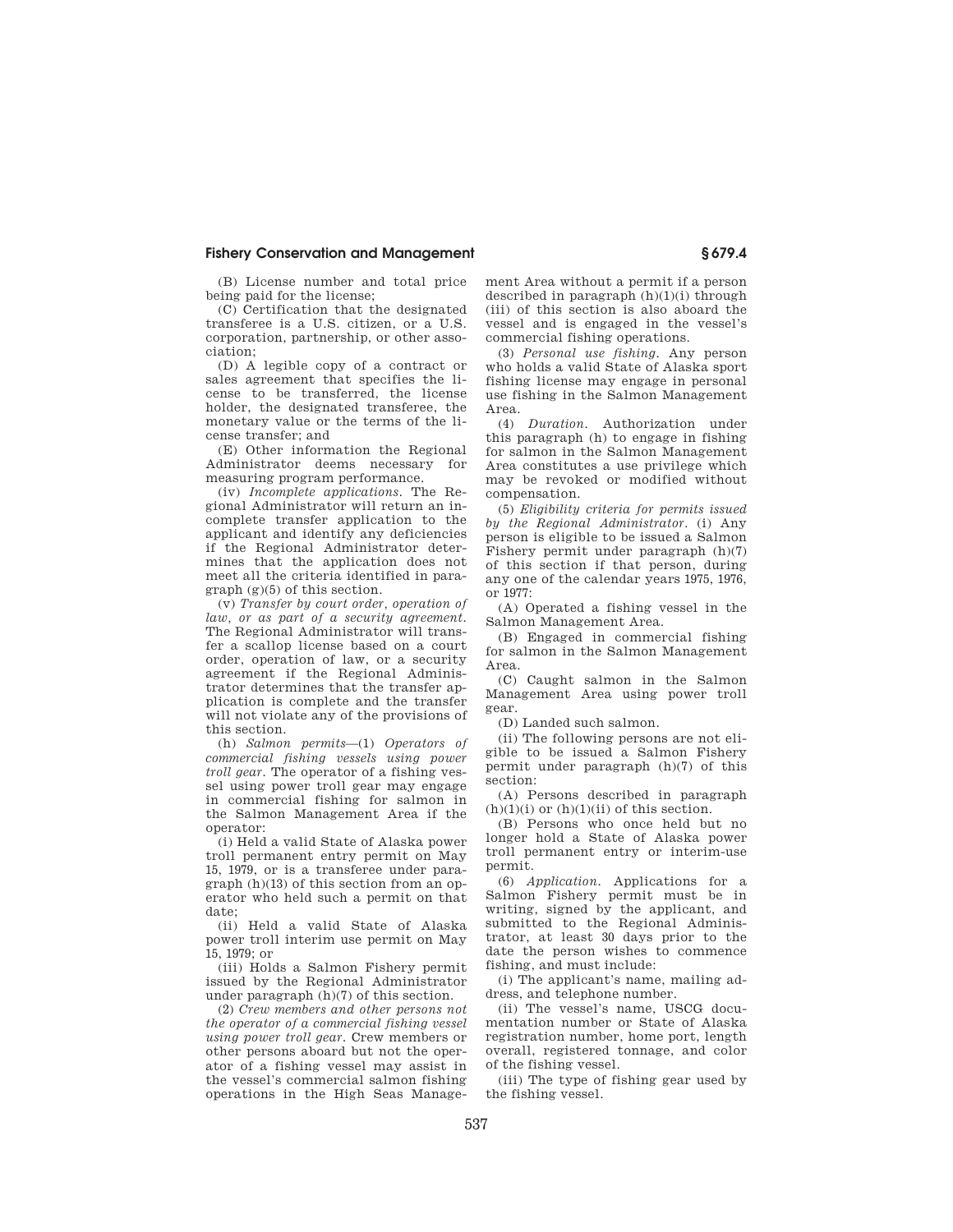(iv) State of Alaska fish tickets or other equivalent documents showing the actual landing of salmon taken in the Salmon Management Area by the applicant with power troll gear during any one of the years 1975 to 1977.

(7) *Issuance.* (i) Except as provided in subpart D of 15 CFR part 904, upon receipt of a properly completed application, the Regional Administrator will determine whether the permit eligibility conditions have been met, and if so, will issue a Salmon Fishery permit.

(ii) If the permit is denied, the Regional Administrator will notify the applicant in accordance with paragraph (h)(16) of this section.

(iii) If an incomplete or improperly completed permit application is filed, the Regional Administrator will notify the applicant of the deficiency. If the applicant fails to correct the deficiency within 30 days following the date of receipt of notification, the application shall be considered abandoned.

(8) *Amended application.* Any person who applies for and receives a Salmon Fishery permit issued under paragraph (h)(7) of this section must notify the Regional Administrator within 30 days of a change in any of the information submitted under paragraph (h)(6) of this section.

(9) *Replacement.* Replacement permits may be issued for lost or unintentionally mutilated permits. An application for a replacement permit shall not be considered a new application.

(10) *Display.* Any permit or license described in paragraph  $(h)(1)$  or  $(h)(3)$  of this section must be on board the vessel at all times while the vessel is in the Salmon Management Area.

(11) *Inspection.* Any permit or license described in paragraph  $(h)(1)$  or  $(h)(3)$  of this section must be presented for inspection upon request by an authorized officer.

(12) *Sanctions.* Procedures governing permit sanctions and denials are found at subpart D of 15 CFR part 904.

(13) *Transfer of authority to fish in the Salmon Management Area*—(i) *State of Alaska power troll permanent entry permits.* The authority of any person to engage in commercial fishing for salmon using power troll gear in the Salmon Management Area shall expire upon the transfer of that person's State of

**§ 679.4 50 CFR Ch. VI (10–1–10 Edition)** 

Alaska power troll permanent entry permit to another and shall be transferred to the new holder of that permit.

(ii) *Transfer of Authority by the Regional Administrator.* (A) Any person to whom the proposed transfer of a State of Alaska power troll permanent entry permit is denied by the State of Alaska may apply, with the consent of the current holder of that permit, to the Regional Administrator for transfer to the applicant of the current holder's authority to engage in commercial fishing for salmon using power troll gear in the Salmon Management Area.

(B) The application for transfer shall be filed with the Regional Administrator within 30 days of the denial by the State of Alaska of the proposed transfer of the permit.

(C) The application for transfer shall include all documents and other evidence submitted to the State of Alaska in support of the proposed transfer of the permit and a copy of the State of Alaska's decision denying the transfer of the permit. The Regional Administrator may request additional information from the applicant or from the State of Alaska to assist in the consideration of the application.

(D) The Regional Administrator shall approve the transfer if it is determined that:

(*1*) The applicant had the ability to participate actively in the fishery at the time the application for transfer of the permit was filed with the State of Alaska.

(*2*) The applicant has access to power troll gear necessary for participation in the fishery.

(*3*) The State of Alaska has not instituted proceedings to revoke the permit on the ground that it was fraudulently obtained.

(*4*) The proposed transfer of the permit is not a lease.

(E) Upon approval of the transfer application by the Regional Administrator, the authority of the permit holder to engage in commercial fishing for salmon in the Salmon Management Area using power troll gear shall expire, and that authority shall be transferred to the applicant.

(14) *Other Permits.* (i) Except for emergency transfers under paragraph (h)(15) of this section, the authority of any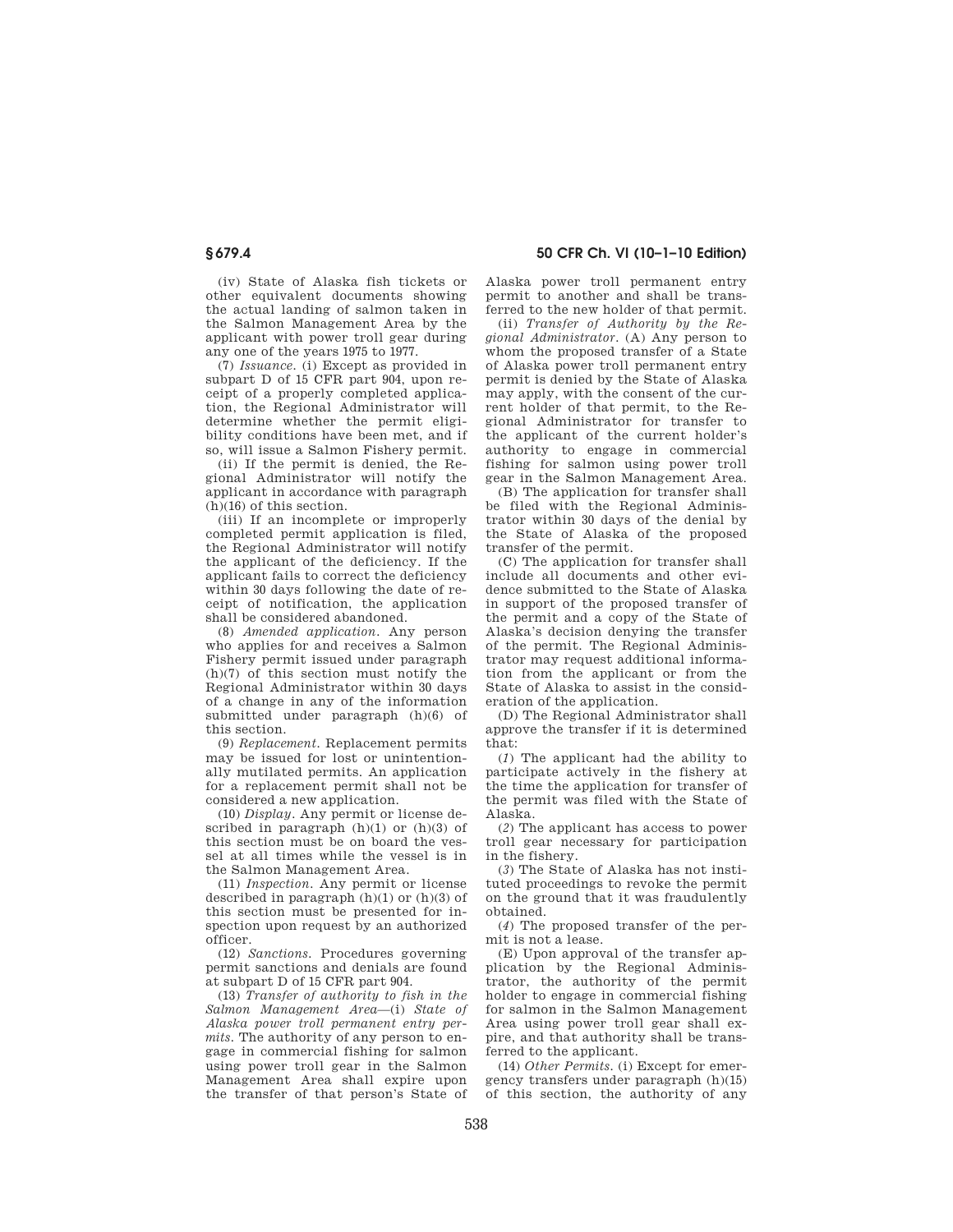person described in paragraph (h)(1)(ii),  $(h)(1)(iii)$ , or  $(h)(3)$  of this section to fish for salmon in the Salmon Management Area, may not be transferred to any other person.

(ii) Except for emergency transfers under paragraph  $(h)(15)$  of this section, the authority to engage in commercial fishing for salmon which was transferred under paragraph (h)(13)(ii) of this section may not be transferred to any other person except the current holder of the State of Alaska power troll permanent entry permit from which that authority was originally derived.

(iii) The authority described in paragraph (h)(14)(ii) of this section may be transferred to the current holder of that permit upon receipt of written notification of the transfer by the Regional Administrator.

(15) *Emergency transfers—authority to use power troll gear.* (i) The authority of any person to engage in commercial fishing for salmon using power troll gear in the Salmon Management Area may be transferred to another person for a period not lasting beyond the end of the calendar year of the transfer when sickness, injury, or other unavoidable hardship prevents the holder of that authority from engaging in such fishing.

(ii) Such a transfer shall take effect automatically upon approval by the State of Alaska of an emergency transfer of a State of Alaska power troll entry permit, in accordance with the terms of the permit transfer.

(iii) Any person may apply to the Regional Administrator for emergency transfer of the current holder's authority to engage in commercial fishing for salmon using power troll gear in the Salmon Management Area for a period not lasting beyond the calendar year of the proposed transfer, if a person:

(A) Is denied emergency transfer of a State of Alaska power troll entry permit by the State of Alaska; or

(B) Requests emergency transfer of a Federal commercial power troll permit previously issued by the Regional Administrator, with the consent of the current holder of that permit.

(iv) The Regional Administrator shall approve the transfer if he determines that:

(A) Sickness, injury, or other unavoidable hardship prevents the current permit holder from engaging in such fishing.

(B) The applicant had the ability to participate actively in the fishery at the time the application for emergency transfer of the permit was filed with the State of Alaska or, in the case of a Federal permit, with the Regional Administrator.

(C) The applicant has access to power troll gear necessary for participation in the fishery.

(D) The State of Alaska has not instituted proceedings to revoke the permit on the grounds that it was fraudulently obtained.

(v) The application in the case of a State of Alaska permit shall be filed with the Regional Administrator within 30 days of the denial by the State of Alaska of emergency transfer of the permit.

(vi) The application shall include all documents and other evidence submitted to the State of Alaska in support of the proposed emergency transfer of the permit and a copy of the State of Alaska's decision denying the emergency transfer of the permit. The Regional Administrator may request additional information from the applicant or from the State of Alaska to assist in the consideration of the application.

(vii) Upon approval of the application by the Regional Administrator, the authority of the permit holder to engage in commercial fishing for salmon using power troll gear in the Salmon Management Area shall expire for the period of the emergency transfer, and that authority shall be transferred to the applicant for that period.

(16) *Appeals and hearings.* (i) A decision by the Regional Administrator to deny a permit under paragraph (h)(7) of this section or to deny transfer of authority to engage in commercial fishing for salmon in the Salmon Management Area under paragraphs (h)(13) and (h)(14) of this section will:

(A) Be in writing.

(B) State the facts and reasons therefor.

(C) Advise the applicant of the rights provided in this paragraph (h)(16).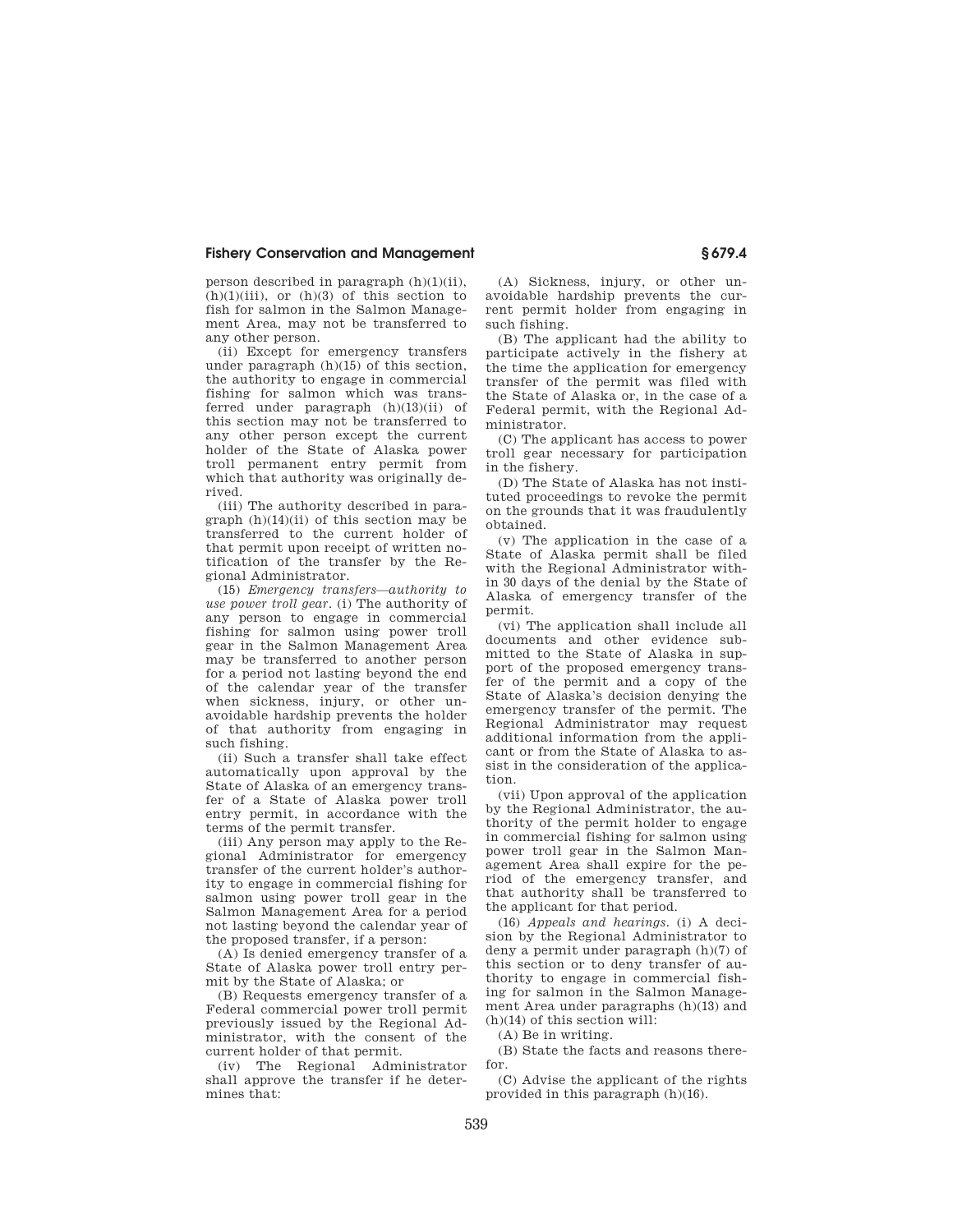(ii) Any such decision of the Regional Administrator shall be final 30 days after receipt by the applicant, unless an appeal is filed with the NOAA/NMFS Assistant Administrator within that time.

(iii) Failure to file a timely appeal shall constitute waiver of the appeal.

(iv) Appeals under this paragraph (h)(16) must:

(A) Be in writing.

(B) Set forth the reasons why the appellant believes the Regional Administrator's decision was in error.

(C) Include any supporting facts or documentation.

(v) At the time the appeal is filed with the Assistant Administrator, the appellant may request a hearing with respect to any disputed issue of material fact. Failure to request a hearing at this time will constitute a waiver of the right to request a hearing.

(vi) If a hearing is requested, the Assistant Administrator may order an informal fact-finding hearing if it is determined that a hearing is necessary to resolve material issues of fact and shall so notify the appellant.

(vii) If the Assistant Administrator orders a hearing, the order will appoint a hearing examiner to conduct the hearing.

(viii) Following the hearing, the hearing examiner shall promptly furnish the Assistant Administrator with a report and appropriate recommendations.

(ix) As soon as practicable after considering the matters raised in the appeal, and any report or recommendation of the hearing examiner in the event a hearing is held under this paragraph (h)(16), the Assistant Administrator shall decide the appeal.

(x) The Assistant Administrator shall promptly notify the appellant of the final decision. Such notice shall set forth the findings of the Assistant Administrator and set forth the basis of the decision. The decision of the Assistant Administrator shall be the final administrative action of the Department of Commerce.

(i) *Exempted fisheries permits.* (See §679.6.)

(j) *Prohibited species donation program permits.* (See §679.26(a)(3).)

## **§ 679.4 50 CFR Ch. VI (10–1–10 Edition)**

(k) *Licenses for license limitation (LLP) groundfish or crab species*—(1) *General requirements.* (i) In addition to the permit and licensing requirements of this part, and except as provided in paragraph  $(k)(2)$  of this section, each vessel within the GOA or the BSAI must have an LLP groundfish license on board at all times it is engaged in fishing activities defined in §679.2 as directed fishing for license limitation groundfish. This groundfish license, issued by NMFS to a qualified person, authorizes a license holder to deploy a vessel to conduct directed fishing for license limitation groundfish only in accordance with the specific area and species endorsements, the vessel and gear designations, and the MLOA specified on the license.

(ii) Each vessel must have a crab species license, defined in §679.2, issued by NMFS on board at all times it is engaged in fishing activities for the crab fisheries identified in this paragraph. A crab species license may be used only to participate in the fisheries endorsed on the license and on a vessel that complies with the vessel designation and MLOA specified on the license. NMFS requires a crab species license endorsed for participation in the following crab fisheries:

(A) Aleutian Islands red king crab in waters of the EEZ with an eastern boundary the longitude of Scotch Cap Light (164°44′ W. long.) to 53°30′ N. lat., then west to 165° W. long., a western boundary of 174° W. long., and a northern boundary of a line from the latitude of Cape Sarichef (54°36′ N. lat.) westward to 171° W. long., then north to 55°30′ N. lat., and then west to 174°  $W$ long<sup>.</sup>

(B) Aleutian Islands Area *C. opilio*  and *C. bairdi* in waters of the EEZ with an eastern boundary the longitude of Scotch Cap Light (164°44′ W. long.) to 53°30′ N. lat., then west to 165° W. long, a western boundary of the Maritime Boundary Agreement Line as that line is described in the text of and depicted in the annex to the Maritime Boundary Agreement between the United States and the Union of Soviet Socialist Republics signed in Washington, June 1, 1990, and as the Maritime Boundary Agreement Line as depicted on NOAA Chart No. 513 (6th edition, February 23,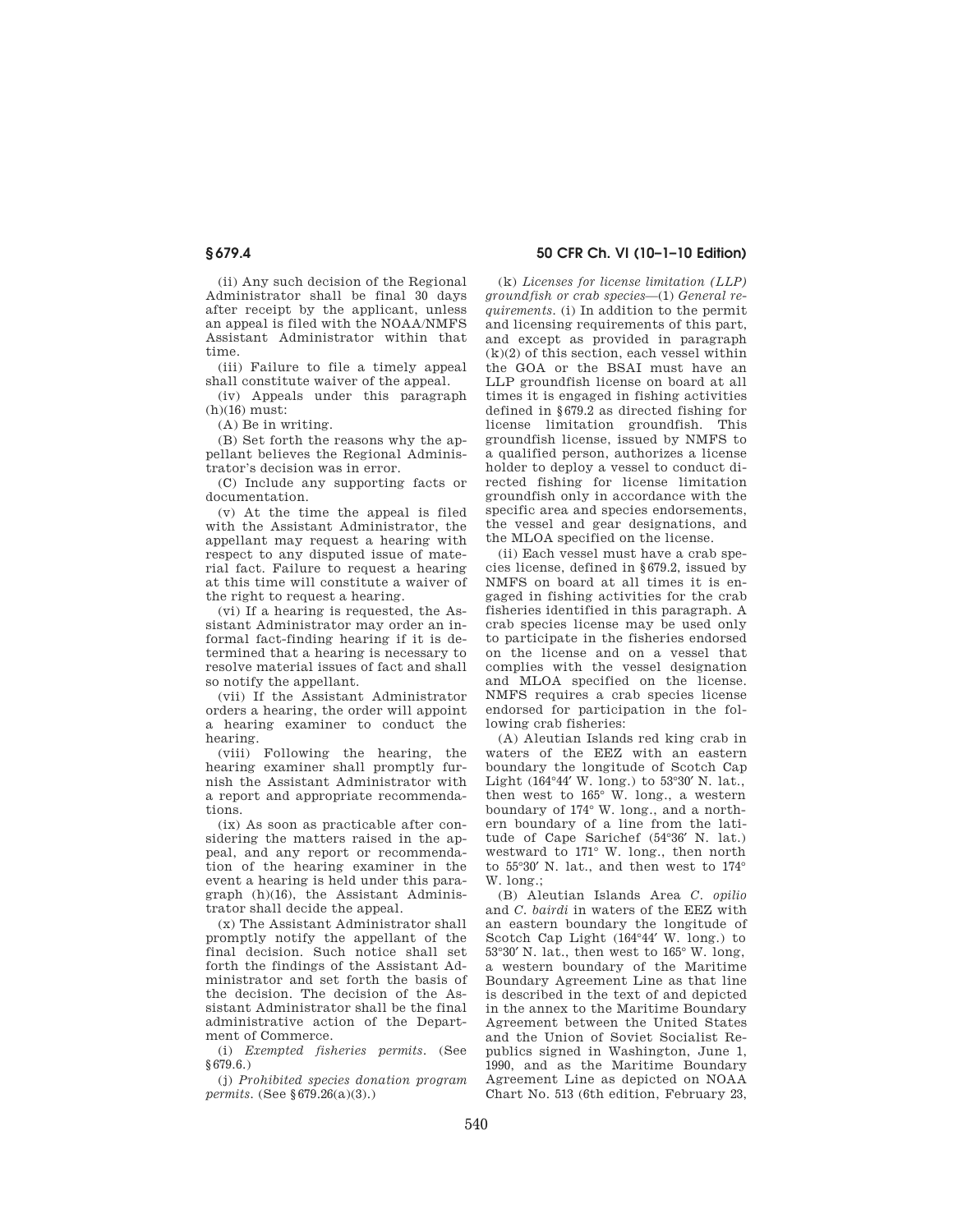1991) and NOAA Chart No. 514 (6th edition, February 16, 1991), and a northern boundary of a line from the latitude of Cape Sarichef (54°36′ N. lat.), with a southern boundary of 54°30′ N. lat. to 171° W. long., and then south to 54 36′ N. lat.

(C) Norton Sound red king and Norton Sound blue king in waters of the EEZ with a western boundary of 168° W. long., a southern boundary of 62° N. lat., and a northern boundary of 65°36′ N. lat.;

(D) Minor Species endorsement includes:

(*1*) Bering Sea golden king crab (*Lithodes aequispinus*) in waters of the EEZ east of the Maritime Boundary Agreement Line as that line is described in the text of and depicted in the annex to the Maritime Boundary Agreement between the United States and the Union of Soviet Socialist Republics signed in Washington, June 1, 1990, and as the Maritime Boundary Agreement Line as depicted on NOAA Chart No. 513 (6th edition, February 23, 1991) and NOAA Chart No. 514 (6th edition, February 16, 1991), with a southern boundary of 54°36′ N. lat. to 171° W. long., and then south to 54°30′ N. lat.

(*2*) Scarlet or deep sea king crab (*Lithodes couesi*) in the waters of the Bering Sea and Aleutian Islands Area;

(*3*) Grooved Tanner crab (*Chionoecetes tanneri*) in the waters of the Bering Sea and Aleutian Islands Area; and

(*4*) Triangle Tanner crab (*Chionoecetes angulatus*) in the waters of the Bering Sea and Aleutian Islands Area.

(2) *Exempt vessels.* Notwithstanding the requirements of paragraph  $(k)(1)$  of this section,

(i) A catcher vessel or catcher/processor vessel that does not exceed 26 ft (7.9 m) LOA may conduct directed fishing for license limitation groundfish in the GOA without a groundfish license;

(ii) A catcher vessel or catcher/processor vessel that does not exceed 32 ft (9.8 m) LOA may conduct directed fishing for license limitation groundfish in the BSAI without a groundfish license and may conduct directed fishing for crab species in the Bering Sea and Aleutian Islands Area without a crab species license;

(iii) A catcher vessel or catcher/processor vessel that does not exceed 60 ft

(18.3 m) LOA may use a maximum of 5 jig machines, one line per jig machine, and a maximum of 15 hooks per line, to conduct directed fishing for license limitation groundfish in the BSAI without a groundfish license; or

(iv) A catcher vessel or catcher/processor vessel that does not exceed 125 ft (38.1 m) LOA, and during the period after November 18, 1992, through October 9, 1998, was specifically constructed for and used exclusively in accordance with a CDP approved by NMFS, and is designed and equipped to meet specific needs that are described in the CDP, is exempted from the requirement to have a LLP groundfish license to conduct directed fishing for license limitation groundfish in the GOA and in the BSAI area and a crab species license to fish for crab species in the Bering Sea and Aleutian Islands Area.

(3) *Vessel and gear designations and vessel length categories—*(i) *General.* A license may be used only on a vessel named on the license, a vessel that complies with the vessel designation and gear designation specified on the license, and a vessel that has an LOA less than or equal to the MLOA specified on the license.

(ii) *Vessel designations*—(A) *Catcher/ processor vessel.* A license will be assigned a catcher/processor vessel designation if:

(*1*) For license limitation groundfish, license limitation groundfish were processed on the vessel that qualified for the groundfish license under paragraph  $(k)(4)$  of this section during the period January 1, 1994, through June 17, 1995, or in the most recent calendar year of participation during the area endorsement qualifying period specified in paragraph  $(k)(4)(ii)$  of this section; or

(*2*) For crab species, crab species were processed on the vessel that qualified for the crab species license under para $graph (k)(5)$  of this section during the period January 1, 1994, through December 31, 1994, or in the most recent calendar year of participation during the area endorsement qualifying period specified in paragraph  $(k)(5)(ii)$  of this section.

(*3*) For purposes of paragraphs  $(k)(3)(ii)(A)(1)$  and  $(k)(3)(ii)(A)(2)$  of this section, evidence of processing must be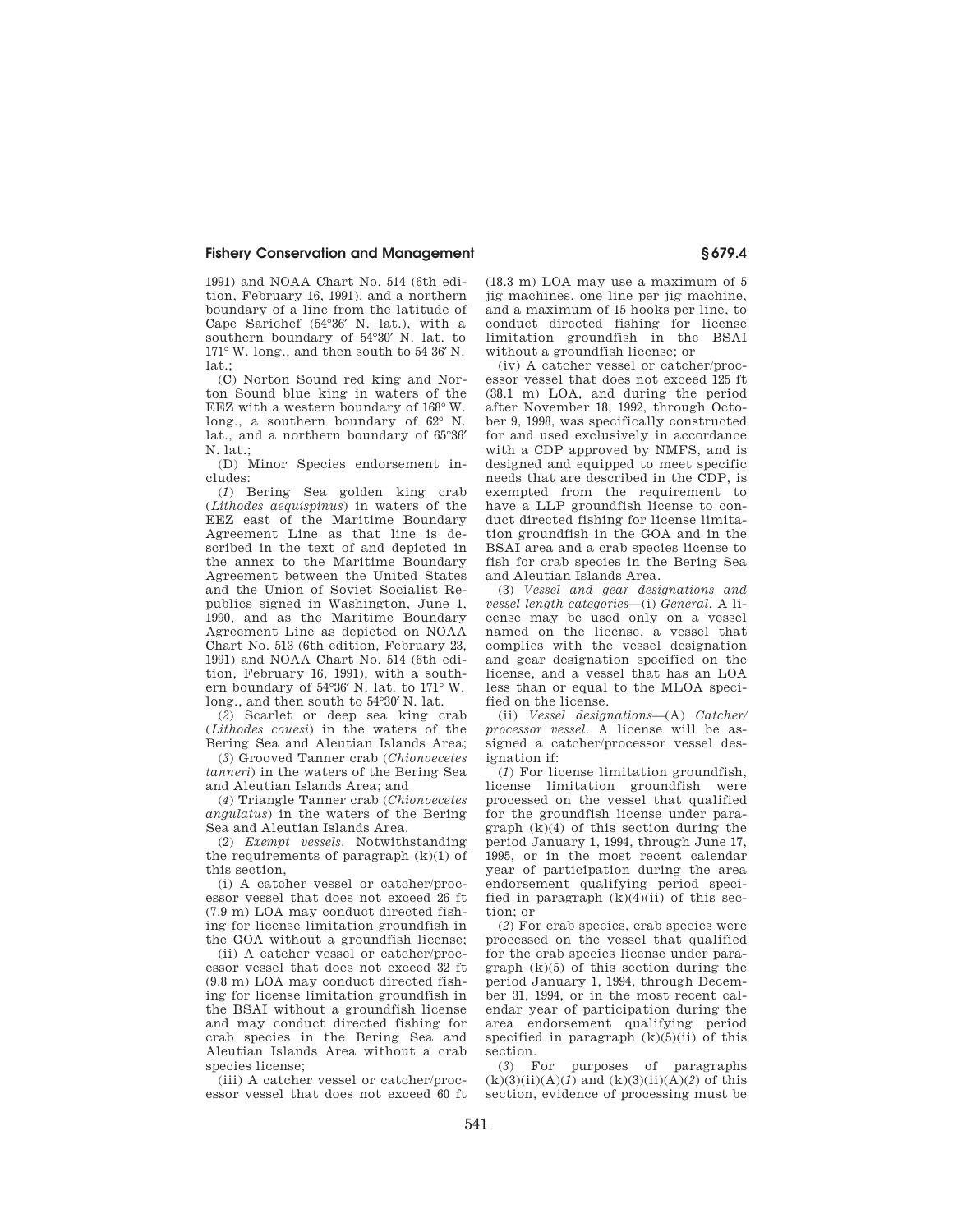demonstrated by production reports or other valid documentation demonstrating that processing occurred on the vessel during the relevant period.

(B) *Catcher vessel.* A license will be assigned a catcher vessel designation if it does not meet the criteria in paragraph  $(k)(3)(ii)(A)(1)$  or  $(k)(3)(ii)(A)(2)$ of this section to be assigned a catcher/ processor vessel designation.

(C) *Changing a vessel designation.* A person who holds a groundfish license or a crab species license with a catcher/ processor vessel designation may, upon request to the Regional Administrator, have the license reissued with a catcher vessel designation. The vessel designation change to a catcher vessel will be permanent, and that license will be valid for only those activities specified in the definition of catcher vessel designation at §679.2.

(D) *Limited processing by catcher vessels.* Up to 1 mt of round weight equivalent of license limitation groundfish or crab species may be processed per day on a vessel less than or equal to 60 ft (18.3 m) LOA that is authorized to fish with an LLP license with a catcher vessel designation.

(iii) *Vessel length categories.* A vessel's eligibility will be determined using the following three vessel length categories, which are based on the vessel's LOA on June 17, 1995, or, if the vessel was under reconstruction on June 17, 1995, the vessel's length on the date that reconstruction was completed.

(A) Vessel length category ''A'' if the LOA of the qualifying vessel on the relevant date was equal to or greater than 125 ft (38.1 m) LOA.

(B) Vessel length category ''B'' if the LOA of the qualifying vessel on the relevant date was equal to or greater than 60 ft (18.3 m) but less than 125 ft (38.1 m)  $LOA$ 

(C) Vessel length category ''C'' if the LOA of the qualifying vessel on the relevant date was less than 60 ft (18.3 m) LOA.

(iv) *Gear designations for groundfish licenses*—(A) *General.* A vessel may only use gear consistent with the gear designation on the LLP license authorizing the use of that vessel to fish for license limitation groundfish or crab species, except that a vessel fishing under authority of an LLP license endorsed only for trawl gear may fish for slope rockfish with non-trawl gear within the Gulf of Alaska Slope Habitat Conservation Areas, as described in Table 27 to this part.

(B) *Trawl/non-trawl.* A license will be assigned a trawl/non-trawl gear designation if trawl and non-trawl gear were used to harvest LLP species from the qualifying vessel during the period beginning January 1, 1988, through June 17, 1995.

(C) *Trawl.* A license will be assigned a trawl gear designation if only trawl gear was used to harvest LLP species from the qualifying vessel during the period beginning January 1, 1988, through June 17, 1995.

(D) *Non-trawl.* A license will be assigned a non-trawl gear designation if only non-trawl gear was used to harvest LLP species from the qualifying vessel during the period beginning January 1, 1988, through June 17, 1995.

(E) *Changing a gear designation.* (*1*) An applicant may request a change of gear designation based on gear used from the vessel during the period beginning June 18, 1995, through February 7, 1998. Such a change would be permanent and may only be used for a change from trawl to non-trawl or from non-trawl to trawl.

(*2*) An applicant may request a change of gear designation based on a significant financial investment in converting a vessel or purchasing fishing gear on or before February 7, 1998, and making a documented harvest with that gear on or before December 31, 1998. Such a change would be permanent and may only be used for a change from trawl to non-trawl or from nontrawl to trawl.

(F) *Definitions of non-trawl gear and significant financial investment.* (*1*) For purposes of paragraph  $(k)(3)(iv)$  of this section, non-trawl gear means any legal gear, other than trawl, used to harvest license limitation groundfish.

(*2*) For purposes of paragraph  $(k)(3)(iv)(E)(2)$  of this section, "significant financial investment'' means having spent at least \$100,000 toward vessel conversion and/or gear to change to trawl gear from non-trawl gear, or having acquired groundline, hooks, pots, jig machines, or hauling equipment to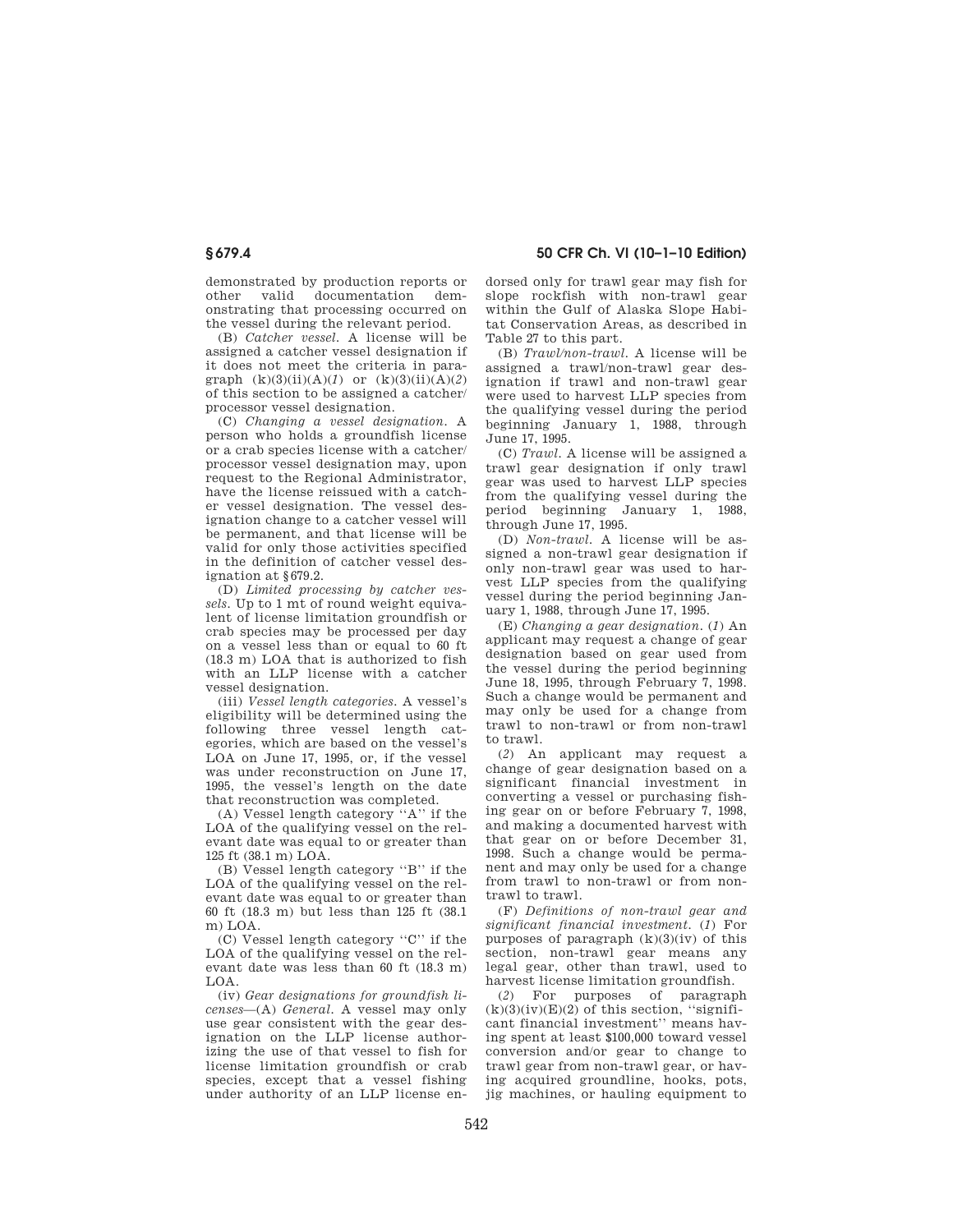change to non-trawl gear from trawl gear.

(4) *Qualifications for a groundfish license.* A groundfish license will be issued to an eligible applicant that meets the criteria in paragraphs  $(k)(4)(i)$  and  $(k)(4)(ii)$  of this section. For purposes of the license limitation program, evidence of a documented harvest must be demonstrated by a state catch report, a Federal catch report, or other valid documentation that indicates the amount of license limitation groundfish harvested, the groundfish reporting area in which the license limitation groundfish was harvested, the vessel and gear type used to harvest the license limitation groundfish, and the date of harvesting, landing, or reporting. State catch reports are Alaska, California, Oregon, or Washington fish tickets. Federal catch reports are production reports required under §679.5.

(i) *General qualification periods (GQP).*  This table provides the GQP documented harvest requirements for LLP groundfish licenses:

| A groundfish license<br>will be assigned                                                          | if the requirements found in the table at<br>§ 679.4(k)(4)(ii) are met for the area en-<br>dorsement and at least one documented<br>harvest of license limitation groundfish was<br>caught and retained in | during the period                                                                                                                                                                                                                                                                                                                                                                                                                                                                                                                                                                                                                                                                                                                                                              |
|---------------------------------------------------------------------------------------------------|------------------------------------------------------------------------------------------------------------------------------------------------------------------------------------------------------------|--------------------------------------------------------------------------------------------------------------------------------------------------------------------------------------------------------------------------------------------------------------------------------------------------------------------------------------------------------------------------------------------------------------------------------------------------------------------------------------------------------------------------------------------------------------------------------------------------------------------------------------------------------------------------------------------------------------------------------------------------------------------------------|
| (A) One or more<br>area endorsements<br>in the table at<br>§ 679.4(k)(4)(ii)(A)<br>or $(B)$       | the BSAI or waters shoreward of the BSAI                                                                                                                                                                   | (1) Beginning January 1, 1988, through June 27, 1992; or<br>(2) Beginning January 1, 1988, through December 31,<br>1994, provided that the harvest was of license limitation<br>groundfish using pot or jig gear from a vessel that was<br>less than 60 ft (18.3 m) LOA; or<br>(3) Beginning January 1, 1988, through June 17, 1995,<br>provided that, during the period beginning January 1,<br>1988, through February 9, 1992, a documented harvest<br>of crab species was made from the vessel, and, during<br>the period beginning February 10, 1992, through De-<br>cember 11, 1994, a documented harvest of groundfish<br>species, except sablefish landed using fixed gear, was<br>made from the vessel in the GOA or the BSAI using<br>trawl or longline gear.         |
| (B) One or more<br>area endorsements<br>in the table at<br>$\S$ 679.4(k)(4)(ii)(C)<br>through (O) | the GOA or in waters shoreward of the GOA                                                                                                                                                                  | (1) Beginning January 1, 1988, through June 27, 1992; or<br>(2) Beginning January 1, 1988, through December 31,<br>1994, provided that the harvest was of license limitation<br>groundfish using pot or jig gear from a vessel that was<br>less than 60 ft (18.3 m) LOA; or<br>(3) Beginning January 1, 1988, through June 17, 1995,<br>provided that, during the period beginning January 1,<br>1988, through February 9, 1992, a documented harvest<br>of crab species was made from the vessel, and, during<br>the period beginning February 10, 1992, through De-<br>cember 11, 1994, a documented harvest landing of<br>groundfish species, except sablefish landed using fixed<br>gear, was made from the vessel in the GOA or the<br>BSAI using trawl or longline gear. |

(ii) *Endorsement qualification periods (EQP).* This table provides the documented harvest requirements for LLP groundfish license area endorsements:

| A groundfish<br>license will be<br>assigned   | if                                                                                                                                          | during the period                                       | in                                                                            | from a vessel<br>in vessel length<br>category | and that meets<br>the requirements<br>for $a$                               |
|-----------------------------------------------|---------------------------------------------------------------------------------------------------------------------------------------------|---------------------------------------------------------|-------------------------------------------------------------------------------|-----------------------------------------------|-----------------------------------------------------------------------------|
| (A) An Aleutian<br>Island area<br>endorsement | at least one documented<br>harvest of any amount<br>of license limitation<br>groundfish was made.                                           | beginning January<br>1, 1992, through<br>June 17, 1995. | the Aleutian Islands<br>Subarea or in wa-<br>ters shoreward of<br>that area.  | "A". "B". or "C"                              | catcher/ processor<br>designation or a<br>catcher vessel<br>designation.    |
| (B) A Bering<br>Sea area en-<br>dorsement     | at least one documented<br>harvest of any amount<br>of license limitation<br>groundfish was made.                                           | beginning January<br>1, 1992, through<br>June 17, 1995. | the Bering Sea Sub-<br>area or in waters<br>shoreward of that<br>area.        | "A". "B". or "C"                              | catcher/ processor<br>designation or a<br>catcher vessel<br>designation.    |
| (C) A Western<br>Gulf area<br>endorsement     | at least one documented<br>harvest of any amount<br>of license limitation<br>groundfish was made<br>in each of any two cal-<br>endar years. | beginning January<br>1, 1992, through<br>June 17, 1995. | the Western GOA<br>regulatory area or<br>in waters shoreward<br>of that area. | "А"                                           | catcher/ processor<br>designation or a<br>catcher vessel<br>designation; or |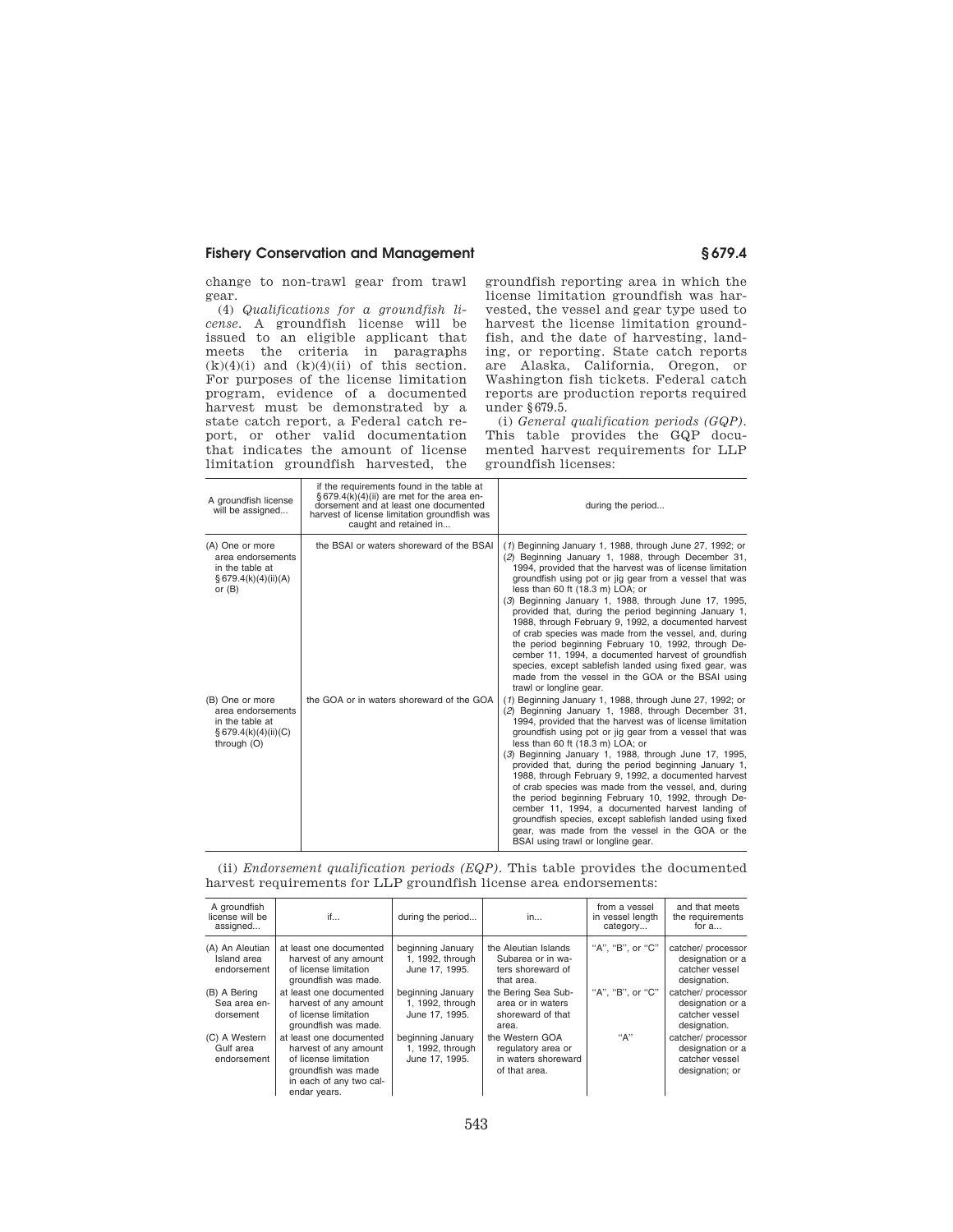| A groundfish<br>license will be<br>assigned           | if                                                                                                                                                                  | during the period                                       | in                                                                                                                                                                            | from a vessel<br>in vessel length<br>category | and that meets<br>the requirements<br>for a                                |
|-------------------------------------------------------|---------------------------------------------------------------------------------------------------------------------------------------------------------------------|---------------------------------------------------------|-------------------------------------------------------------------------------------------------------------------------------------------------------------------------------|-----------------------------------------------|----------------------------------------------------------------------------|
| (D) A Western<br>Gulf area<br>endorsement             | at least one documented<br>harvest of any amount<br>of license limitation                                                                                           | beginning January<br>1, 1992, through<br>June 17, 1995. | the Western Area of<br>the Gulf of Alaska<br>or in waters shore-                                                                                                              | "B"                                           | catcher vessel<br>designation; or                                          |
| (E) A Western<br>Gulf area<br>endorsement             | groundfish was made.<br>at least one documented<br>harvest of any amount<br>of license limitation<br>groundfish was made<br>in each of any two cal-<br>endar years. | beginning January<br>1, 1992, through<br>June 17, 1995. | ward of that area.<br>the Western Area of<br>the Gulf of Alaska<br>or in waters shore-<br>ward of that area.                                                                  | "B"                                           | catcher/processor<br>vessel designa-<br>tion; or                           |
| (F) A Western<br>Gulf area<br>endorsement             | at least four documented<br>harvest of any amount<br>of license limitation<br>groundfish were made.                                                                 | beginning January<br>1, 1995, through<br>June 17, 1995. | the Western Area of<br>the Gulf of Alaska<br>or in waters shore-<br>ward of that area.                                                                                        | "B"                                           | catcher/processor<br>vessel designa-<br>tion: or                           |
| (G) A Western<br>Gulf area<br>endorsement             | at least one documented<br>harvest of any amount<br>of license limitation<br>groundfish was made.                                                                   | beginning January<br>1, 1992, through<br>June 17, 1995. | the Western Area of<br>the Gulf of Alaska<br>or in waters shore-<br>ward of that area.                                                                                        | "C"                                           | catcher/processor<br>designation or a<br>catcher vessel<br>designation.    |
| (H) A Central<br>Gulf area<br>endorsement             | at least one documented<br>harvest of any amount<br>of license limitation<br>groundfish was made<br>in each of any two cal-<br>endar years.                         | beginning January<br>1, 1992, through<br>June 17, 1995. | the Central area of<br>the Gulf of Alaska<br>or in waters shore-<br>ward of that area,<br>or in the West Yak-<br>utat District or in<br>waters shoreward<br>of that district. | "А"                                           | catcher/processor<br>designation or a<br>catcher vessel<br>designation; or |
| (I) A Central<br>Gulf area<br>endorsement             | at least one documented<br>harvest of any amount<br>of license limitation<br>groundfish was made<br>in each of any two cal-<br>endar years.                         | beginning January<br>1, 1992, through<br>June 17, 1995. | the Central area of<br>the Gulf of Alaska<br>or in waters shore-<br>ward of that area,<br>or in the West Yak-<br>utat District or in<br>waters shoreward<br>of that district. | "B"                                           | catcher/processor<br>designation or a<br>catcher vessel<br>designation; or |
| (J) A Central<br>Gulf area<br>endorsement             | at least four documented<br>harvest of any amount<br>of license limitation<br>groundfish were made.                                                                 | beginning January<br>1, 1995, through<br>June 17, 1995. | the Central area of<br>the Gulf of Alaska<br>or in waters shore-<br>ward of that area,<br>or in the West Yak-<br>utat District or in<br>waters shoreward<br>of that district. | "B"                                           | catcher/processor<br>designation or a<br>catcher vessel<br>designation; or |
| (K) A Central<br>Gulf area<br>endorsement             | at least one documented<br>harvest of any amount<br>of license limitation<br>groundfish was made.                                                                   | beginning January<br>1, 1992, through<br>June 17, 1995. | the Central area of<br>the Gulf of Alaska<br>or in waters shore-<br>ward of that area,<br>or in the West Yak-<br>utat District or in<br>waters shoreward<br>of that district. | "C"                                           | catcher/processor<br>designation or a<br>catcher vessel<br>designation.    |
| (L) A South-<br>east Outside<br>area en-<br>dorsement | at least one documented<br>harvest of any amount<br>of license limitation<br>groundfish was made<br>in each of any two cal-<br>endar years.                         | beginning January<br>1, 1992, through<br>June 17, 1995. | in the Southeast Out-<br>side District or in<br>waters shoreward<br>of that district.                                                                                         | "А"                                           | catcher/processor<br>designation or a<br>catcher vessel<br>designation; or |
| (M) A South-<br>east Outside<br>area en-<br>dorsement | at least one documented<br>harvest of any amount<br>of license limitation<br>groundfish was made<br>in each of any two cal-<br>endar years.                         | beginning January<br>1, 1992, through<br>June 17, 1995. | in the Southeast Out-<br>side District or in<br>waters shoreward<br>of that district.                                                                                         | "B"                                           | catcher/processor<br>designation or a<br>catcher vessel<br>designation; or |
| (N) A South-<br>east Outside<br>area en-<br>dorsement | at least four documented<br>harvest of any amount<br>of license limitation<br>groundfish were made.                                                                 | beginning January<br>1, 1995, through<br>June 17, 1995. | in the Southeast Out-<br>side District or in<br>waters shoreward<br>of that district.                                                                                         | "B"                                           | catcher/processor<br>designation or a<br>catcher vessel<br>designation; or |
| (O) A South-<br>east Outside<br>area en-<br>dorsement | at least one documented<br>harvest of any amount<br>of license limitation<br>groundfish was made.                                                                   | beginning January<br>1, 1992, through<br>June 17, 1995. | in the Southeast Out-<br>side District or in<br>waters shoreward<br>of that district.                                                                                         | "C"                                           | catcher/processor<br>designation or a<br>catcher vessel<br>designation.    |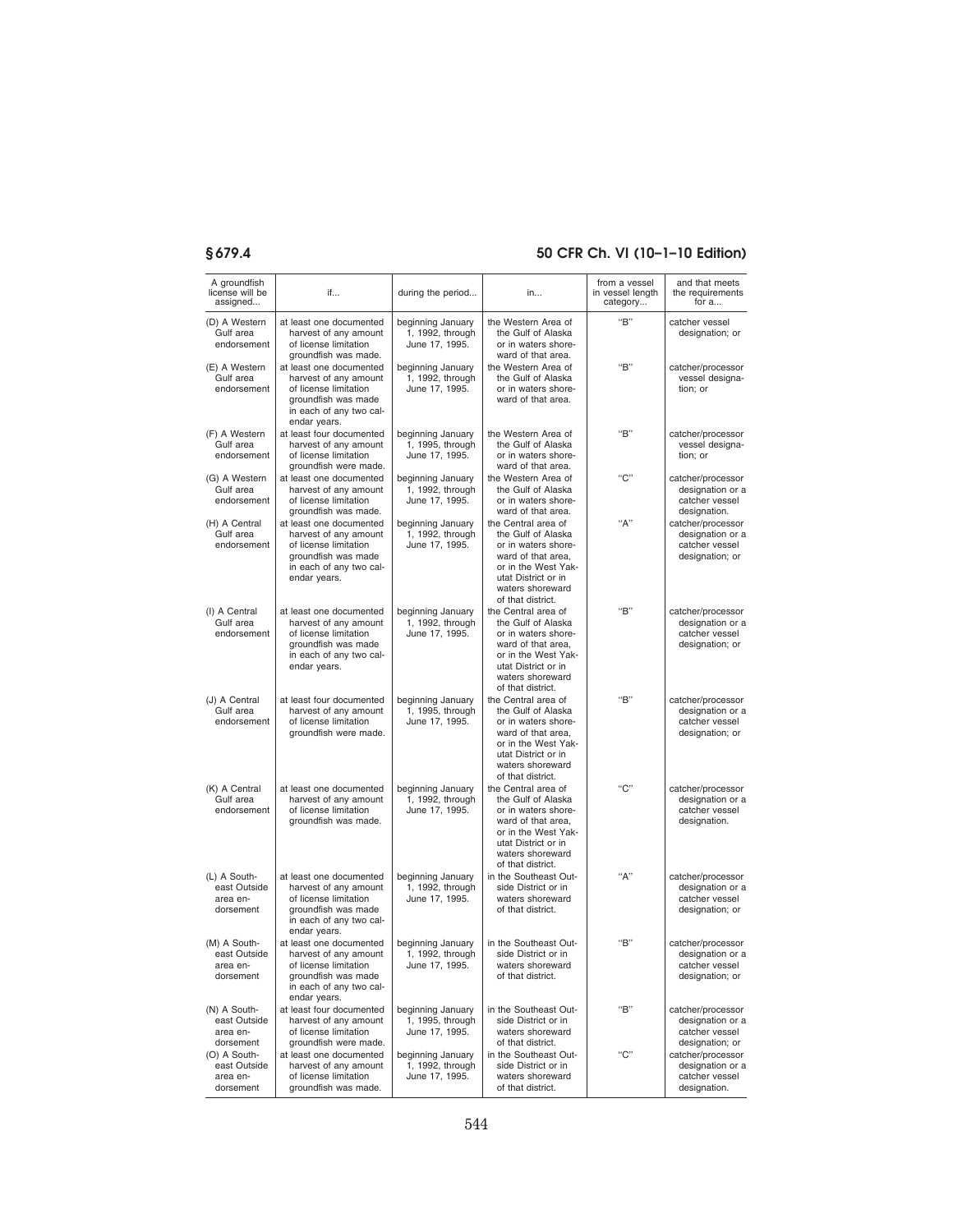(iii) An eligible applicant that is issued a groundfish license based on a vessel's qualifications in the table at paragraphs  $(k)(4)(i)(A)(2)$  or  $(k)(4)(i)(B)(2)$  of this section must choose only one area endorsement for that groundfish license even if documented harvests qualifies the eligible applicant for more than one area endorsement.

(iv) Notwithstanding the provisions in paragraph  $(k)(4)(i)$  of this section, NMFS will issue a groundfish license with the appropriate area endorsements to an eligible applicant whose vessel meets the requirements in the table at paragraph  $(k)(4)(i)(A)$  of this section, and the requirements in the table at any of the paragraphs  $(k)(4)(ii)(C)$  through  $(0)$  of this section, except:

(A) From whose vessel no documented harvests were made in the GOA or waters shoreward of the GOA during the period beginning January 1, 1988, through June 27, 1992, and

(B) From whose vessel no documented harvests were made in the BSAI or waters shoreward of the BSAI during the period beginning January 1, 1992, through June 17, 1995.

(v) Notwithstanding the provisions in paragraph  $(k)(4)(i)$  of this section, a groundfish license with the appropriate area endorsements will be issued to an eligible applicant whose vessel meets the requirements in the tables at paragraphs  $(k)(4)(i)$  and  $(k)(4)(ii)$  and  $(A)$  or (B) of this section, except:

(A) From whose vessel no documented harvests were made in the BSAI or waters shoreward of the BSAI during the period beginning January 1, 1988, through June 27, 1992, and

(B) From whose vessel no documented harvests were made in the GOA or waters shoreward of the GOA during the period beginning January 1, 1992, through June 17, 1995.

(vi) *Trawl gear designation recent participation requirements.* (A) NMFS will revoke any trawl gear designation on a groundfish license with an Aleutian Island, Bering Sea, Central Gulf, or Western Gulf regulatory area unless one of the following conditions apply:

(*1*) A person made at least two legal landings using trawl gear under the authority of that groundfish license in that regulatory area during the period from January 1, 2000, through December 31, 2006; or

(*2*) That trawl gear designation endorsed in that area is exempt from the requirements of this paragraph  $(k)(4)(vi)(A)$  as described under paragraphs  $(k)(4)(vii)$  or  $(k)(4)(viii)$  of this section.

(B) NMFS shall assign a legal landing to a groundfish license for an area based only on information contained in the official record described in para $graph (k)(4)(x)$  of this section.

(vii) *Exemption to trawl gear recent participation requirements for the AFA, Amendment 80 Program, and Rockfish Program.* (A) Trawl gear designations with Bering Sea or Aleutian Islands area endorsements on a groundfish license that was derived in whole or in part from the qualifying fishing history of an AFA vessel are exempt from the landing requirements in paragraph  $(k)(4)(vi)$  of this section.

(B) Trawl gear designations with Bering Sea or Aleutian Islands area endorsements on a groundfish license are exempt from the landing requirements in paragraph (k)(4)(vi) of this section provided that all of the following conditions apply:

(*1*) The groundfish license was not derived in whole or in part from the qualifying fishing history of an AFA vessel;

(*2*) The groundfish license is assigned to an AFA vessel on August 14, 2009; and

(*3*) No other groundfish license with a Bering Sea or Aleutian Island area endorsement is assigned to that AFA vessel on August 14, 2009.

(C) Trawl gear designations with Bering Sea or Aleutian Islands area endorsements on a groundfish license that is listed in Column C of Table 31 to this part are exempt from the land-<br>ing requirements in paragraph requirements in paragraph  $(k)(4)(vi)$  of this section.

(D) A trawl gear designation with Central Gulf area endorsement on a groundfish license that is assigned Rockfish QS is exempt from the landing requirements in paragraph  $(k)(4)(vi)$  of this section.

(viii) *Exemption to trawl gear recent participation requirements for groundfish licenses with a Central Gulf or Western*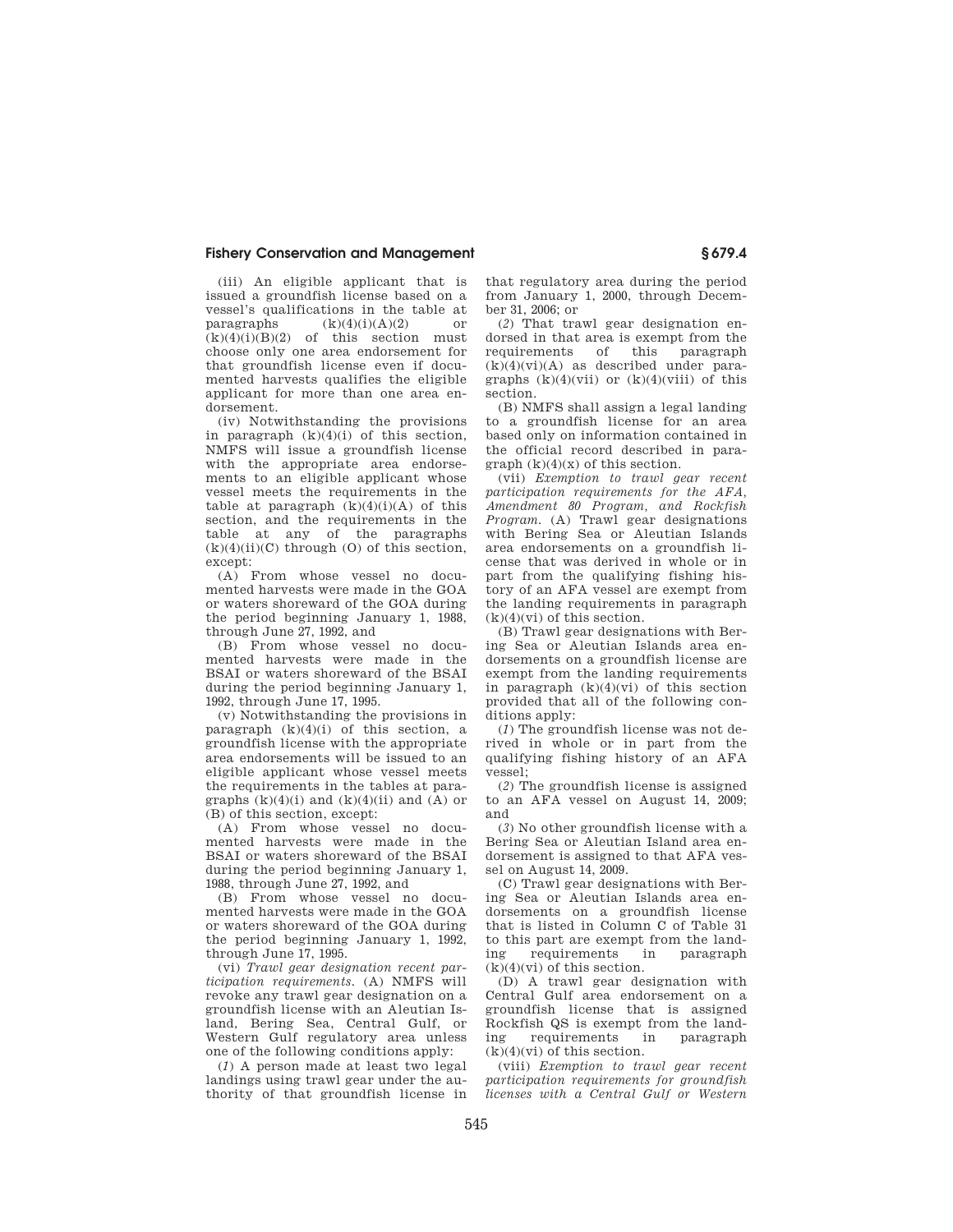*Gulf area endorsement.* A trawl gear designation with a Central Gulf or Western Gulf area endorsement on a groundfish license is exempt from the landing requirements in paragraph  $(k)(4)(vi)$  of this section provided that a person made at least 20 legal landings under the authority of that groundfish license in either the Central Gulf or Western Gulf area using trawl gear during the period from January 1, 2005, through December 31, 2007.

(ix) *Aleutian Island area endorsements for non-AFA trawl catcher vessels.* (A) If a non-AFA catcher vessel that is less than 60 feet LOA was used to make at least 500 mt of legal landings of Pacific cod using trawl gear from the waters that were open by the State of Alaska for which it adopts a Federal fishing season adjacent to the Aleutian Islands Subarea during the period from January 1, 2000, through December 31, 2006, according to the official record, NMFS shall issue an Aleutian Island area endorsement with a trawl gear designation to a groundfish license assigned to the vessel owner according to the official record, provided that the groundfish license assigned to that non-AFA catcher vessel meets all of the following requirements:

(*1*) It was not derived in whole or in part from the qualifying fishing history of an AFA vessel;

(*2*) It has a trawl gear designation;

(*3*) It does not have a catcher/proc-

essor vessel designation; and (*4*) That groundfish license has an MLOA of less than 60 feet.

(B) If a non-AFA catcher vessel that is equal to or greater than 60 feet LOA was used to make at least one legal landing in State of Alaska waters adjacent to the Aleutian Islands Subarea using trawl gear during the period from January 1, 2000, through December 31, 2006, or one landing of Pacific cod from the State of Alaska Pacific cod fishery during the period from January 1, 2000, through December 31, 2006, according to the official record, NMFS shall issue an Aleutian Island area endorsement with a trawl gear designation to a groundfish license assigned to the vessel owner according to the official record, provided that the groundfish license assigned to that non-AFA catcher vessel meets the following criteria:

(*1*) It was not derived in whole or in part from the qualifying fishing history of an AFA vessel;

(*2*) It has a trawl gear designation;

(*3*) It does not have a catcher/processor vessel designation; and

(*4*) At least 1,000 mt of legal landings of Pacific cod using trawl gear in the BSAI were made under the authority of that groundfish license during the period from January 1, 2000, through December 31, 2006, according to the official record.

(C) NMFS will assign the AI endorsement to an eligible groundfish license held and designated by the vessel owner beginning on August 14, 2009.

(D) If the vessel owner does not hold a groundfish license to which an AI endorsement may be assigned on August 14, 2009 according to the official record, the vessel owner will have the opportunity to amend the official record as described in paragraph  $(k)(4)(x)$  of this section to designate an otherwise eligible groundfish license. If the official record is subsequently amended, NMFS will assign the AI endorsement to the groundfish license specified in the amended official record.

(x) *Trawl gear recent participation official record.* (A) The official record will contain all information used by the Regional Administrator to determine the following:

(*1*) The number of legal landings assigned to a groundfish license for purposes of the trawl gear designation participation requirements described in paragraph  $(k)(4)(vi)$  of this section;

(*2*) The amount of legal landings assigned to a groundfish license for purposes of the AI endorsements described in paragraph  $(k)(4)(ix)$  of this section;

(*3*) The owner of a vessel that has made legal landings that may generate an AI endorsement as described in paragraph  $(k)(4)(ix)$  of this section; and

(*4*) All other relevant information necessary to administer the requirements described in paragraphs  $(k)(4)(vi)$  through  $(k)(4)(ix)$  of this section.

(B) The official record is presumed to be correct. A groundfish license holder has the burden to prove otherwise. For the purposes of creating the official record, the Regional Administrator will presume the following: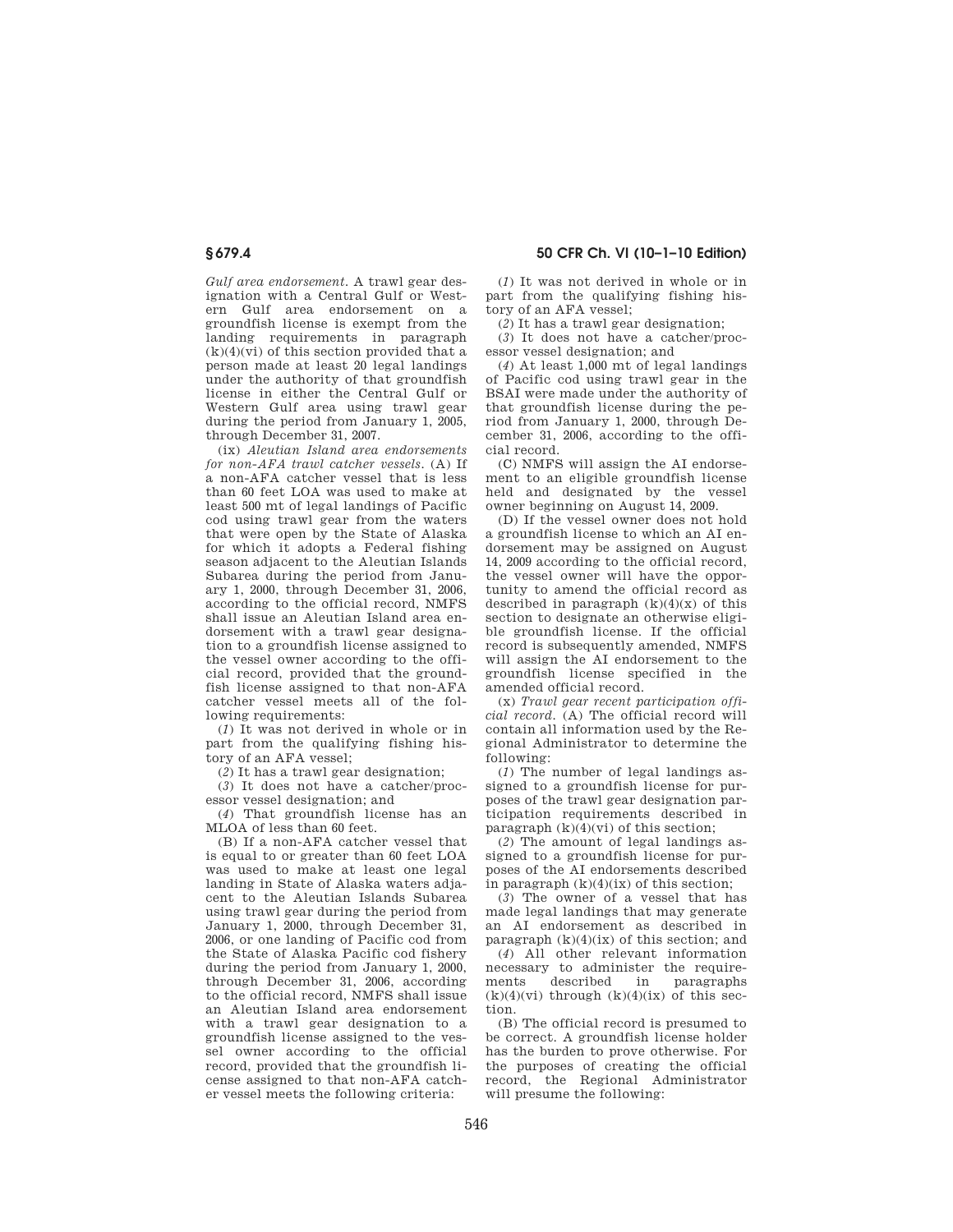(*1*) A groundfish license is presumed to have been used onboard the same vessel from which that groundfish license was derived, the original qualifying vessel, during the calendar years 2000 and 2001, unless clear and unambiguous written documentation is provided that establishes otherwise;

(*2*) If more than one person is claiming the same legal landing, then each groundfish license for which the legal landing is being claimed will be credited with the legal landing;

(*3*) The groundfish license to which an AI endorsement described in paragraph  $(k)(4)(ix)$  of this section will be initially assigned.

(C) Only legal landings as defined in §679.2 and documented on State of Alaska fish tickets or NMFS weekly production reports will be used to assign legal landings to a groundfish license.

(D) The Regional Administrator will specify by letter a 30-day evidentiary period during which an applicant may provide additional information or evidence to amend or challenge the information in the official record. A person will be limited to one 30-day evidentiary period. Additional information or evidence received after the 30 day evidentiary period specified in the letter has expired will not be considered for purposes of the initial administrative determination.

(E) The Regional Administrator will prepare and send an IAD to the applicant following the expiration of the 30 day evidentiary period if the Regional Administrator determines that the information or evidence provided by the person fails to support a person's claims and is insufficient to rebut the presumption that the official record is correct, or if the additional information, evidence, or revised application is not provided within the time period specified in the letter that notifies the applicant of his or her 30-day evidentiary period. The IAD will indicate the deficiencies with the information, or the evidence submitted in support of the information. The IAD will also indicate which claims cannot be approved based on the available information or evidence. A person who receives an IAD may appeal pursuant to §679.43. A person who avails himself or herself of the opportunity to appeal an IAD will receive a non-transferable license pending the final resolution of that appeal, notwithstanding the eligibility of that applicant for some claims based on consistent information in the official record.

(5) *Qualification for a crab species license.* A crab species license will be issued to an eligible applicant who owned a vessel that meets the criteria in paragraphs  $(k)(5)(i)$ ,  $(k)(5)(ii)$ , and  $(k)(5)(iii)$  of this section, except that vessels are exempt from the requirements in paragraph  $(k)(5)(i)$  of this section for area/species endorsements at paragraphs (A) and (G) in the table at paragraph  $(k)(5)(ii)$  of this section.

(i) *General qualification period (GQP).*  To qualify for one or more of the area/ species endorsements in the table at paragraph  $(k)(5)(ii)$  of this section, the requirements of paragraph  $(k)(5)(iii)$  of this section must be met and:

(A) At least one documented harvest of any amount of crab species must have been made from a vessel between January 1, 1988, and June 27, 1992; or

(B) At least one documented harvest of any amount of crab species must have been made from a vessel between January 1, 1988, and December 31, 1994, providing that, during the period January 1, 1988, through February 9, 1992, the vessel for which the documented harvest was made also made a legal landing of any groundfish species harvested in the GOA or BSAI with any authorized gear, except sablefish caught with fixed gear, and, during the period February 10, 1992, through December 11, 1994, made a legal landing of any king or Tanner crab species harvested in the Bering Sea and Aleutian Islands Area.

(ii) *Area/species endorsements.* This table provides the documented harvest requirements for LLP crab license area/species endorsements: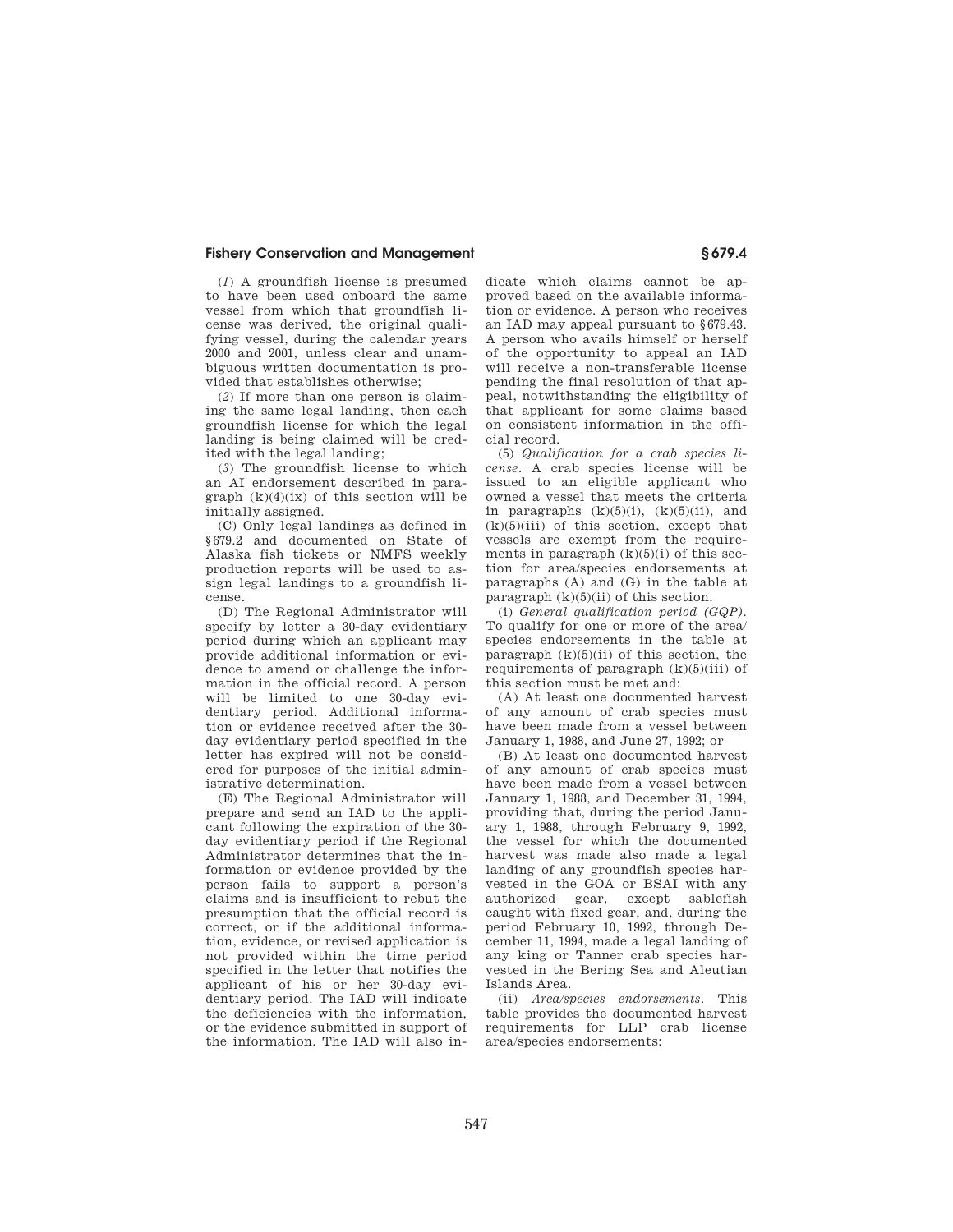| A crab species license<br>will be assigned                                                              | if                                                                                             | during the period                                           | in                                                                                                                                                          |
|---------------------------------------------------------------------------------------------------------|------------------------------------------------------------------------------------------------|-------------------------------------------------------------|-------------------------------------------------------------------------------------------------------------------------------------------------------------|
| (A) A Pribilof red king<br>and Pribilof blue king<br>area/species en-<br>dorsement                      | at least one documented harvest<br>of red king crab or blue king<br>crab was made by a vessel. | beginning<br>January 1, 1993,<br>through December 31, 1994. | the area described in the defini-<br>tion for a Pribilof red king and<br>Pribilof blue king area/species<br>endorsement at §679.2.                          |
| (B) A Bering Sea and<br>Aleutian Islands<br>Area C. opilio and C.<br>bairdi area/species<br>endorsement | at least three documented har-<br>vests of C. opilio and C. bairdi<br>were made by a vessel.   | beginning<br>January 1, 1992,<br>through December 31, 1994. | the area described in the defini-<br>tion for a Bering Sea and<br>Aleutian Islands Area C. opilio<br>and C. bairdi area/species en-<br>dorsement at §679.2. |
| (C) A St. Matthew blue<br>king area/species<br>endorsement                                              | at least one documented harvest<br>of red king crab or blue king<br>crab was made by a vessel. | beginning<br>January 1, 1992,<br>through December 31, 1994. | the area described in the defini-<br>tion for a St. Matthew blue<br>king area/species endorse-<br>ment at §679.2.                                           |
| (D) An Aleutian Islands<br>brown king area/spe-<br>cies endorsement                                     | at least three documented har-<br>vests of brown king crab were<br>made by a vessel.           | beginning January 1, 1992,<br>through December 31, 1994.    | the area described in the defini-<br>tion for an Aleutian Islands<br>brown king area/species en-<br>dorsement at §679.2.                                    |
| (E) An Aleutian Islands<br>red king area/spe-<br>cies endorsement                                       | at least one documented harvest<br>of red king crab or blue king<br>crab was made by a vessel. | beginning<br>January 1, 1992,<br>through December 31, 1994. | the area described in the defini-<br>tion for an Aleutian Islands<br>king area/species<br>red<br>en-<br>dorsement at §679.2.                                |
| (F) A Bristol Bay red<br>king area/species<br>endorsement                                               | at least one documented harvest<br>of red king crab or blue king<br>crab was made by a vessel. | beginning January 1, 1991,<br>through December 31, 1994.    | the area described in the defini-<br>tion for a Bristol Bay red king<br>area/species endorsement at<br>\$679.2.                                             |
| (G) A Norton Sound<br>red king and blue<br>king area/species<br>endorsement                             | at least one documented harvest<br>of red king crab or blue king<br>crab was made by a vessel. | beginning<br>January 1, 1993,<br>through December 31, 1994. | the area described in the defini-<br>tion for a Norton Sound red<br>king and blue king area/spe-<br>cies endorsement at §679.2.                             |

(iii) Recent participation period (RPP). (A) The RPP is the period from January 1, 1996, through February 7, 1998. To qualify for a crab species license, defined at §679.2, a person must have made at least one documented harvest of any amount of LLP crab species from a vessel during the RPP and must have held a LLP qualifying fishing history at the time of that documented harvest. A LLP qualifying fishing history meets the documented harvest requirements at paragraphs  $(k)(5)(i)$  and  $(k)(5)(ii)$  of this section.

(B) *Exceptions to the RPP.* A person does not need to meet the documented harvest requirements in paragraph  $(k)(5)(iii)(A)$  of this section if he or she deployed a vessel that met the documented harvest requirements in paragraph  $(k)(5)(i)$  of this section, if applicable, paragraph  $(k)(5)(ii)$  of this section, and:

(*1*) Only qualifies area/species endorsement at paragraph (G) in the table at paragraph  $(k)(5)(ii)$ .

(*2*) Those documented harvests were made from a vessel that meets the requirements for vessel length category  $``C$ '

(*3*) The vessel used to meet the document harvest requirements in paragraphs  $(k)$   $(5)$   $(i)$  and  $(k)$   $(5)$   $(ii)$  of this section was lost or destroyed, and he or she made a documented harvest of crab species any time during the period beginning after the vessel was lost or destroyed but before January 1, 2000.

(iv) Exception to allow purchase of LLP qualifying fishing history after the documented harvest in the RPP. To qualify for a LLP crab species license, a person who made a documented harvest of LLP crab species during the period from January 1, 1998, through February 7, 1998, must have obtained, or entered into a contract to obtain, the LLP qualifying fishing history by 8:36 a.m. Alaska local time on October 10, 1998,

(v) A qualified person who owned a vessel on June 17, 1995, that met the requirements in paragraphs  $(k)(5)(i)$  and (ii) of this section, but whose vessel was unable to meet requirements of paragraph  $(k)(5)(iii)$  of this section because of unavoidable circumstances (i.e., the vessel was lost damaged, or otherwise unable to participate in the license limitation crab fisheries) may receive a license if the qualified person is able to demonstrate that:

(A) The owner of the vessel at the time of the unavoidable circumstance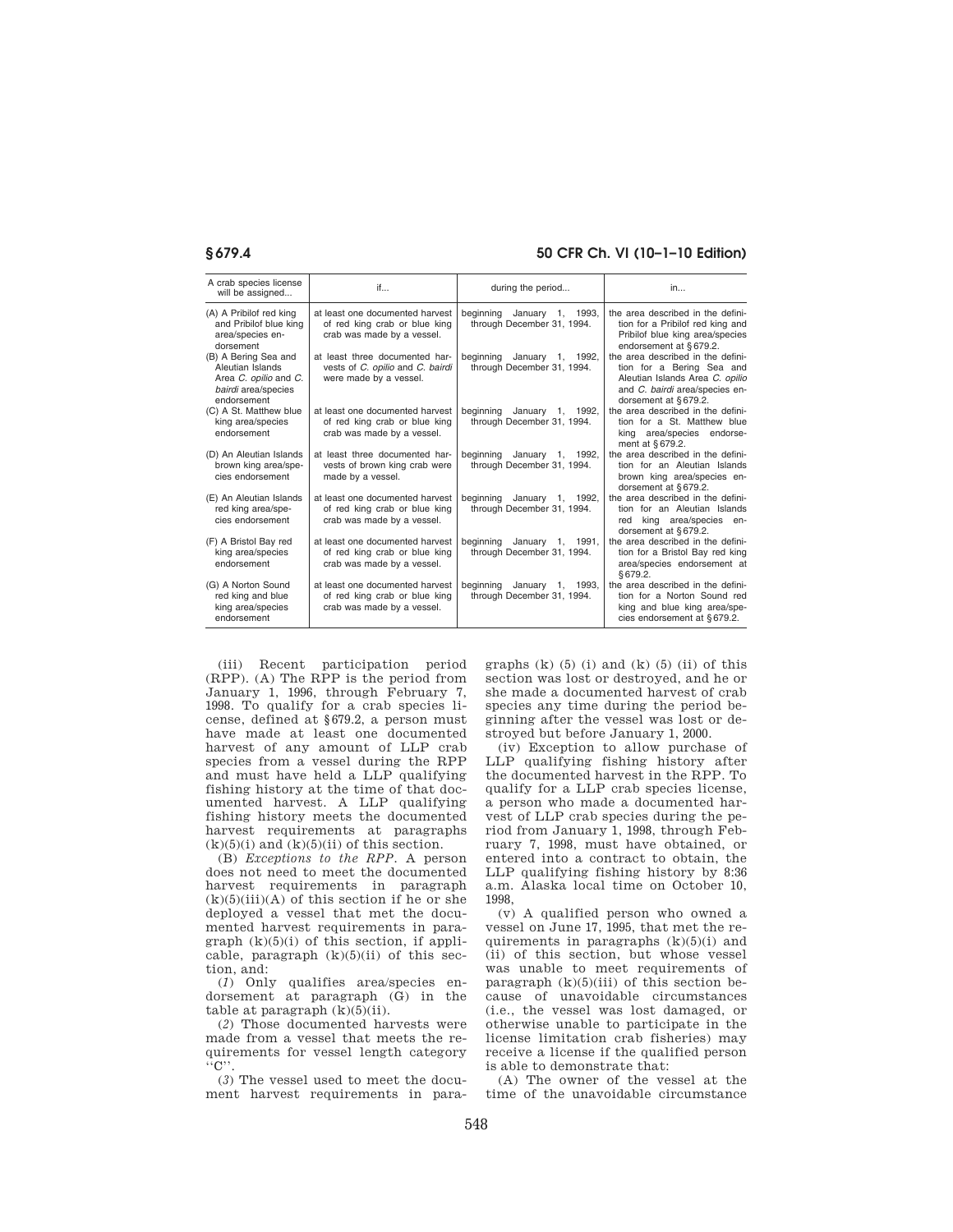held a specific intent to conduct fishing for license limitation crab species with that vessel during a specific time period in a specific area;

(B) The specific intent to conduct directed fishing for license limitation crab species was thwarted by a circumstance that was:

(*1*) Unavoidable;

(*2*) Unique to the owner of that vessel, or unique to that vessel; and

(*3*) Unforeseen and reasonably unforeseeable to the owner of the vessel:

(C) The circumstance that prevented the owner from conducting directed fishing for license limitation crab species actually occurred;

(D) Under the circumstances, the owner of the vessel took all reasonable steps to overcome the circumstances that prevented the owner from conducting directed fishing for license limitation crab species; and

(E) Any amount of license limitation crab species was harvested on the vessel after the vessel was prevented from participating but before January 1, 2000.

(vi) A groundfish license or crab species license may be used on a vessel that is named on the license, that complies with the vessel designation, and that does not exceed the MLOA on the license.

(6) *Application for a groundfish license or a crab species license.* (i) *General.* The Regional Administrator will issue a groundfish license or a crab species license to an applicant if a complete application is submitted by or on behalf of the applicant during the specified application period, and if that applicant meets all the criteria for eligibility in paragraph (k) of this section. An application that is postmarked or delivered after the ending date for the application period for the License Limitation Program specified in the FED-ERAL REGISTER will be denied. An application form will be sent to the last known address of a person identified as an eligible applicant by the official LLP record. An application form may be requested from the Regional Administrator.

(ii) *Application period.* An application period of no less than 90 days will be specified by notification in the FED-ERAL REGISTER and other information sources deemed appropriate by the Regional Administrator.

(iii) *Contents of application.* To be complete, an application for a groundfish license or a crab species license must be signed by the applicant, or the individual representing the applicant, and contain the following, as applicable:

(A) Name, business address, telephone number, and FAX number of the applicant;

(B) Name, state registration number (e.g., ADF&G number), and, if applicable, the USCG documentation number of the vessel being used as the basis for eligibility for a license; and name, state registration number (e.g., ADF&G number), and, if applicable, the USCG documentation number of the vessel to be deployed with the license if different than the vessel used as the basis of eligibility for a license;

(C) Name of the managing company, if any;

(D) Valid evidence of the documented harvests that are the basis of eligibility for a license, including harvest area, gear used, date of landing, and, if applying for a crab species license, species;

(E) Valid evidence of LOA on June 24, 1992, of the vessel used as the basis of eligibility for a license, except if that vessel was under reconstruction on that date, valid evidence of LOA on the date reconstruction was completed and valid evidence of when reconstruction began and ended;

(F) Valid evidence of LOA on June 17, 1995, of the vessel used as the basis of eligibility for a license, except if that vessel was under reconstruction on that date, valid evidence of LOA on the date reconstruction was completed, and valid evidence of when reconstruction began and ended;

(G) Valid evidence to support the applicant's claim for a vessel designation of catcher vessel or catcher/processor vessel;

(H) Valid evidence of ownership of the vessel being used as the basis for eligibility for a license (for USCG documented vessels, valid evidence must be the USCG Abstract of Title), or if eligibility is based on a fishing history that has been separated from a vessel, valid evidence of ownership of the fishing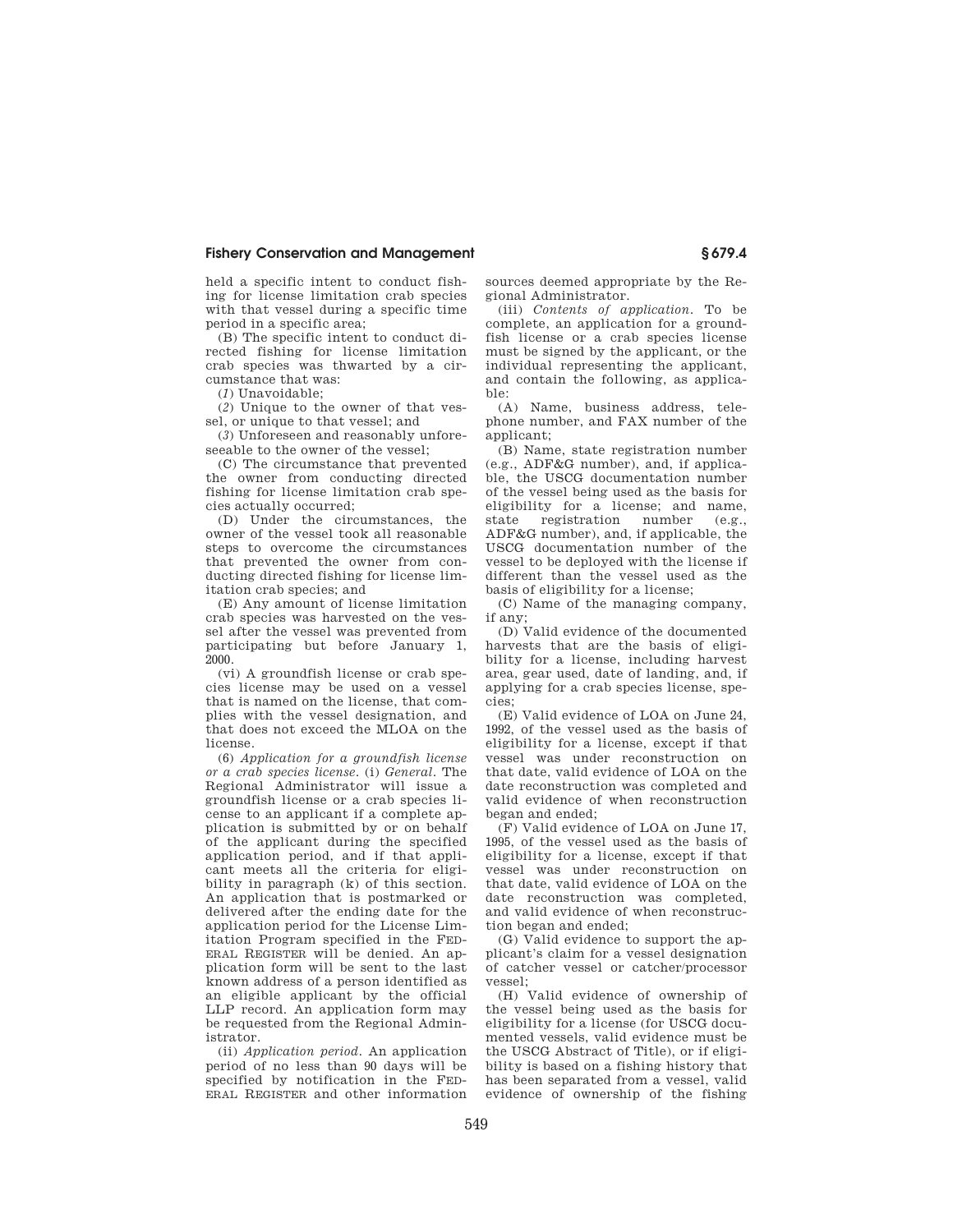history being used as the basis of eligibility for a license; and

(I) Valid evidence of the LOA of the vessel to be deployed by the license if different than the vessel used as the basis for eligibility for a license.

(iv) *Other information required for special circumstances*.

(A) *Successor-in-interest.* If an applicant is applying as the successor-in-interest to an eligible applicant, an application, to be complete, also must contain valid evidence proving the applicant's status as a successor-in-interest to that eligible applicant and:

(*1*) Valid evidence of the death of that eligible applicant at the time of application, if the eligible applicant was or is an individual; or

(*2*) Valid evidence that the eligible applicant is no longer in existence at the time of application, if the eligible applicant is not an individual.

(B) *Norton Sound crab species license endorsement.* If an applicant is applying for a crab species license endorsement for Norton Sound and if the applicant is a person, an application, to be complete, must contain valid evidence that the applicant was a State of Alaska permit holder for the Norton Sound king crab summer fishery in 1993 or 1994. If the applicant is a corporation, an application, to be complete, must contain valid evidence that the corporation owned or had a lease for a vessel on June 17, 1995, that participated in the Norton Sound king crab summer fishery in 1993 or 1994.

(C) *Extended general qualification period.* If an applicant is applying for a license based on meeting the general qualification period requirements of paragraph  $(k)(4)(i)(A)(2)$  or  $(k)(4)(i)(B)(2)$  of this section, the application, to be complete, must indicate which single endorsement area the applicant has selected for license. A license cannot be endorsed for more than one area, notwithstanding the fact that the applicant may have the documented harvests to qualify for more than one endorsement area.

(D) *Unavoidable circumstances.* If a person is claiming that unavoidable circumstances prevented him or her from meeting certain eligibility requirements for a license under paragraph (k) of this section, he or she

**§ 679.4 50 CFR Ch. VI (10–1–10 Edition)** 

must provide the information required in the particular paragraph of this section authorizing such a claim, and include valid evidence of the date the vessel was lost, damaged, or otherwise unable to participate in the fishery, and the date a documented harvest was made after the vessel was unable to participate in the fishery by the unavoidable circumstance.

(v) *Application evaluation.* The Regional Administrator will evaluate an application submitted during the specified application period and compare all claims in the application with the information in the official LLP record. Claims in the application that are consistent with information in the official LLP record will be accepted by the Regional Administrator. Inconsistent claims in the application, unless verified by evidence, will not be accepted. Pursuant to paragraph  $(k)(6)(vii)$  of this section, an applicant who submits inconsistent claims, or an applicant who fails to submit the information specified in paragraphs (k)(6)(iii) and  $(k)(6)(iv)$  of this section, will be provided a 60-day evidentiary period pursuant to paragraph  $(k)(6)(\overline{v}i)$  of this section to submit the specified information, submit evidence to verify his or her inconsistent claims, or submit a revised application with claims consistent with information in the official LLP record. An applicant who submits claims that are inconsistent with information in the official LLP record has the burden of proving that the submitted claims are correct.

(vi) *Additional information or evidence.*  The Regional Administrator will evaluate additional information or evidence to support an applicant's inconsistent claims submitted within the 60-day evidentiary period pursuant to paragraph  $(k)(6)(\text{vii})$  of this section. If the Regional Administrator determines that the additional information or evidence meets the applicant's burden of proving that the inconsistent claims in his or her application is correct, the official LLP record will be amended and the information will be used in determining whether the applicant is eligible for a license. However, if the Regional Administrator determines that the additional information or evidence does not meet the applicant's burden of proving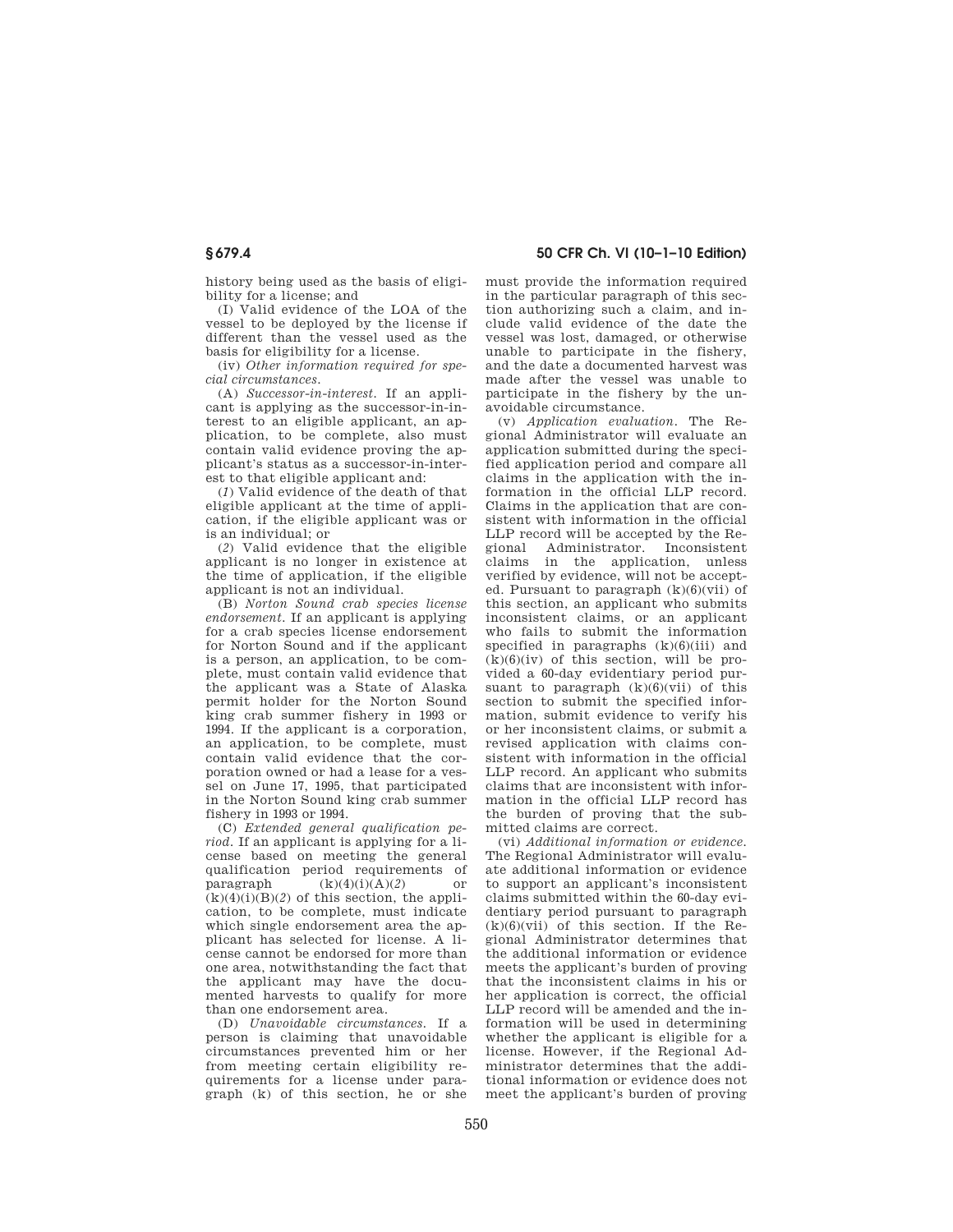that the inconsistent claims in his or her application is correct, the applicant will be notified by an initial administrative determination, pursuant to paragraph  $(k)(6)(viii)$  of this section. that the applicant did not meet the burden of proof to change the information in the official LLP record.

(vii) *60-day evidentiary period.* The Regional Administrator will specify by letter a 60-day evidentiary period during which an applicant may provide additional information or evidence to support the claims made in his or her application, or to submit a revised application with claims consistent with information in the official LLP record, if the Regional Administrator determines that the applicant did not meet the burden of proving that the information on the application is correct through evidence provided with the application. Also, an applicant who fails to submit information as specified in paragraphs  $(k)(6)(iii)$  and  $(k)(6)(iv)$  of this section will have 60 days to provide that information. An applicant will be limited to one 60-day evidentiary period. Additional information or evidence, or a revised application, received after the 60-day evidentiary period specified in the letter has expired will not be considered for purposes of the initial administrative determination.

(viii) *Initial administrative determinations (IAD).* The Regional will prepare and send an IAD to the applicant following the expiration of the 60-day evidentiary period if the Regional Administrator determines that the information or evidence provided by the applicant fails to support the applicant's claims and is insufficient to rebut the presumption that the official LLP record is correct, or if the additional information, evidence, or revised application is not provided within the time period specified in the letter that notifies the applicant of his or her 60-day evidentiary period. The IAD will indicate the deficiencies in the application, including any deficiencies with the information, the evidence submitted in support of the information, or the revised application. The IAD will also indicate which claims cannot be approved based on the available information or evidence. An applicant who receives an IAD may appeal pursuant to §679.43. An applicant who avails himself or herself of the opportunity to appeal an IAD will not receive a transferable license until after the final resolution of that appeal, notwithstanding the eligibility of that applicant for some claims based on consistent information in the application.

(ix) *Issuance of a non-transferable license.* The Regional Administrator will issue a non-transferable license to the applicant on issuance of an IAD if required by the license renewal provisions of 5 U.S.C. 558. A non-transferable license authorizes a person to deploy a vessel to conduct directed fishing for license limitation groundfish or crab species as specified on the non-transferable license, and will have the specific endorsements and designations based on the claims in his or her application. A non-transferable license will expire upon final agency action.

(x) *Surrender of groundfish or crab LLP.* A groundfish or crab LLP license may be voluntarily surrendered in accordance with paragraph (a)(9) of this section. A surrendered groundfish or crab LLP license will cease to exist and will not be subsequently reissued. Contact NMFS/RAM for more information by telephone, locally at 907–586–7202 (Option #2) or toll-free at 800–304–4846 (Option #2).

(7) *Transfer of a groundfish license or a crab species license*—(i) *General.* The Regional Administrator will transfer a groundfish license, Aleutian Island area endorsement as described under paragraph  $(k)(7)(viii)(A)$  of this section, or a crab species license if a complete transfer application is submitted to Restricted Access Management, Alaska Region, NMFS, and if the transfer meets the eligibility criteria as specified in paragraph  $(k)(7)(ii)$  of this section. A transfer application form may be requested from the Regional Administrator.

(ii) *Eligibility criteria for transfers.* A groundfish license, Aleutian Island area endorsement as described under paragraph  $(k)(7)(viii)(A)$  of this section, or crab species license can be transferred if the following conditions are met: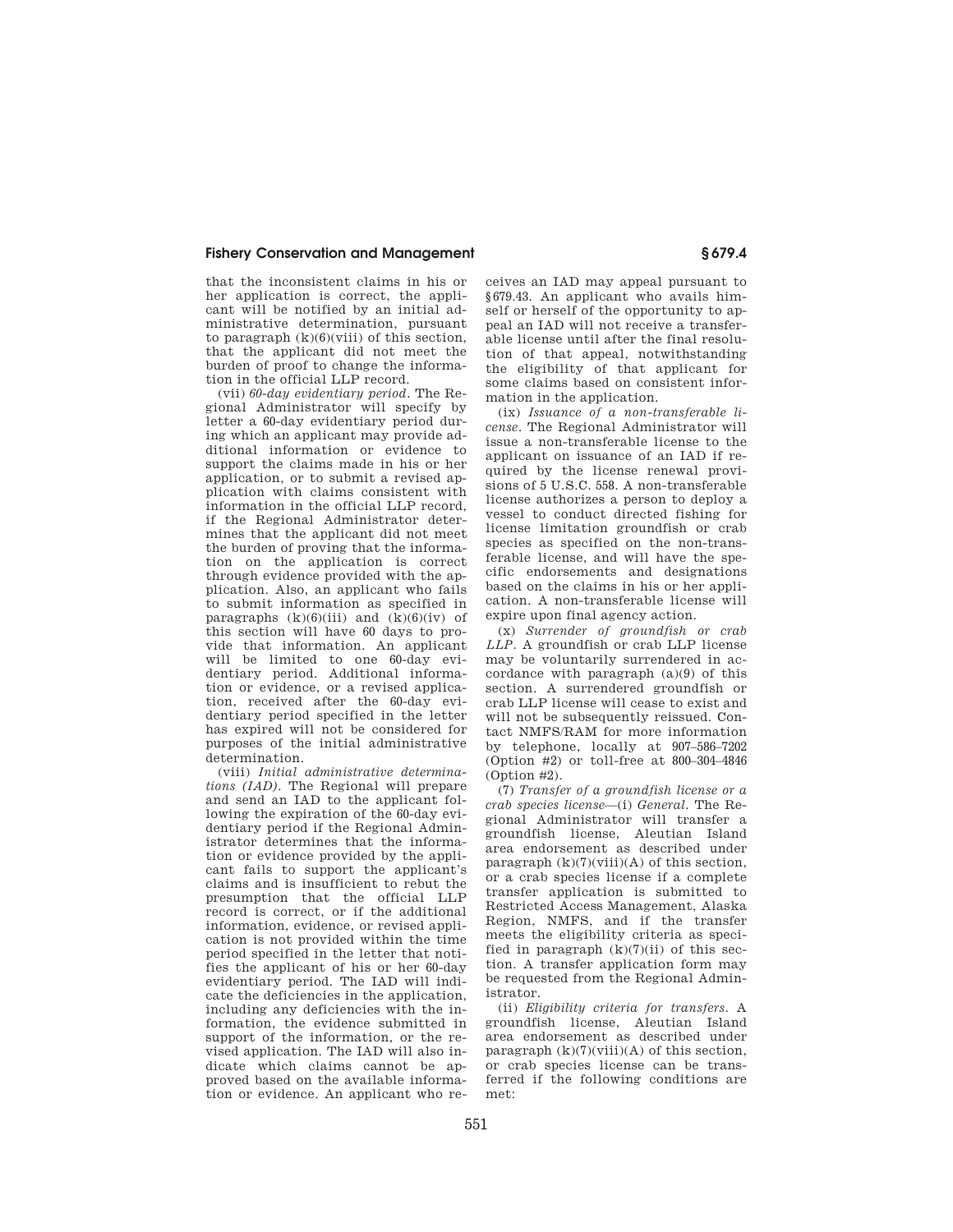(A) The designated transferee is eligible to document a fishing vessel under Chapter 121, Title 46, U.S.C.;

(B) The parties to the transfer do not have any fines, civil penalties, other payments due and outstanding, or outstanding permit sanctions resulting from Federal fishing violations;

(C) The transfer will not cause the designated transferee to exceed the license caps in §679.7(i); and

(D) The transfer does not violate any other provision specified in this part.

(iii) *Contents of application.* To be complete, an application for a groundfish license, Aleutian Island area endorsement as described under para $graph (k)(7)(viii)(A) of this section$ transfer, or a crab species license transfer must be legible, have notarized and dated signatures of the applicants, and the applicants must attest that, to the best of the applicant's knowledge, all statements in the application are true. An application to transfer will be provided by NMFS, or is available on the NMFS Alaska Region website at *http:// alaskafisheries.noaa.gov*. The acceptable submittal methods will be specified on the application form.

(iv) *Incomplete applications.* The Regional Administrator will return an incomplete transfer application to the applicant and identify any deficiencies if the Regional Administrator determines that the application does not meet all the criteria identified in paragraph (k)(7) of this section.

(v) *Transfer by court order, operation of law, or as part of a security agreement.*  The Regional Administrator will transfer a groundfish license, Aleutian Island area endorsement as described under paragraph  $(k)(7)(viii)(A)$  of this section, or a crab species license based on a court order, operation of law, or a security agreement if the Regional Administrator determines that the transfer application is complete and the transfer will not violate any of the provisions of this section.

(vi) *Voluntary transfer limitation.* A groundfish license, Aleutian Island area endorsement as described under paragraph  $(k)(7)(viii)(A)$  of this section, or a crab species license may be voluntarily transferred only once in any calendar year. A voluntary transfer is a

**§ 679.4 50 CFR Ch. VI (10–1–10 Edition)** 

transfer other than one pursuant to a court order, operation of law, or a security agreement. An application for transfer that would cause a person to exceed the transfer limit of this provision will not be approved. A transfer of an Aleutian Island area endorsement as described under paragraph  $(k)(7)(viii)(A)$  of this section to another LLP license, or the transfer of a groundfish license with an Aleutian Island area endorsement as described under paragraph  $(k)(7)(viii)(A)$  of this section attached to it will be considered to be a transfer of that Aleutian Island area endorsement.

(vii) *Request to change the designated vessel.* A request to change the vessel designated on an LLP groundfish or crab species license must be made on a transfer application. If this request is approved and made separately from a license transfer, it will count towards the annual limit on voluntary transfers specified in paragraph  $(k)(7)(vi)$  of this section.

(viii) *Severability of licenses.* (A) Area endorsements or area/species endorsements specified on a license are not severable from the license and must be transferred together, except that Aleutian Island area endorsements on a groundfish license with a trawl gear designation issued under the provisions of paragraph  $(k)(4)(ix)(A)$  of this section and that are assigned to a groundfish license with an MLOA of less than 60 feet LOA may be transferred separately from the groundfish license to which that Aleutian Island area endorsement was originally issued to another groundfish license provided that the groundfish license to which that Aleutian Island endorsement is transferred:

(*1*) Was not derived in whole or in part from the qualifying fishing history of an AFA vessel;

(*2*) Has a catcher vessel designation;

(*3*) Has a trawl gear designation;

(*4*) Has an MLOA of less than 60 feet  $LOA: and$ 

(*5*) A complete transfer application is submitted to the Regional Administrator as described under this para $graph (k)(7)$ , and that application is approved.

(B) A groundfish license and a crab species license issued based on the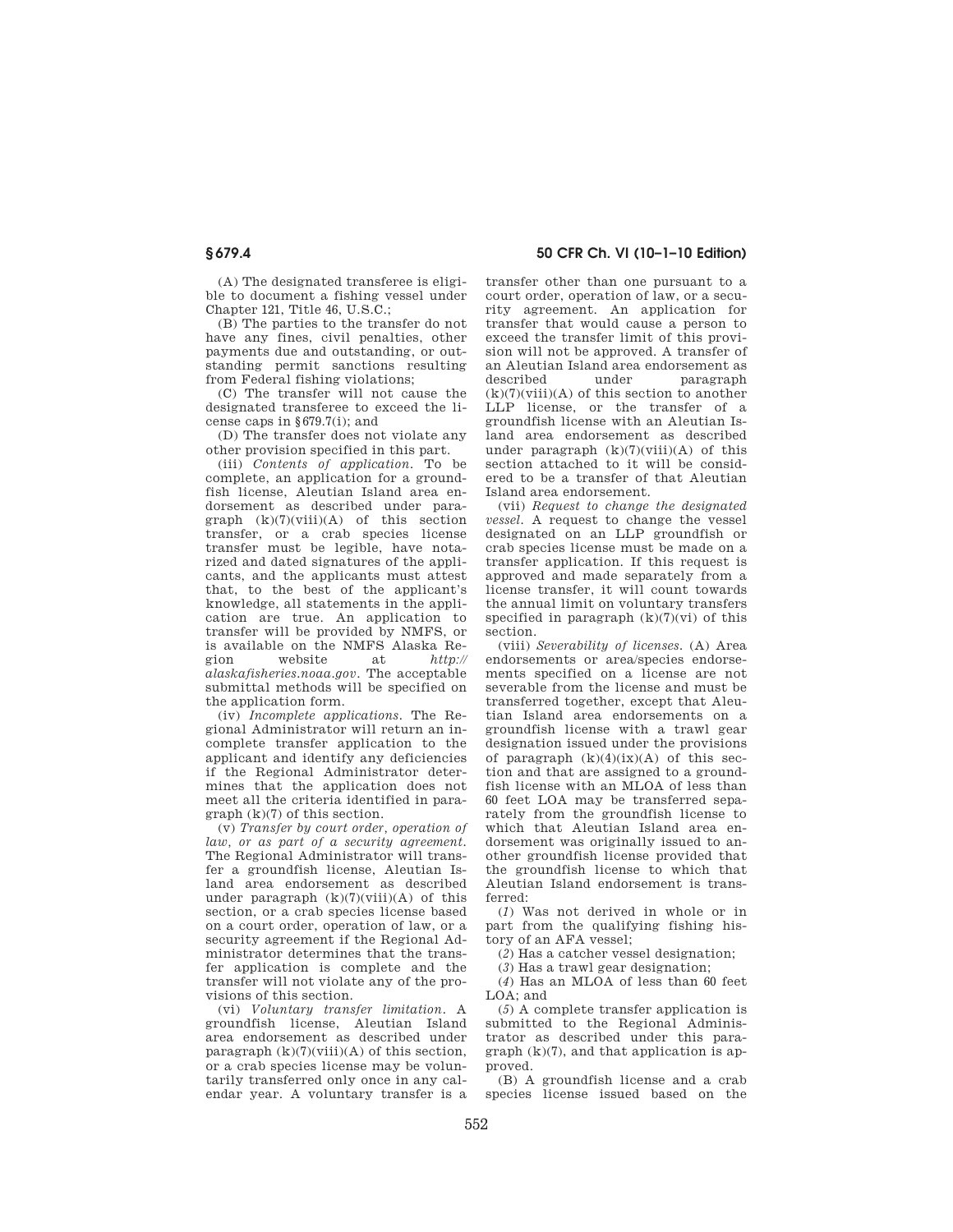legal landings of the same vessel and initially issued to the same qualified person are not severable and must be transferred together.

(ix) *Other transfer restrictions.* The transfer of a LLP license that was issued based on the documented harvests from a vessel that did not have an FFP during the period beginning January 1, 1988, through October 8, 1998, must be accompanied by the vessel from which the documented harvests were made or its replacement vessel, or if the LLP license and vessel were separated by transfer prior to February 7, 1998, then by the vessel that is currently being deployed by the license holder. The Regional Administrator will deny a transfer application that requests the transfer of a LLP license that was issued based on the documented harvests from a vessel that did not have an FFP during the period beginning January 1, 1988, through October 8, 1998, if the appropriate vessel is not being transferred as part of the same transaction. A license holder of an LLP license that was issued based on the documented harvests from a vessel that did not have an FFP during the period beginning January 1, 1988, through October 8, 1998, may replace the vessel from which the documented harvests were made with another vessel that meets the vessel designation and MLOA requirements specified on the LLP license if the original qualifying vessel is lost or destroyed.

(8) *Other provisions.* (i) Any person committing, or a fishing vessel used in the commission of, a violation of the Magnuson-Stevens Fishery Conservation and Management Act or any regulations issued pursuant thereto, is subject to the civil and criminal penalty provisions and the civil forfeiture provisions of the Magnuson-Stevens Fishery Conservation and Management Act, part 621 of this chapter, 15 CFR part 904 (Civil Procedure), and other applicable law. Penalties include, but are not limited to, permanent or temporary sanctions to licenses.

(ii) Notwithstanding the provisions of the license limitation program in this part, vessels fishing for species other than license limitation groundfish as defined in §679.2 that were authorized under Federal regulations to inciden-

tally catch license limitation groundfish without a Federal fisheries permit described at §679.4(b) will continue to be authorized to catch the maximum retainable bycatch amounts of license limitation groundfish as provided in this part without a groundfish license.

(iii) An eligible applicant, who qualifies for a groundfish license or crab species license but whose vessel on which the eligible applicant's qualification was based was lost or destroyed, will be issued a license. This license:

(A) Will have the vessel designation of the lost or destroyed vessel.

(B) Cannot be used to conduct directed fishing for license limitation groundfish or to conduct directed fishing for crab species on a vessel that has an LOA greater than the MLOA designated on the license.

(iv) A qualified person who owned a vessel on June 17, 1995, that made a documented harvest of license limitation groundfish, or crab species if applicable, between January 1, 1988, and February 9, 1992, but whose vessel was unable to meet all the criteria in paragraph  $(k)(4)$  of this section for a groundfish license or paragraph (k)(5) of this section for a crab species license because of an unavoidable circumstance (i.e., the vessel was lost, damaged, or otherwise unable to participate in the license limitation groundfish or crab fisheries) may receive a license if the qualified person is able to demonstrate that:

(A) The owner of the vessel at the time of the unavoidable circumstance held a specific intent to conduct directed fishing for license limitation groundfish or crab species with that vessel during a specific time period in a specific area.

(B) The specific intent to conduct directed fishing for license limitation groundfish or crab species with that vessel was thwarted by a circumstance that was:

(*1*) Unavoidable.

(*2*) Unique to the owner of that vessel, or unique to that vessel.

(*3*) Unforeseen and reasonably unforeseeable to the owner of the vessel.

(C) The circumstance that prevented the owner from conducting directed fishing for license limitation groundfish or crab species actually occurred.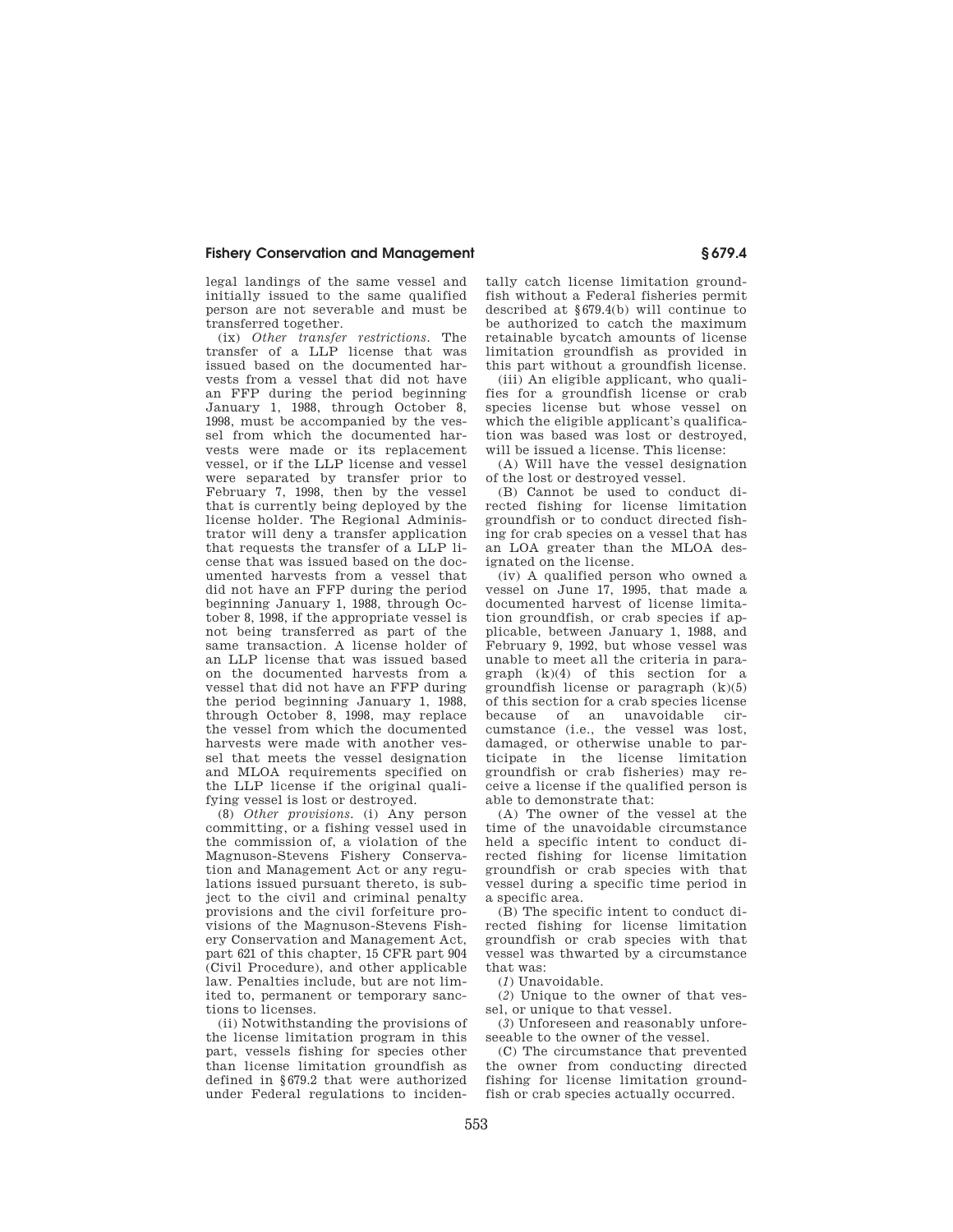(D) Under the circumstances, the owner of the vessel took all reasonable steps to overcome the circumstance that prevented the owner from conducting directed fishing for license limitation groundfish or crab species.

(E) Any amount of license limitation groundfish or appropriate crab species was harvested on the vessel in the specific area that corresponds to the area endorsement or area/species endorsement for which the qualified person who owned a vessel on June 17, 1995, is applying and that the license limitation groundfish or crab species was harvested after the vessel was prevented from participating by the unavoidable circumstance but before June 17, 1995.

(v) A groundfish license or a crab species license may be used on a vessel that complies with the vessel designation on the license and that does not exceed the MLOA on the license.

(9) *Pacific cod endorsements*—(i) *General.* In addition to other requirements of this part, and unless specifically exempted in paragraph  $(k)(9)(iv)$  of this section, a license holder must have a Pacific cod endorsement on his or her groundfish license to conduct directed fishing for Pacific cod with hook-andline or pot gear in the BSAI. A license holder can only use the specific nontrawl gear(s) indicated on his or her license to conduct directed fishing for Pacific cod in the BSAI.

(ii) *Eligibility requirements for a Pacific cod endorsement.* This table provides eligibility requirements for Pacific cod endorsements on an LLP groundfish license:

| If a license holder's li-<br>cense has a     | And the license holder<br>harvested Pacific cod in<br>the BSAI with | Then the license holder<br>must demonstrate that<br>he or she harvested at<br>$least \dots$ | $\ln \ldots$                                                           | To receive a<br>Pacific cod<br>endorsement that<br>authorizes<br>harvest with |
|----------------------------------------------|---------------------------------------------------------------------|---------------------------------------------------------------------------------------------|------------------------------------------------------------------------|-------------------------------------------------------------------------------|
| (A) Catcher vessel des-<br>ignation.         | Hook-and-line gear or<br>jig gear.                                  | 7.5 mt of Pacific cod in<br>the BSAI.                                                       | In any one of the years<br>1995. 1996. 1997.<br>1998. or 1999.         | Hook-and-line gear.                                                           |
| (B) Catcher vessel des-<br>ignation.         | Pot gear or jig gear                                                | 100,000 lb of Pacific<br>cod in the BSAI.                                                   | In each of any two of<br>the years 1995, 1996,<br>1997, 1998, or 1999. | Pot gear.                                                                     |
| (C) Catcher/processor<br>vessel designation. | Hook-and-line gear                                                  | 270 mt of Pacific cod in<br>the BSAI.                                                       | In any one of the years<br>1996, 1997, 1998, or<br>1999.               | Hook-and-line gear.                                                           |
| (D) Catcher/processor<br>vessel designation. | Pot gear                                                            | 300,000 lb of Pacific<br>cod in the BSAI.                                                   | In each of any two of<br>the years 1995, 1996,<br>1997. or 1998.       | Pot gear.                                                                     |

(iii) *Explanations for Pacific cod endorsements.* (A) All eligibility amounts in the table at paragraph  $(k)(9)(ii)$  of this section will be determined based on round weight equivalents.

(B) Discards will not count toward eligibility amounts in the table at paragraph  $(k)(9)(ii)$  of this section.

(C) Pacific cod harvested for personal bait use will not count toward eligibility amounts in the table at para $graph (k)(9)(ii)$  of this section.

(D) A legal landing of Pacific cod in the BSAI for commercial bait will count toward eligibility amounts in the table at paragraph  $(k)(9)(ii)$  of this section.

(E) Harvests within the BSAI will count toward eligibility amounts in the table at paragraph  $(k)(9)(ii)$  of this section; however, a license holder will

only be able to harvest Pacific cod in the specific areas in the BSAI for which he or she has an area endorsement.

(F) Harvests within the BSAI Would count toward eligibility amounts in the table at paragraph  $(k)(9)(ii)$  of this section if:

(*1*) Those harvests were made from the vessel that was used as the basis of eligibility for the license holder's LLP groundfish license, or

(*2*) Those harvests were made from a vessel that was not the vessel used as the basis of eligibility for the license holder's LLP groundfish license, provided that, at the time the endorsement-qualifying Pacific cod harvests were made, the person who owned such Pacific cod endorsement-qualifying fishing history also owned the fishing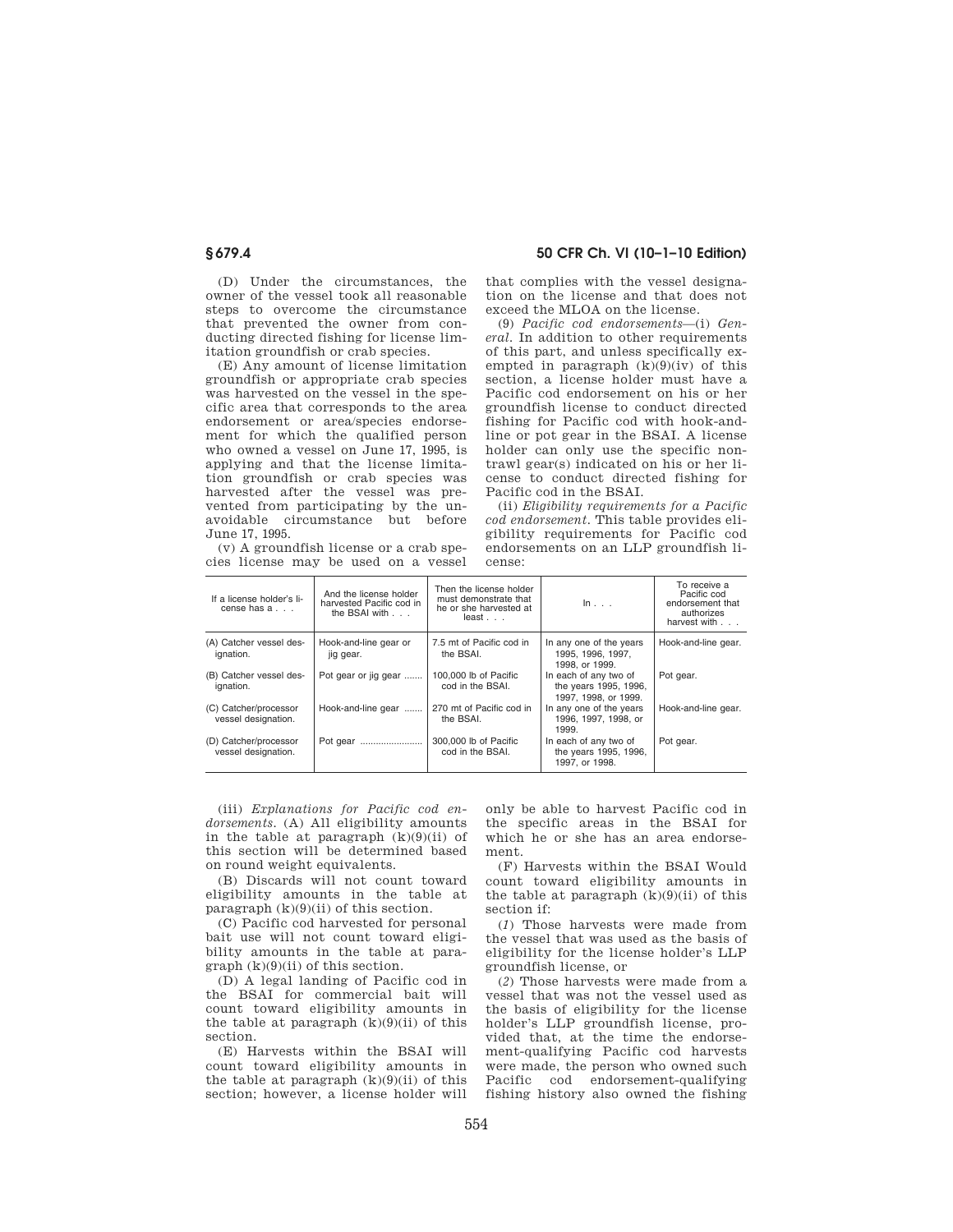history of a vessel that satisfied the requirements for the LLP groundfish license.

(*3*) Notwithstanding the provisions of paragraph (k)(9)(iii)(F)(*2*) of this section, the LLP groundfish license qualifying history or the Pacific cod qualifying history of any one vessel may not be used to satisfy the requirements for issuance of more than one LLP groundfish license endorsed for the BSAI Pacific cod hook-and-line or pot gear fisheries.

(G) Except as provided in paragraph  $679.4(k)(9)(iii)(D)$ , only harvests of BSAI Pacific cod in the directed fishery will count toward eligibility amounts.

(iv) *Exemptions to Pacific cod endorsements.* (A) Any vessel exempted from the License Limitation Program at paragraph  $(k)(2)$  of this section.

(B) Any catcher vessel less than 60 ft  $(18.3 \text{ m})$  LOA.

(C) Any catch of Pacific cod for personal use bait.

(v) *Combination of landings and hardship provision.* Notwithstanding the eligibility requirements in paragraph  $(k)(9)(ii)$  of this section, a license holder may be eligible for a Pacific cod endorsement by meeting the following criteria.

(A) *Combination of landings.* A license holder may combine the landings of a sunken vessel and the landings of a vessel obtained to replace a sunken vessel to satisfy the eligibility amounts in the table at paragraph  $(k)(9)(ii)$  of this section only if he or she meets the requirements in paragraphs  $(k)(9)(v)(A)(1)-(4)$  of this section. No other combination of landings will satisfy the eligibility amounts in the table at paragraph  $(k)(9)(ii)$  of this section.

(*1*) The sunken vessel was used as the basis of eligibility for the license holder's groundfish license;

(*2*) The sunken vessel sank after January 1, 1995;

(*3*) The vessel obtained to replace the sunken vessel was obtained by December 31 of the year 2 years after the sunken vessel sank; and

(*4*) The length of the vessel obtained to replace the sunken vessel does not exceed the MLOA specified on the license holder's groundfish license.

(B) *Hardship provision.* A license holder may be eligible for a Pacific cod endorsement because of unavoidable circumstances if he or she meets the requirements in paragraphs  $(k)(9)(v)(B)(1)-(4)$  of this section. For purposes of this hardship provision, the term license holder includes the person whose landings were used to meet the eligibility requirements for the license holder's groundfish license, if not the same person.

(*1*) The license holder at the time of the unavoidable circumstance held a specific intent to conduct directed fishing for BSAI Pacific cod in a manner sufficient to meet the landing requirements in the table at paragraph  $(k)(9)(ii)$  of this section but that this intent was thwarted by a circumstance that was:

(*i*) Unavoidable;

(*ii*) Unique to the license holder, or unique to the vessel that was used as the basis of eligibility for the license holder's groundfish license; and

(*iii*) Unforeseen and reasonably unforeseeable to the license holder.

(*2*) The circumstance that prevented the license holder from conducting directed fishing for BSAI Pacific cod in a manner sufficient to meet the landing requirements in paragraph  $(k)(9)(ii)$  actually occurred;

(*3*) The license holder took all reasonable steps to overcome the circumstance that prevented the license holder from conducting directed fishing for BSAI Pacific cod in a manner sufficient to meet the landing requirements in paragraph  $(k)(9)(ii)$  of this section; and

(*4*) Any amount of Pacific cod was harvested in the BSAI aboard the vessel that was used as the basis of eligibility for the license holder's groundfish license after the vessel was prevented from participating by the unavoidable circumstance but before April 16, 2000.

(10) *Restrictions on licenses earned on AFA catcher vessels and listed AFA catcher/processors.* No person may use an LLP license that was derived in whole or in part from the qualifying fishing history of an AFA catcher vessel or a listed AFA catcher/processor to fish for groundfish or crab on a non-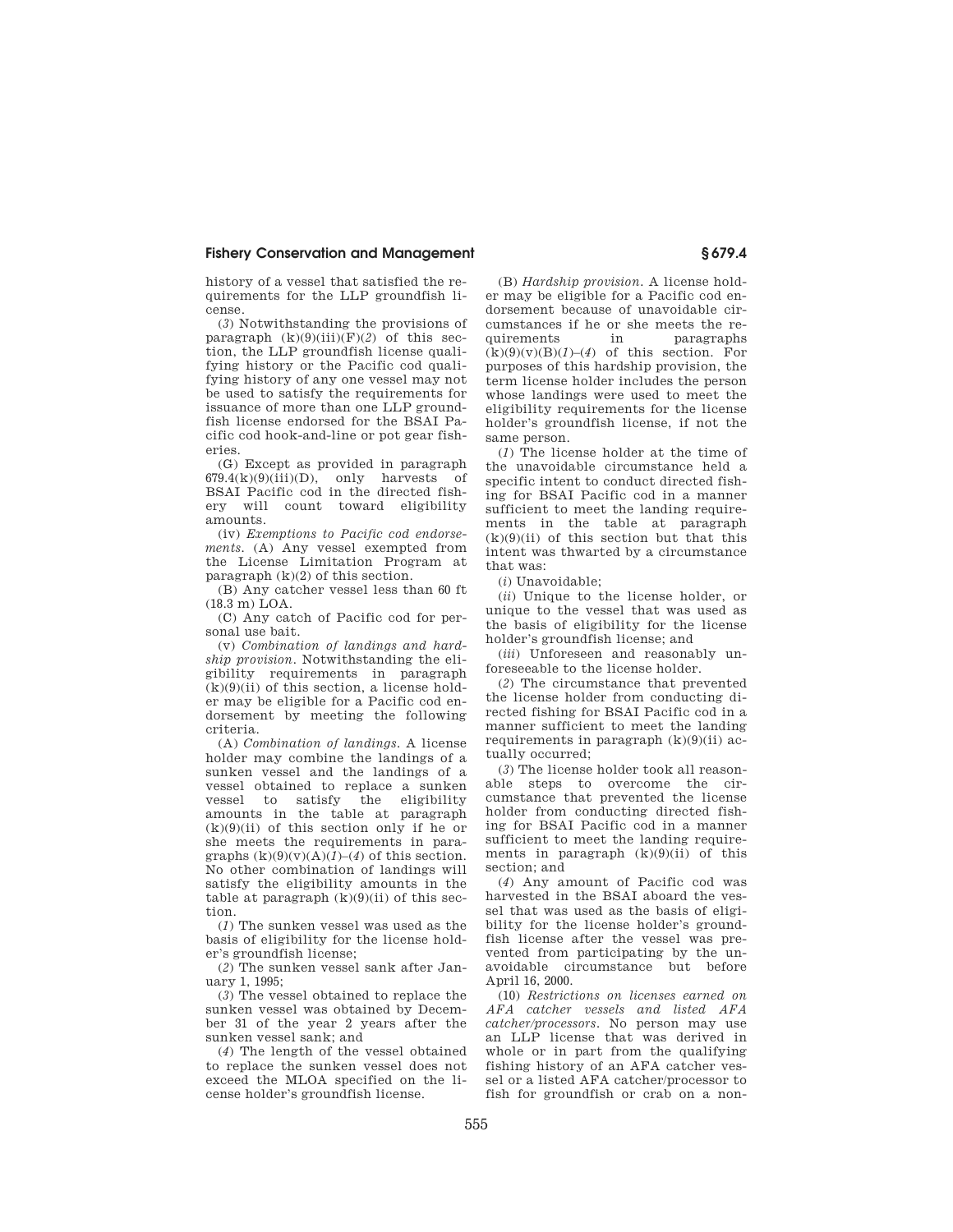AFA catcher vessel or non-AFA catcher/processor. NMFS will identify all such licenses affected by this restriction and inform the holders of such licenses of this restriction through a restriction printed on the face of the license.

(11) *Rockfish QS*—(i) *General.* In addition to other requirements of this part, a license holder must have rockfish QS on his or her groundfish LLP license to conduct directed fishing for Rockfish Program fisheries with trawl gear.

(ii) *Eligibility requirements for rockfish QS.* The eligibility requirements to receive rockfish QS are established in §679.80(b).

(12) *Amendment 80 Program.* In addition to other requirements of this part, a license holder must have an Amendment 80 LLP license to conduct fishing for an Amendment 80 species assigned to the Amendment 80 sector.

(l) *AFA permits*—(1) *General*—(i) *Applicability.* In addition to any other permit and licensing requirements set out in this part, any vessel used to engage in directed fishing for a non-CDQ allocation of pollock in the BS and any shoreside processor, stationary floating processor, or mothership that receives pollock harvested in a non-CDQ directed pollock fishery in the BS must have a valid AFA permit onboard the vessel or at the facility location at all times while non-CDQ pollock is being harvested or processed. In addition, the owner of any vessel that is a member of a pollock cooperative in the BS must also have a valid AFA permit for every vessel that is a member of the cooperative, regardless of whether or not the vessel actually engages in directed fishing for pollock in the BS. Finally, an AFA permit does not exempt a vessel operator, vessel, or processor from any other applicable permit or licensing requirement required under this part or in other state or Federal regulations.

(ii) *Duration*—(A) *Expiration of interim AFA permits.* All interim AFA vessel and processor permits issued prior to January 1, 2002, will expire on December 31, 2002, unless extended or reissued by NMFS.

(B) *Duration of final AFA permits.* Except as provided in paragraphs  $(l)(5)(v)(B)(3)$  and  $(l)(6)(iii)$  of this sec-

**§ 679.4 50 CFR Ch. VI (10–1–10 Edition)** 

tion, AFA vessel and processor permits issued under this paragraph (l) will have no expiration date, and are valid indefinitely unless suspended or revoked.

(C) *Surrender of AFA permits.* Except for AFA inshore processor permits, AFA permits may not be surrendered.

(iii) *Application for permit.* NMFS will issue AFA vessel and processor permits to the current owner(s) of a qualifying vessel or processor if the owner(s) submits to the Regional Administrator a completed AFA permit application that is subsequently approved.

(iv) *Amended permits.* AFA vessel and processor permits may not be used on or transferred to any vessel or processor that is not listed on the permit. However, AFA permits may be amended by NMFS to reflect any change in the ownership of the vessel or processor after submittal of this information to NMFS in a written letter.

(2) AFA catcher/processor permits— (i) Listed AFA catcher/processors. NMFS will issue to an owner of a catcher/processor a listed AFA catcher/ processor permit if the catcher/processor is one of the following (as listed in AFA paragraphs 208(e)(1) through (20)):

(A) AMERICAN DYNASTY (USCG documentation number 951307);

(B) KATIE ANN (USCG documentation number 518441);

(C) AMERICAN TRIUMPH (USCG documentation number 646737);

(D) NORTHERN EAGLE (USCG documentation number 506694);

(E) NORTHERN HAWK (USCG documentation number 643771);

(F) NORTHERN JAEGER (USCG documentation number 521069);

(G) OCEAN ROVER (USCG documentation number 552100);

(H) ALASKA OCEAN (USCG documentation number 637856);

(I) ENDURANCE (USCG documentation number 592206);

(J) AMERICAN ENTERPRISE (USCG documentation number 594803);

(K) ISLAND ENTERPRISE (USCG documentation number 610290);

(L) KODIAK ENTERPRISE (USCG documentation number 579450);

(M) SEATTLE ENTERPRISE (USCG documentation number 904767);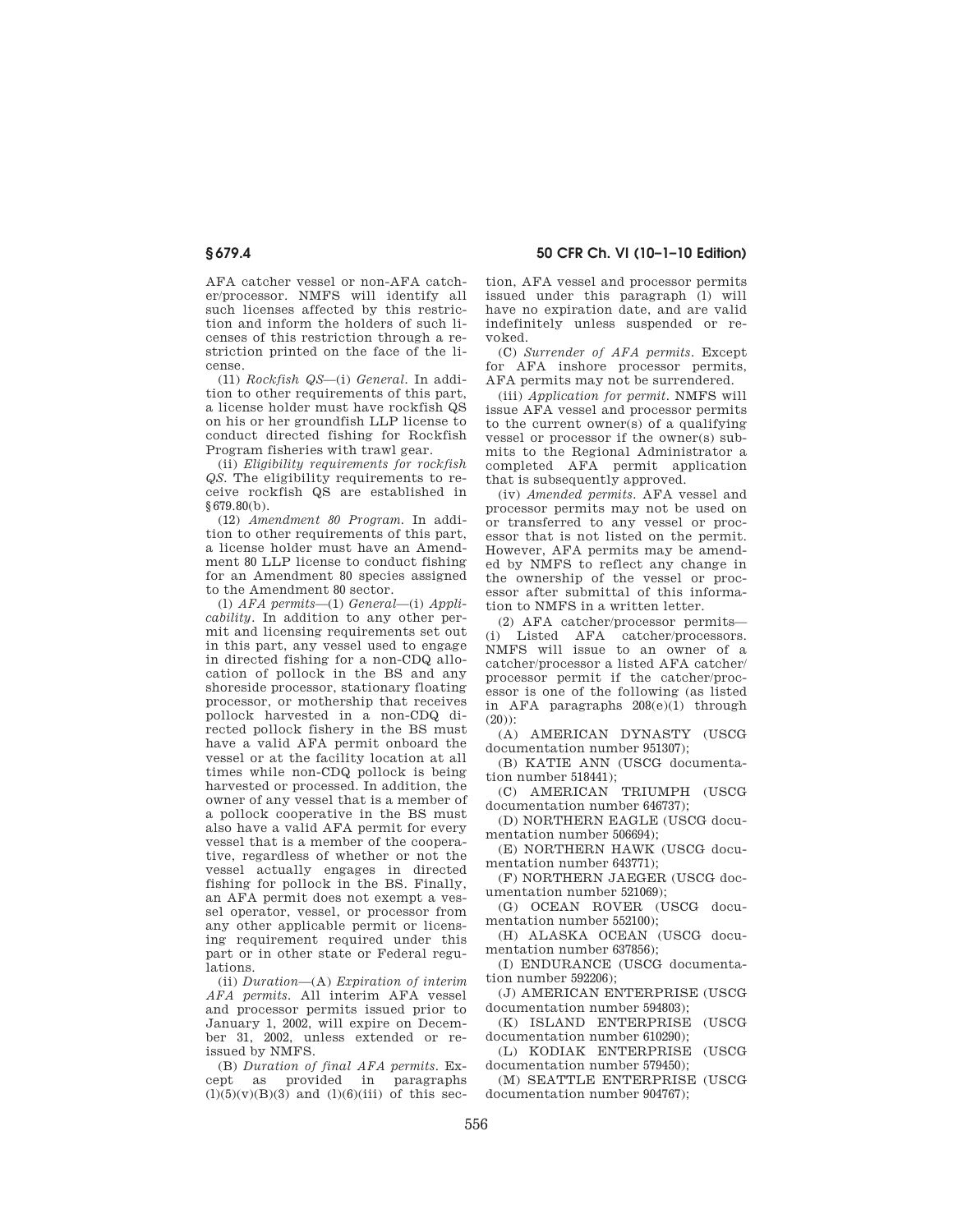(N) US ENTERPRISE (USCG documentation number 921112);

(O) ARCTIC STORM (USCG documentation number 903511);

(P) ARCTIC FJORD (USCG documentation number 940866);

(Q) NORTHERN GLACIER (USCG documentation number 663457);

(R) PACIFIC GLACIER (USCG documentation number 933627);

(S) HIGHLAND LIGHT (USCG documentation number 577044);

(T) STARBOUND (USCG documentation number 944658).

(ii) *Unlisted AFA catcher/processors.*  NMFS will issue to an owner of a catcher/processor an unlisted AFA catcher/processor permit if the catcher/ processor is not listed in  $§679.4(1)(2)(i)$ and is determined by the Regional Administrator to have harvested more than 2,000 mt of pollock in the 1997 BSAI directed pollock fishery.

(iii) *Application for AFA catcher/processor permit.* A completed application for an AFA catcher/processor permit must contain:

(A) *Vessel information.* The vessel name, ADF&G registration number, USCG documentation number, vessel telephone number (if any), gross tons, shaft horsepower, and registered length (in feet);

(B) *Ownership information.* The managing owner name(s), tax ID number(s), signature(s), business mailing address(es), business telephone number(s), business fax number(s), business e-mail address(es), and managing company (if any);

(3) *AFA catcher vessel permits.* NMFS will issue to an owner of a catcher vessel an AFA catcher vessel permit containing sector endorsements and sideboard restrictions upon receipt and approval of a completed application for an AFA catcher vessel permit.

(i) *Qualifying criteria*—(A) *Catcher vessels delivering to catcher/processors.*  NMFS will endorse an AFA catcher vessel permit to authorize directed fishing for pollock for delivery to a catcher/processor if the catcher vessel:

(*1*) Is one of the following (as listed in paragraphs 208(b)(1) through (7) of the AFA):

AMERICAN CHALLENGER (USCG documentation number 633219);

FORUM STAR (USCG documentation number 925863);

MUIR MILACH (USCG documentation number 611524);

NEAHKAHNIE (USCG documentation number 599534);

OCEAN HARVESTER (USCG documentation number 549892);

SEA STORM (USCG documentation number 628959);

TRACY ANNE (USCG documentation number 904859); or

(*2*) Is not listed in §679.4(l)(3)(i)(A)(*1*) and is determined by the Regional Administrator to have delivered at least 250 mt and at least 75 percent of the pollock it harvested in the directed BSAI pollock fishery in 1997 to catcher/ processors for processing by the offshore component.

(B) *Catcher vessels delivering to AFA motherships.* NMFS will endorse an AFA catcher vessel permit to authorize directed fishing for pollock for delivery to an AFA mothership if the catcher vessel:

(*1*) Is one of the following (as listed in paragraphs  $208(c)(1)$  through  $(20)$  and in subsection 211(e) of the AFA):

(*i*) ALEUTIAN CHALLENGER (USCG documentation number 603820);

(*ii*) ALYESKA (USCG documentation number 560237);

(*iii*) AMBER DAWN (USCG documentation number 529425);

(*iv*) AMERICAN BEAUTY (USCG documentation number 613847);

(*v*) CALIFORNIA HORIZON (USCG documentation number 590758);

(*vi*) MAR-GUN (USCG documentation number 525608);

(*vii*) MARGARET LYN (USCG documentation number 615563);

(*viii*) MARK I (USCG documentation number 509552);

(*ix*) MISTY DAWN (USCG documentation number 926647);

(*x*) NORDIC FURY (USCG documentation number 542651);

(*xi*) OCEAN LEADER (USCG documentation number 561518);

(*xii*) OCEANIC (USCG documentation number 602279);

(*xiii*) PACIFIC ALLIANCE (USCG documentation number 612084);

(*xiv*) PACIFIC CHALLENGER (USCG documentation number 518937);

(*xv*) PACIFIC FURY (USCG documentation number 561934);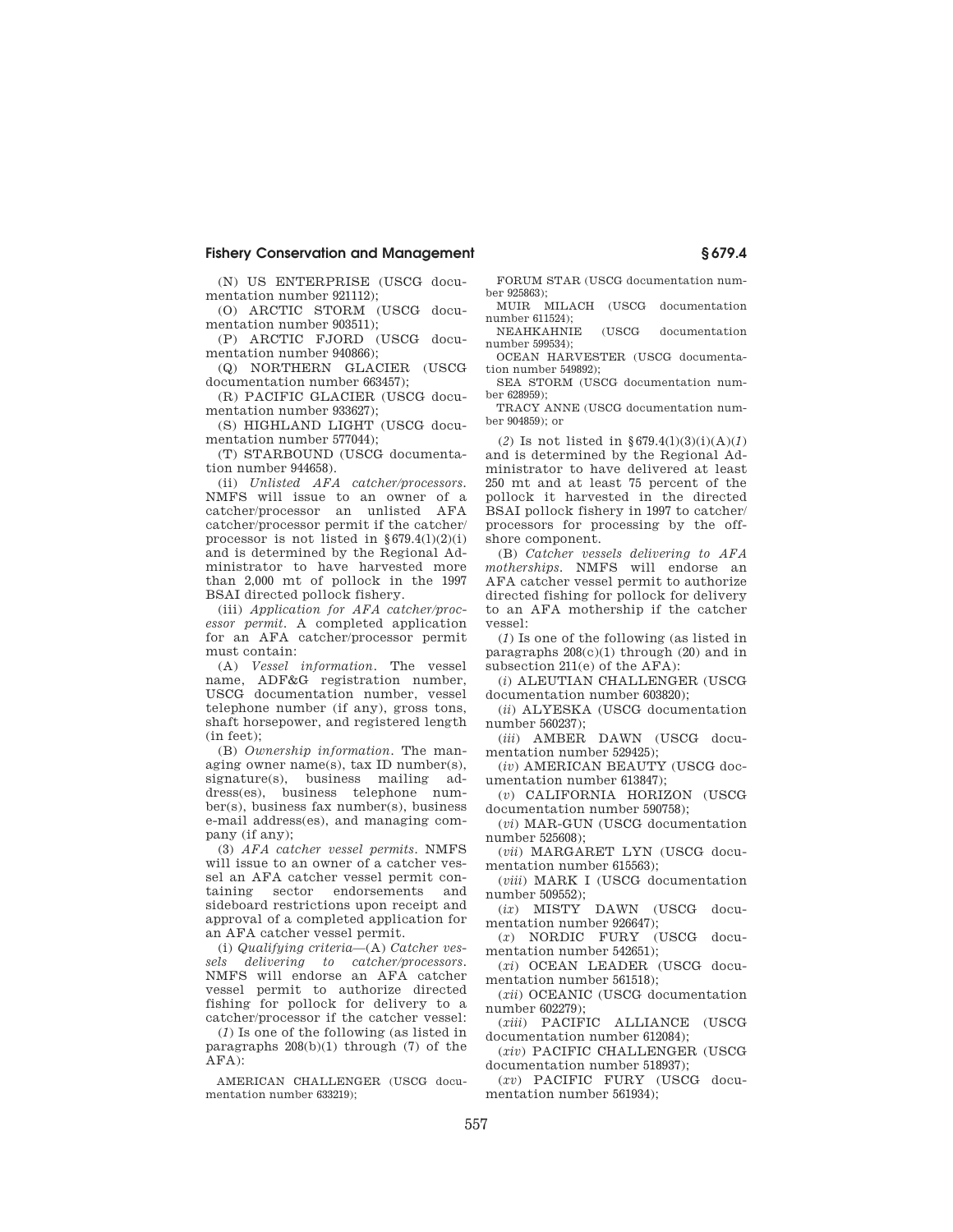(*xvi*) PAPADO II (USCG documentation number 536161);

(*xvii*) TRAVELER (USCG documentation number 929356);

(*xviii*) VESTERAALEN (USCG documentation number 611642);

(*xix*) WESTERN DAWN (USCG documentation number 524423);

(*xx*) LISA MARIE (USCG documentation number 1038717); or

(*2*) Is not listed in §679.4(l)(3)(i)(B)(*1*) and is determined by the Regional Administrator to have delivered at least 250 mt of pollock for processing by motherships in the offshore component of the BSAI directed pollock fishery in any one of the years 1996 or 1997, or between January 1, 1998, and September 1, 1998, and is not eligible for an endorsement to deliver pollock to catcher/processors under  $\S 679.4(1)(3)(i)(A)$ .

(C) *Catcher vessels delivering to AFA inshore processors.* NMFS will endorse an AFA catcher vessel permit to authorize directed fishing for pollock for delivery to an AFA inshore processor if the catcher vessel is:

(*1*) One of the following vessels authorized by statute to engage in directed fishing for inshore sector pollock:

HAZEL LORRAINE (USCG documentation number 592211),

LISA MARIE (USCG documentation number 1038717),

PROVIDIAN (USCG documentation number 1062183); or

(2) Is not listed in  $\S 679.4(1)(3)(i)(A)$ , and:

(*i*) Is determined by the Regional Administrator to have delivered at least 250 mt of pollock harvested in the directed BSAI pollock fishery for processing by the inshore component in any one of the years 1996 or 1997, or between January 1, 1998, and September 1, 1998; or

(*ii*) Is less than 60 ft (18.1 meters) LOA and is determined by the Regional Administrator to have delivered at least 40 mt of pollock harvested in the directed BSAI pollock fishery for processing by the inshore component in any one of the years 1996 or 1997, or between January 1, 1998, and September 1, 1998.

(ii) *Application for AFA catcher vessel permit.* A completed application for an AFA catcher vessel permit must contain:

**§ 679.4 50 CFR Ch. VI (10–1–10 Edition)** 

(A) *Vessel information.* The vessel name, ADF&G registration number, USCG documentation number, vessel telephone number (if any), gross tons, shaft horsepower, and registered length (in feet);

(B) *Ownership information.* The managing owner name(s), tax ID number(s), signature(s), business mailing address(es), business telephone number(s), business fax number(s), business e-mail address(es), and managing company (if any);

(C) *Vessel AFA qualification information.* The AFA catcher vessel permit sector endorsement(s) requested.

(D) [Reserved]

(E) *Vessel exemptions from AFA catcher vessel groundfish sideboard directed fishing closures.* An AFA catcher vessel permit may contain exemptions from certain groundfish sideboard directed fishing closures. If a vessel owner is requesting such an exemption, the application must provide supporting documentation that the catcher vessel qualifies for the exemption based on the following criteria. The Regional Administrator will review the vessel's catch history according to the following criteria:

(*1*) *BSAI Pacific cod.* For a catcher vessel to qualify for an exemption from AFA catcher vessel sideboards in the BSAI Pacific cod fishery, the catcher vessel must: Be less than 125 ft (38.1 m) LOA, have landed a combined total of less than 5,100 mt of BSAI pollock in the BSAI directed pollock fishery from 1995 through 1997, and have made 30 or more legal landings of Pacific cod in the BSAI directed fishery for Pacific cod from 1995 through 1997.

(*2*) *GOA groundfish species.* For a catcher vessel to qualify for an exemption from AFA catcher vessel sideboards in the GOA groundfish fisheries, the catcher vessel must: Be less than 125 ft (38.1 m) LOA, have landed a combined total of less than 5,100 mt of BSAI pollock in the BSAI directed pollock fishery from 1995 through 1997, and made 40 or more legal landings of GOA groundfish in a directed fishery for GOA groundfish from 1995 through 1997.

(4) *AFA mothership permits.* NMFS will issue to an owner of a mothership an AFA mothership permit if the mothership is one of the following (as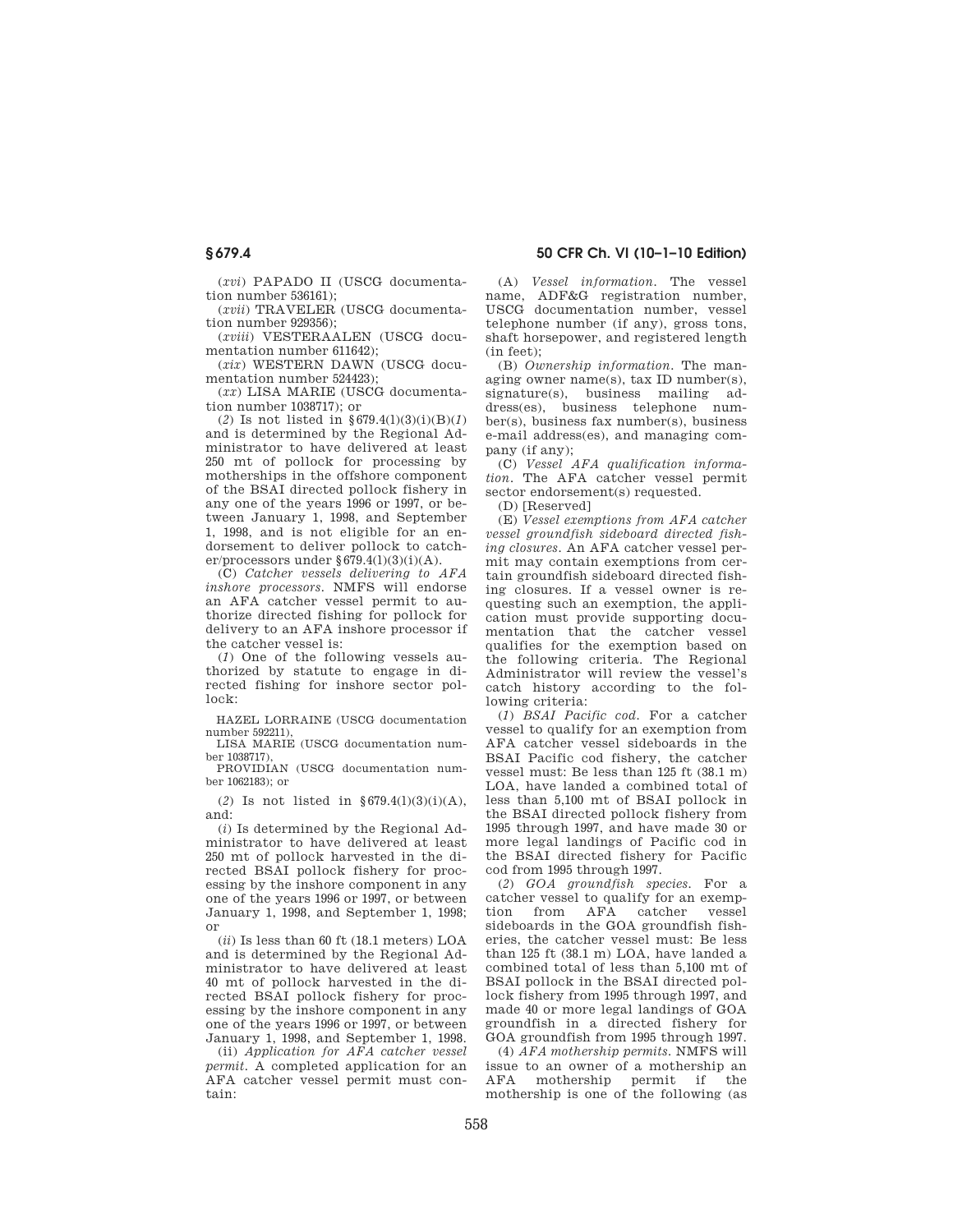listed in paragraphs 208(d)(1) through  $(3)$  of the  $\overline{AFA}$ :

EXCELLENCE (USCG documentation number 967502);

GOLDEN ALASKA (USCG documentation number 651041); and

OCEAN PHOENIX (USCG documentation number 296779).

(i) [Reserved]

(ii) *Application for AFA mothership permit.* A completed application for an AFA mothership permit must contain:

(A) *Type of permit requested.* Type of processor and whether requesting an AFA cooperative endorsement.

(B) *Vessel information.* The mothership name, ADF&G processor code, USCG documentation number, Federal fisheries permit number, gross tons, shaft horsepower, and registered length (in feet).

(C) *Ownership information.* The managing owner name(s), tax ID number(s), signature(s), business mailing address(es), business telephone number(s), business fax number(s), business e-mail address(es), and managing company (if any);

(5) *AFA inshore processor permits.*  NMFS will issue to an owner of a shoreside processor or stationary floating processor an AFA inshore processor permit upon receipt and approval of a completed application.

(i) *Qualifying criteria*—(A) *Unrestricted processors.* NMFS will issue an unrestricted AFA inshore processor permit to a shoreside processor or stationary floating processor if the Regional Administrator determines that the processor facility processed annually more than 2,000 mt round-weight of pollock harvested in the inshore component of the directed BSAI pollock fishery during each of 1996 and 1997.

(B) *Restricted processors.* NMFS will issue a restricted AFA inshore processor permit to a shoreside processor or stationary floating processor if the Regional Administrator determines that the facility processed pollock harvested in the inshore component of the directed BSAI pollock fishery during 1996 or 1997, but did not process annually more than 2,000 mt round-weight of BSAI pollock during each of 1996 and 1997.

(ii) *Surrender of permit.* An AFA inshore processor permit may be voluntarily surrendered in accordance with paragraph  $(a)(9)$  of this section. The AFA inshore processor permit will not be reissued in the same fishing year in which it was surrendered, but may be reapplied for and if approved, reissued to the permit holder of record in a subsequent fishing year. Contact NMFS/ RAM for more information by telephone, locally at 907–586–7202 (Option #2) or toll-free at 800–304–4846 (Option #2).

(iii) *Single geographic location requirement.* An AFA inshore processor permit authorizes the processing of pollock harvested in the BS subarea directed pollock fishery only in a single geographic location during a reporting week. For the purposes of this paragraph, single geographic location means:

(A) *Shoreside processors*. The physical location at which the land-based shoreside processor first processed pollock harvested from the BS subarea directed pollock fishery during a fishing year.

(B) *Stationary floating processors (SFP).* A geographic position within State of Alaska waters of the BS subarea and that is within a 5 nm radius of the latitude and longitude reported in the check-in and check-out reports at §679.5(h)(5)(ix)(B). An AFA SFP cannot change its single geographic location more than four times within State of Alaska waters in the BS subarea to process pollock harvested in a BS subarea directed pollock fishery during a fishing year and cannot use more than one single geographic location during a reporting week.

(iv) *Application for permit.* A completed application for an AFA inshore processor permit must contain:

(A) *Type of permit requested.* Type of processor, whether requesting an AFA cooperative endorsement, and amount of BSAI pollock processed in 1996 and 1997;

(B) *Stationary floating processor information.* The vessel name, ADF&G processor code, USCG documentation number, Federal processor permit number, gross tons, shaft horsepower, registered length (in feet), and business telephone number, business FAX number, and business e-mail address used on board the vessel.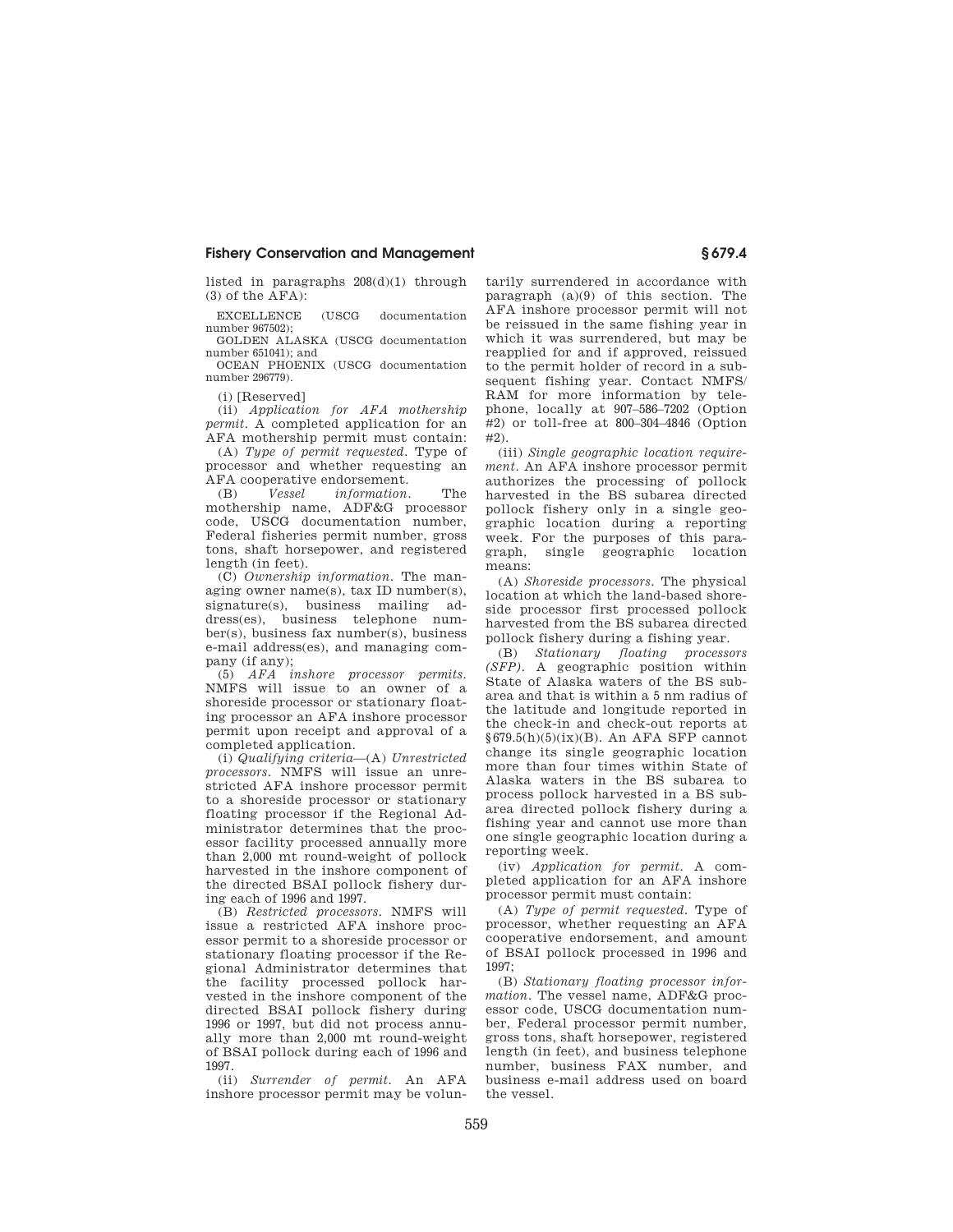(C) *Shoreside processor information.*  The processor name, Federal processor permit number, ADF&G processor code, business street address; business telephone and FAX numbers, and business e-mail address.

(D) *Ownership information.* The managing owner name(s), tax ID number(s), signature(s), business mailing address(es), business telephone number(s), business fax number(s), business e-mail address(es), and managing company (if any);

(v) *Authorization of new AFA inshore processors.* If the Council recommends and NMFS approves a combined BSAI pollock TAC that exceeds 1,274,900 mt for any fishing year, or in the event of the actual total loss or constructive loss of an existing AFA inshore processor, the Council may recommend that an additional inshore processor (or processors) be issued AFA inshore processing permits.

(A) *Timing of Council action.* At any time prior to or during a fishing year in which the combined BSAI pollock TAC exceeds 1,274,900 mt, or at any time after the actual total loss or constructive total loss of an existing AFA inshore processor, the Council may, after opportunity for public comment, recommend that an additional inshore processor (or processors) be issued AFA inshore processor permits.

(B) *Required elements in Council recommendation.* Any recommendation from the Council to add an additional inshore processor (or processors) must include the following information:

(*1*) *Identification of inshore processor(s).* The Council recommendation must identify by name the inshore processor(s) to which AFA inshore processor permits would be issued;

(*2*) *Type of AFA inshore processor permit(s).* The Council recommendation must specify whether the identified inshore processor(s) should be issued a restricted or unrestricted AFA inshore processor permit.

(*3*) *Duration of permit.* The Council recommendation must specify the recommended duration of the permit. Permit duration may be for any duration from a single fishing season to the duration of section 208 of the AFA. Alternatively, the Council may recommend that the permit be valid as long as the conditions that led to the permit remain in effect. For example, the Council could recommend that a permit issued under this paragraph remain valid as long as the combined annual BSAI pollock TAC remains above 1,274,900 mt. or a lost AFA inshore processor is not reconstructed.

(*4*) *Council procedures.* The Council may establish additional procedures for the review and approval of requests to authorize additional AFA inshore processors. However, such procedures must be consistent with the Magnuson-Stevens Act, the national standards, and other applicable law.

(*5*) *Action by NMFS.* Upon receipt of a recommendation from the Council to authorize additional AFA inshore processors, NMFS may issue an AFA inshore processor permit to the identified inshore processor(s) of the type and duration recommended by the Council, provided the Council has met the requirements identified in paragraphs  $(l)(5)(v)(B)(I)$  through  $(4)$  of this section, and the owner(s) of the identified inshore processor has submitted a completed application for an AFA inshore processor permit that is subsequently approved.

(6) *Inshore cooperative fishing permits*— (i) *General.* NMFS will issue to an inshore catcher vessel cooperative formed pursuant to 15 U.S.C. 521 for the purpose of cooperatively managing directed fishing for pollock for processing by an AFA inshore processor an AFA inshore cooperative fishing permit upon receipt and approval of a completed application.

(ii) *Application for permit.* A completed application for an inshore cooperative fishing permit must contain the following information:

(A) *Cooperative contact information.*  Name of cooperative; name of cooperative representative; and business mailing address, business telephone number, business fax number, and business e-mail address of the cooperative;

(B) *Designated cooperative processor*. The name and physical location of an AFA inshore processor that is designated in the cooperative contract as the processor to whom the cooperative has agreed to deliver at least 90 percent of its BS pollock catch;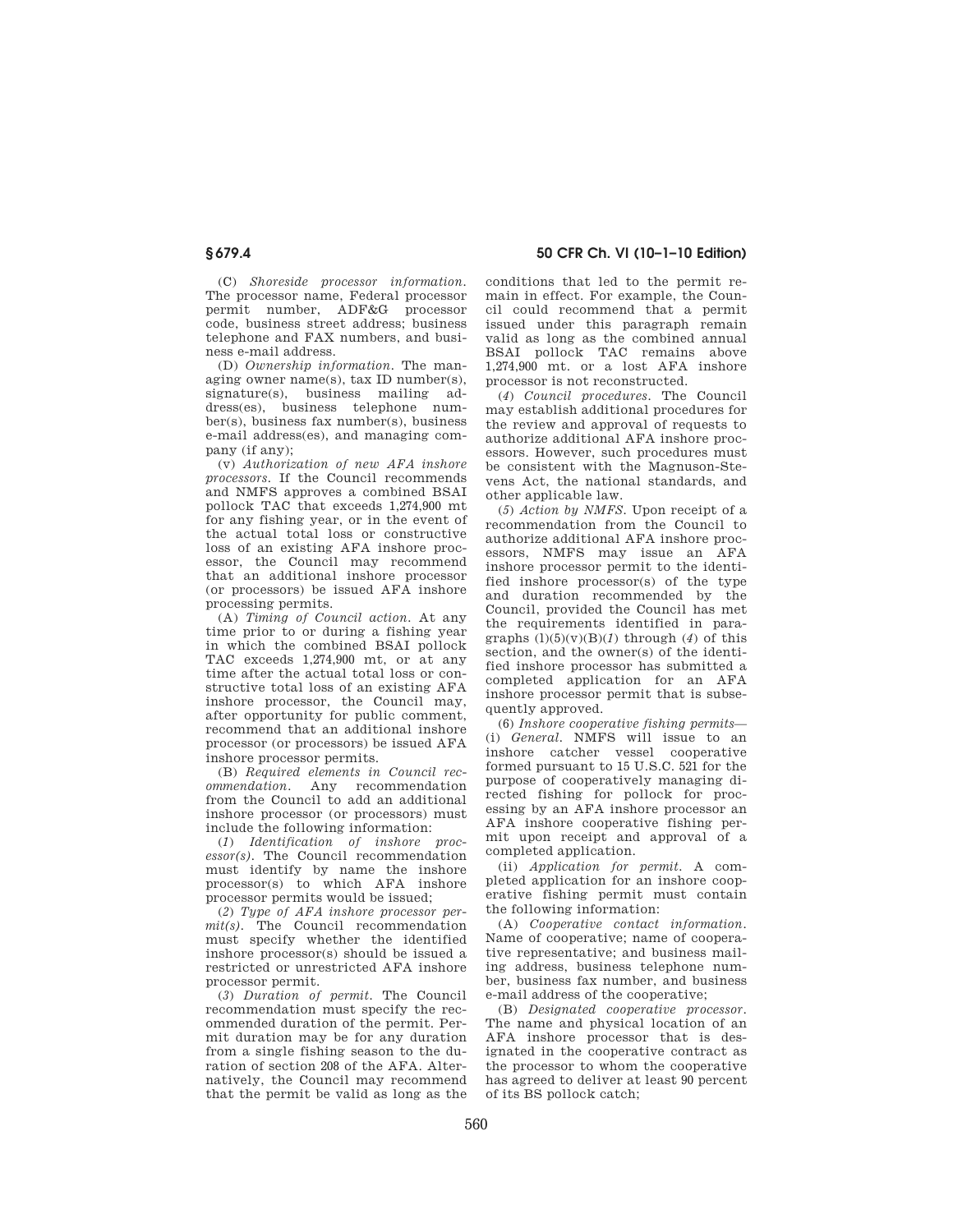(C) *Cooperative contract information.* A copy of the cooperative contract and a written certification that:

(*1*) The contract was signed by the owners of at least 80 percent of the qualified catcher vessels;

(*2*) The cooperative contract requires that the cooperative deliver at least 90 percent of its BS pollock catch to its designated AFA processor; and

(*3*) Each catcher vessel in the cooperative is a qualified catcher vessel and is otherwise eligible to fish for groundfish in the BSAI, has an AFA catcher vessel permit with an inshore endorsement, and has no permit sanctions or other type of sanctions against it that would prevent it from fishing for groundfish in the BSAI;

(D) *Qualified catcher vessels.* For the purpose of this paragraph, a catcher vessel is a qualified catcher vessel if it meets the following permit and landing requirements:

(*1*) *Permit requirements*—(*i*) *AFA permit.* The vessel must have a valid AFA catcher vessel permit with an inshore endorsement;

(*ii*) *LLP permit*. The vessel must be named on a valid LLP permit authorizing the vessel to engage in trawling for pollock in the Bering Sea subarea. If the vessel is more than 60 feet (18.3 m) LOA, the vessel must be named on a valid LLP permit endorsed for the AI to engage in trawling for pollock in the  $AT: and$ 

(*iii*) *Permit sanctions.* The vessel has no permit sanctions that otherwise make it ineligible to engage in fishing for pollock in the BSAI.

(*2*) *Landing requirements*—(*i*) *Active vessels.* The vessel delivered more pollock harvested in the BS inshore directed pollock fishery to the AFA inshore processor designated under paragraph  $(l)(6)(ii)(B)$  of this section than to any other shoreside processor or stationary floating processor during the year prior to the year in which the cooperative fishing permit will be in effect; or

(*ii*) *Inactive vessels*. The vessel delivered more pollock harvested in the BS inshore directed pollock fishery to the AFA inshore processor designated under paragraph  $(l)(6)(ii)(B)$  of this section than to any other shoreside processor or stationary floating processor during the last year in which the vessel delivered BS pollock harvested in the BS directed pollock fishery to an AFA inshore processor.

(*iii*) *Harvests under contract to a cooperative.* Any landings made by a vessel operating under contract to an inshore cooperative in which it was not a member will not be used to determine eligibility under paragraph (l)(6)(ii)(D)(*2*).

(E) *Business review letter.* A copy of a letter from a party to the contract requesting a business review letter on the fishery cooperative from the Department of Justice and of any response to such request;

(F) *Vessel information.* For each cooperative catcher vessel member: Vessel name, ADF&G registration number, USCG documentation number, AFA permit number; and

(G) *Certification of notary and applicant.* Signature and printed name of cooperative representative, date of signature, and notary stamp or seal, signature and date commission expires of a notary public.

(iii) *Duration of cooperative fishing permits.* Inshore cooperative fishing permits are valid for 1 calendar year.

(iv) *Addition or subtraction of vessels.*  The cooperative representative must submit a new application to add or subtract a catcher vessel to or from an inshore cooperative fishing permit to the Regional Administrator prior to the application deadline. Upon approval by the Regional Administrator, NMFS will issue an amended cooperative fishing permit.

(v) *Application deadline.* An inshore cooperative fishing permit application and any subsequent contract amendments that add or subtract vessels must be received by the Regional Administrator by December 1 prior to the year in which the inshore cooperative fishing permit will be in effect. Inshore cooperative fishing permit applications or amendments to inshore fishing cooperative permits received after December 1 will not be accepted by the Regional Administrator for the subsequent fishing year.

(7) *Replacement vessels.* (i) In the event of the actual total loss or constructive total loss of an AFA catcher vessel, AFA mothership, or AFA catcher/processor, the owner of such vessel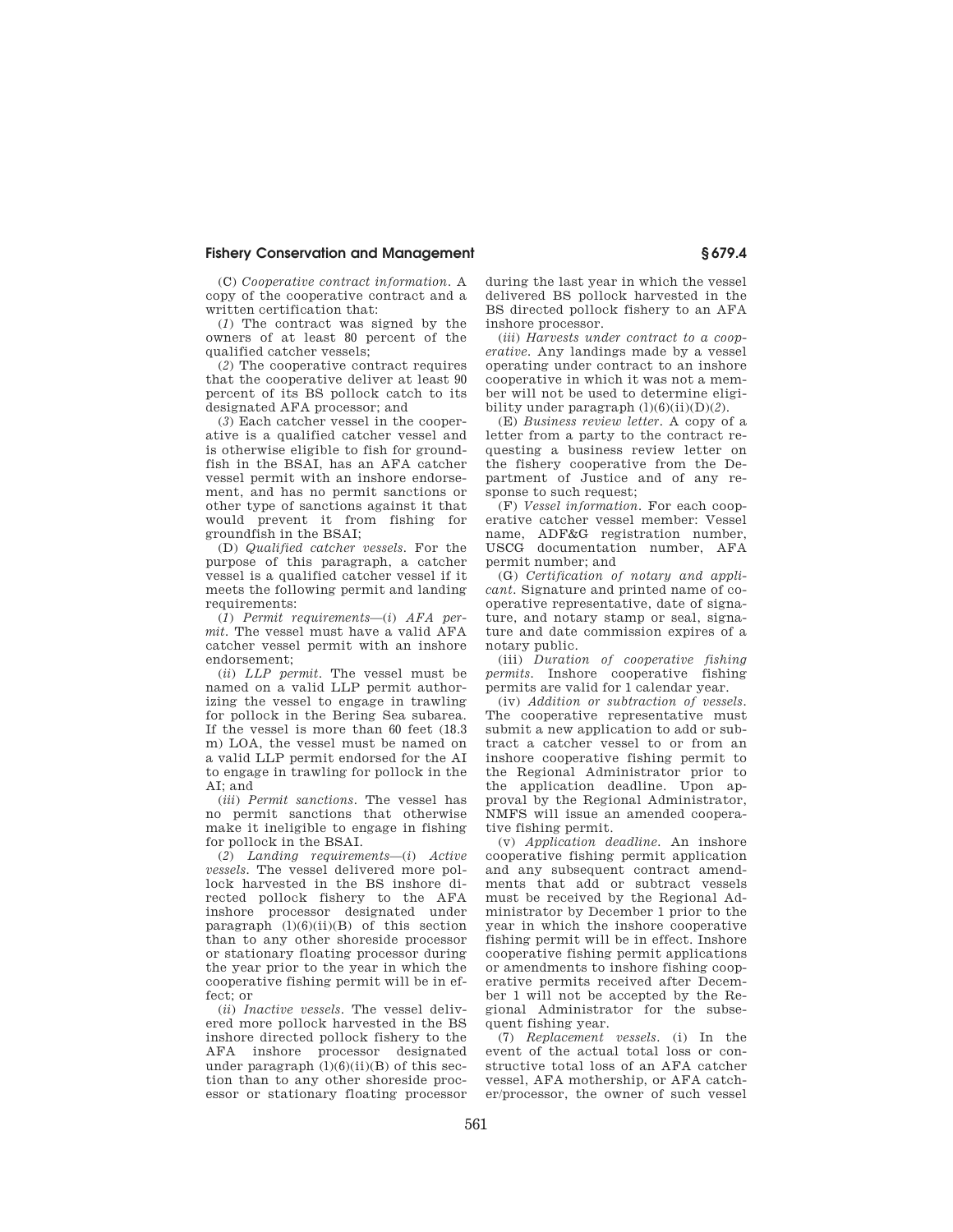may replace such vessel with a replacement vessel. The replacement vessel will be eligible in the same manner as the original vessel after submission and approval of an application for an AFA replacement vessel, provided that:

(A) Such loss was caused by an act of God, an act of war, a collision, an act or omission of a party other than the owner or agent of the vessel, or any other event not caused by the willful misconduct of the owner or agent;

(B) The replacement vessel was built in the United States and, if ever rebuilt, rebuilt in the United States;

(C) The USCG certificate of documentation with fishery endorsement for the replacement vessel is issued within 36 months of the end of the last year in which the eligible vessel harvested or processed pollock in the directed pollock fishery;

(D) If the eligible vessel is greater than  $165$  ft  $(50.3$  meters  $(m)$  in registered length, or more than 750 gross registered tons, or has engines capable of producing more than 3,000 shaft horsepower, the replacement vessel is of the same or lesser registered length, gross registered tons, and shaft horsepower;

(E) If the eligible vessel is less than 165 ft (50.3 m) in registered length, fewer than 750 gross registered tons, and has engines incapable of producing more than 3,000 shaft horsepower, the replacement vessel is less than each of such thresholds and does not exceed by more than 10 percent the registered length, gross registered tons, or shaft horsepower of the eligible vessel; and

(F) If the replacement vessel is already an AFA catcher vessel, the inshore cooperative catch history of both vessels may be merged in the replacement vessel for the purpose of determining inshore cooperative allocations except that a catcher vessel with an endorsement to deliver pollock to AFA catcher/processors may not be simultaneously endorsed to deliver pollock to AFA motherships or AFA inshore processors.

(G) Replacement of replacement vessels. In the event that a permitted replacement vessel is lost under the circumstances described in paragraph  $(l)(7)(i)(A)$  of this section, the replacement vessel may be replaced according to the provisions of this paragraph (l)(7). However, the maximum length, tonnage, and horsepower of any subsequent replacement vessels are determined by the length, tonnage, and horsepower of the originally qualifying AFA vessel and not by those of any subsequent replacement vessels.

(ii) *Application for permit.* A completed application for an AFA permit for a replacement vessel must contain:

(A) *Identification of lost AFA eligible vessel*.

(*1*) Name, ADF&G vessel registration number, USCG documentation number, AFA permit number, gross tons, shaft horsepower, and registered length from USCG documentation of the vessel;

(*2*) Name(s), tax ID number(s), business mailing address(es), telephone number(s), FAX number(s), and e-mail address(es) of owner(s);

(*3*) The last year in which the vessel harvested or processed pollock in a BSAI directed pollock fishery; and

(*4*) Description of how the vessel was lost or destroyed. Attach a USCG Form 2692 or insurance papers to verify the claim.

(B) *Identification of replacement vessel*. (*1*) Name, ADF&G vessel registration number, USCG documentation number, gross tons, shaft horsepower, registered length, net tons from USCG documentation, length overall (in feet), and Federal Fisheries Permit number of the vessel;

(*2*) Name(s), tax ID number(s), business mailing address(es), business telephone number(s), business FAX number(s), and business e-mail address(es) of the owner(s);

(*3*) YES or NO indication of whether the vessel was built in the United States; and

(*4*) YES or NO indication of whether the vessel has ever been rebuilt, and if so whether it was rebuilt in the United **States** 

(C) *Certification of applicant and notary.* Signature(s) and printed name(s) of owner(s) and date of signature; signature, notary stamp or seal of notary public, and date notary commission expires.

(8) *Application evaluations and appeals*—(i) *Initial evaluation.* The Regional Administrator will evaluate an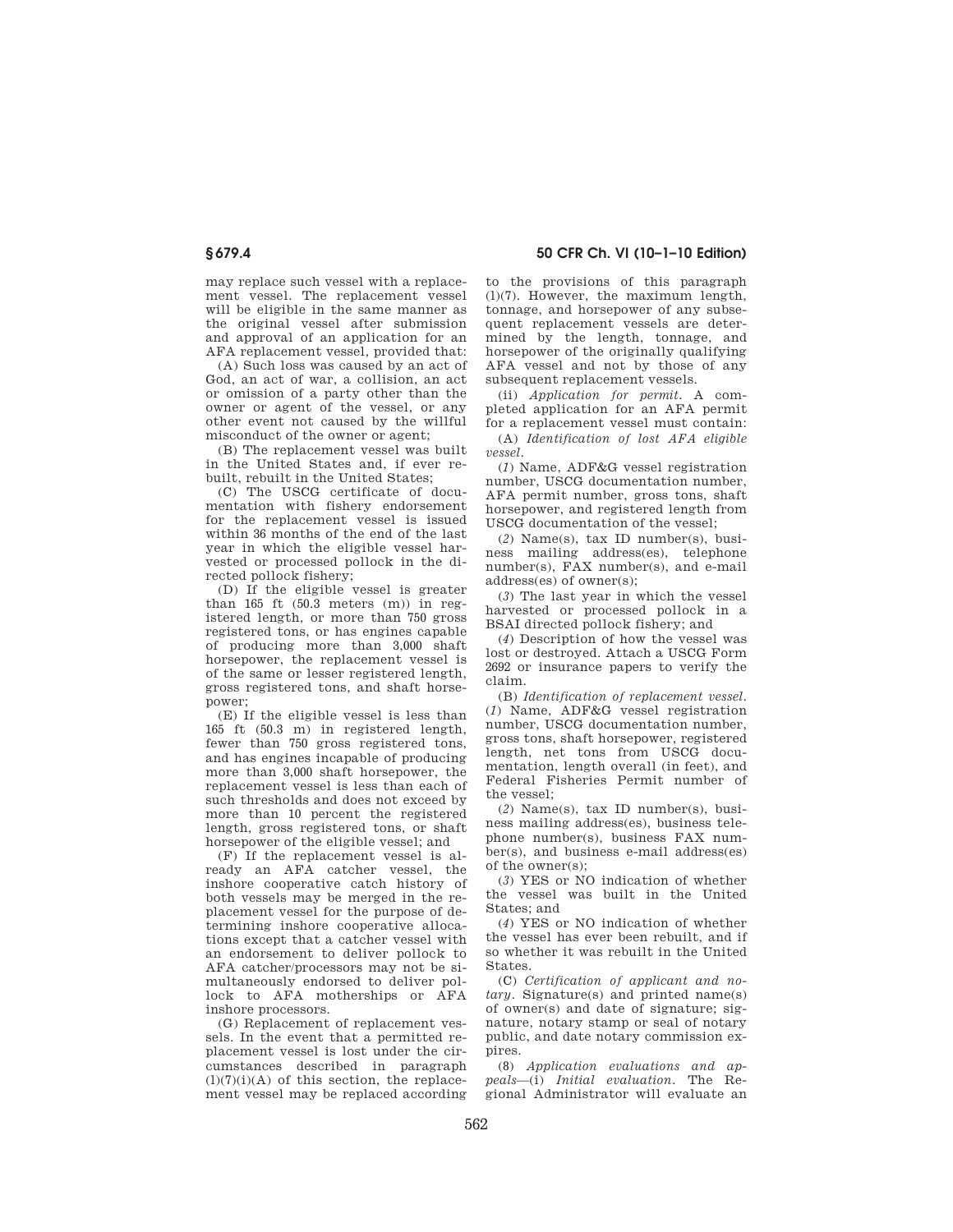application for an AFA fishing or processing permit submitted in accordance with paragraph (1) of this section and compare all claims in the application with the information in the official AFA record. Claims in the application that are consistent with information in the official AFA record will be accepted by the Regional Administrator. Inconsistent claims in the application, unless supported by evidence, will not be accepted. An applicant who submits claims based on inconsistent information or fails to submit the information specified in the application for an AFA permit will be provided a single 60-day evidentiary period to submit the specified information, submit evidence to verify the applicant's inconsistent claims, or submit a revised application with claims consistent with information in the official AFA record. An applicant who submits claims that are inconsistent with information in the official AFA record has the burden of proving that the submitted claims are correct.

(ii) *Additional information and evidence.* The Regional Administrator will evaluate the additional information or evidence to support an applicant's claims submitted within the 60-day evidentiary period. If the Regional Administrator determines that the additional information or evidence meets the applicant's burden of proving that the inconsistent claims in his or her application are correct, the official AFA record will be amended and the information will be used in determining whether the applicant is eligible for an AFA permit. However, if the Regional Administrator determines that the additional information or evidence does not meet the applicant's burden of proving that the inconsistent claims in his or her application is correct, the applicant will be notified by an initial administrative determination that the applicant did not meet the burden of proof to change information in the official AFA record.

(iii) *Sixty-day evidentiary period.* The Regional Administrator will specify by letter a 60-day evidentiary period during which an applicant may provide additional information or evidence to support the claims made in his or her application, or to submit a revised ap-

plication with claims consistent with information in the official AFA record, if the Regional Administrator determines that the applicant did not meet the burden of proving that the information on the application is correct through evidence provided with the application. Also, an applicant who fails to submit required information will have 60 days to provide that information. An applicant will be limited to one 60-day evidentiary period. Additional information or evidence, or a revised application received after the 60 day evidentiary period specified in the letter has expired will not be considered for the purposes of the initial administrative determination.

(iv) *Initial administrative determinations (IAD).* The Regional Administrator will prepare and send an IAD to the applicant following the expiration of the 60-day evidentiary period if the Regional Administrator determines that the information or evidence provided by the applicant fails to support the applicant's claims and is insufficient to rebut the presumption that the official AFA record is correct or if the additional information, evidence, or revised application is not provided within the time period specified in the letter that notifies the applicant of his or her 60-day evidentiary period. The IAD will indicate the deficiencies in the application, including any deficiencies with the information, the evidence submitted in support of the information, or the revised application. The IAD will also indicate which claims cannot be approved based on the available information or evidence. An applicant who receives an IAD may appeal under the appeals procedures set out at §679.43. An applicant who avails himself or herself of the opportunity to appeal an IAD will receive an interim AFA permit that authorizes a person to participate in an AFA pollock fishery and will have the specific endorsements and designations based on the claims in his or her application. An interim AFA permit based on claims contrary to the Official Record will expire upon final agency action.

(v) *Effect of cooperative allocation appeals.* An AFA inshore cooperative may appeal the pollock quota share issued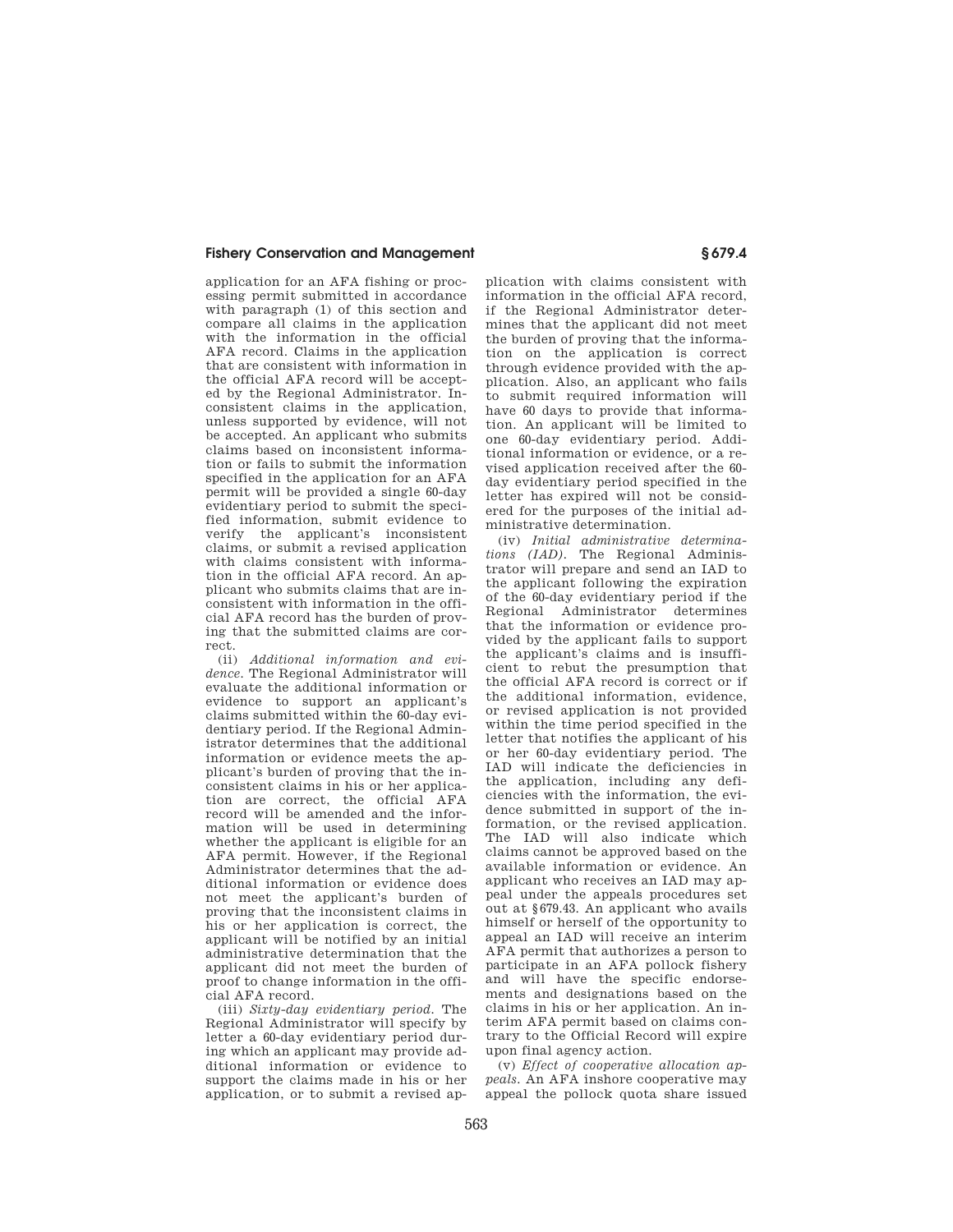to the cooperative under §679.62; however, final agency action on the appeal must occur prior to December 1 for the results of the appeal to take effect during the subsequent fishing year.

(m) *Participation in the AI directed pollock fishery*—(1) *Applicability*. Harvesting pollock in the AI directed pollock fishery and processing pollock taken in the AI directed pollock fishery is authorized only for those harvesters and processors that are selected by the Aleut Corporation and approved by the Regional Administrator to harvest pollock in the AI directed pollock fishery or to process pollock taken in the AI directed pollock fishery.

(2) *Annual selection of participants by the Aleut Corporation*. Each year and at least 14 days before harvesting pollock in the AI directed pollock fishery or processing pollock harvested in the AI directed pollock fishery, a participant must be selected by the Aleut Corporation and the following information for each participant must be submitted by the designated contact to the Regional Administrator:

(i) Vessel or processor name;

(ii) Federal fisheries permits number issued under paragraph (b) of this section or Federal processor permit issued under paragraph (f) of this section; and

(iii) The fishing year which participation approval is requested.

(3) *Participant approval*. (i) Participants must have:

(A) A valid Federal fisheries permit or Federal processing permit, pursuant to paragraphs (b) and (f) of this section, respectively;

(B) A valid fishery endorsement on the vessel's U.S. Coast Guard documentation for the vessel's participation in the U. S. fishery; and

(C) A valid AFA permit under: paragraph (l)(2) of this section for all catcher/processors, paragraph  $(1)(3)$  of this section for all catcher vessels greater than 60 ft (18.3 m) LOA, or paragraph (l)(4) of this section for all motherships.

(ii) Each participant selected by the Aleut Corporation that meets the conditions under paragraph (m)(3)(i) of this section will be approved by the Regional Administrator for participation in the AI directed pollock fishery.

**§ 679.4 50 CFR Ch. VI (10–1–10 Edition)** 

(iii) The Regional Administrator will provide to the designated contact for the Aleut Corporation the identity of each approved participant and the date upon which participation in the AI directed pollock fishery may commence. The Aleut Corporation shall forward to the approved participants a copy of NMFS's approval letter before harvesting or processing occurs.

(iv) A copy of NMFS' approval letter for participating in the AI directed pollock fishery during the fishing year must be on site at the shoreside processor or stationary floating processor, or on board the vessel at all times and must be presented for inspection upon the request of any authorized officer.

(4) *Participant disapproval*. (i) The Regional Administrator shall disapprove any participant that does not meet the conditions under paragraph (m)(3)(i) of this section. The Regional Administrator will notify in writing the Aleut Corporation and the selected participant of the disapproval. The selected participant will have 30 days in which to submit proof of meeting the requirements to participate in the AI directed pollock fishery.

(ii) The Regional Administrator will prepare and send an initial administrative determinations (IAD) to the selected participant following the expiration of the 30-day evidentiary period if the Regional Administrator determines that the information or evidence provided by the selected participant fails to support the participant's claims and is insufficient to rebut the presumption that the disapproval for participation in the AI directed pollock fishery is correct or if the additional information or evidence is not provided within the time period specified in the letter that notifies the applicant of his or her 30 day evidentiary period. The IAD will indicate the deficiencies in the information required, including the evidence submitted in support of the information. The IAD also will indicate which claims cannot be approved based on the available information or evidence. A participant who receives an IAD may appeal under the appeals procedures set out at §679.43. A participant who avails himself or herself of the opportunity to appeal an IAD will receive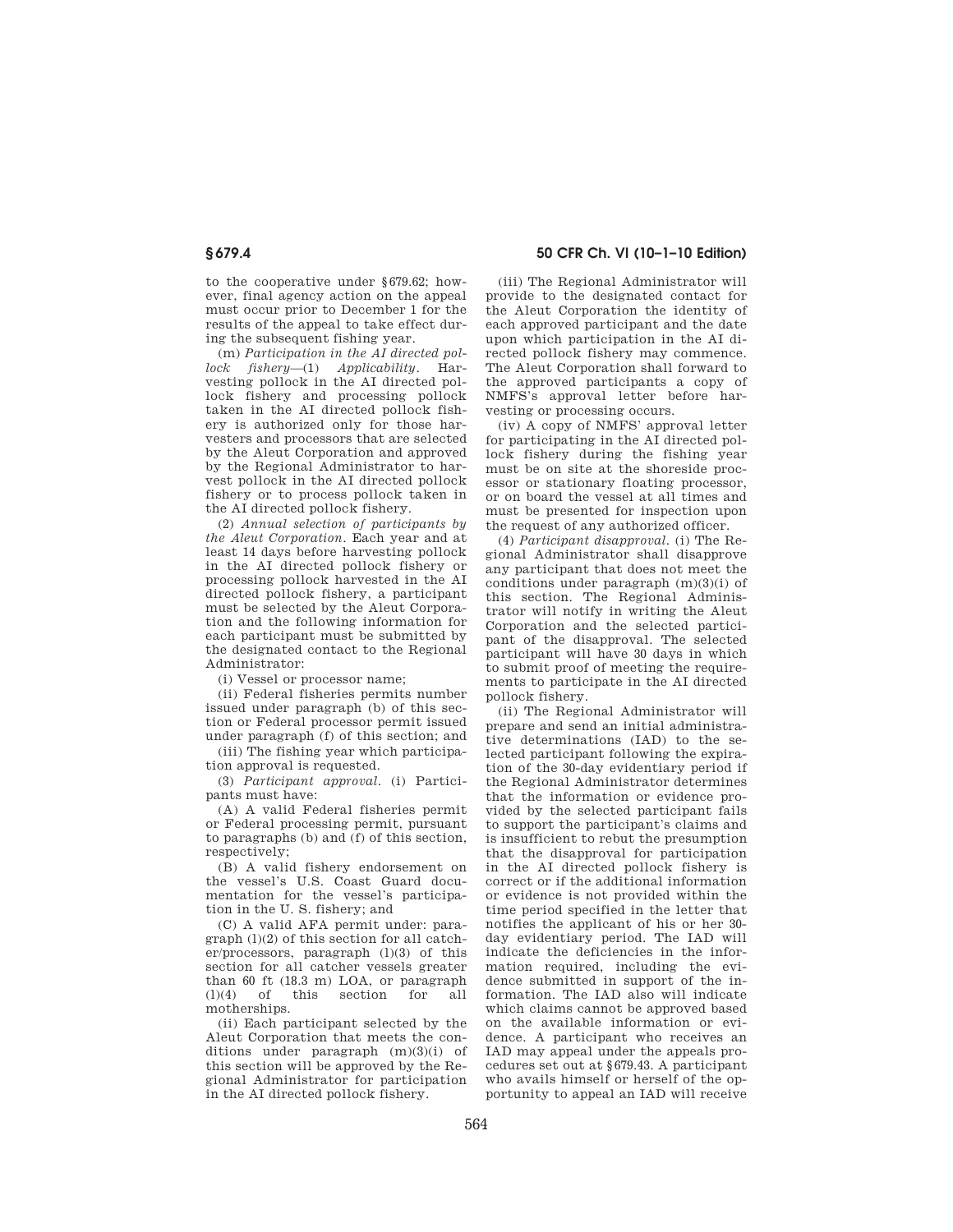an interim approval from NMFS authorizing participation in the AI directed pollock fishery. An interim approval based on claims contrary to the final determination will expire upon final agency determination.

(n) *Rockfish Program*—(1) *Cooperative quota (CQ).* (i) A CQ permit is issued annually to a rockfish cooperative if the members of that rockfish cooperative have submitted a complete and timely application for CQ as described at §679.81(e)(4) that is subsequently approved by the Regional Administrator. A CQ permit authorizes a rockfish cooperative to participate in the Rockfish Program. The CQ permit will indicate the amount of primary rockfish species and secondary species that may be harvested by the rockfish cooperative, and the amount of rockfish halibut PSC that may be used by the rockfish cooperative. The CQ permit will list the members of the rockfish cooperative, the vessels that are authorized to fish under the CQ permit for that rockfish cooperative, and the eligible rockfish processor with whom that rockfish cooperative is associated, if applicable.

(ii) A CQ permit is valid under the following circumstances:

(A) Until the end of the year for which the CQ permit is issued;

(B) Until the amount harvested is equal to the amount specified on the CQ permit for all primary rockfish species, secondary species, and rockfish halibut PSC;

(C) Until the permit is modified by transfers under  $\S679.81(f)$ ;

(D) Until the permit is voided through an approved rockfish cooperative termination of fishing declaration; or

(E) Until the permit is revoked, suspended, or modified pursuant to §679.43 or under 15 CFR part 904.

(iii) A legible copy of the CQ permit must be carried on board the vessel(s) used by the rockfish cooperative.

(2) *Rockfish cooperative termination of fishing declaration.* (i) A rockfish cooperative may choose to extinguish its CQ permit through a declaration submitted to NMFS.

(ii) This declaration may only be submitted to NMFS using the following methods:

(A) Fax: 907–586–7354;

(B) Hand Delivery or Carrier. NMFS, Room 713, 709 4th Street, Juneau, AK 99801; or

(C) By mail: Restricted Access Management Program, NMFS, P.O. Box 21668, Juneau, AK 99802–1668

(iii) A Rockfish cooperative termination of fishing declaration must include the following information:

(A) CQ permit number;

(B) The date the declaration is submitted; and

(C) The rockfish cooperative's legal name, NMFS Person ID, the permanent business address, telephone number, fax number, and e-mail address (if available) of the rockfish cooperative or its designated representative, and the printed name and signature of the designated representative of the rockfish cooperative.

(iv) NMFS will review the declaration and notify the rockfish cooperative's designated representative once the declaration has been approved.

(v) Upon approval of a declaration, the CQ for all primary rockfish species and secondary species will be set to zero, rockfish halibut PSC assigned to that rockfish cooperative will be reapportioned under the provisions described at  $\S 679.21(d)(5)(iii)(B)$  and that rockfish cooperative may not receive any CQ for any primary rockfish species, secondary species, and rockfish halibut PSC by transfer for the remainder of that calendar year.

(3) *Eligible rockfish processor.* (i) The Regional Administrator will issue an eligible rockfish processor permit to persons who have submitted a complete application described at §679.81(d), that is subsequently approved by the Regional Administrator. An eligible rockfish processor permit authorizes a shoreside processor or stationary floating processor to receive fish harvested under the Rockfish Program, except for fish harvested under the rockfish entry level fishery.

(ii) A permit is valid under the following circumstances:

(A) Until the permit is modified by transfers under §679.81(g); or

(B) Until the permit is revoked, suspended, or modified pursuant to §679.43 or 15 CFR part 904.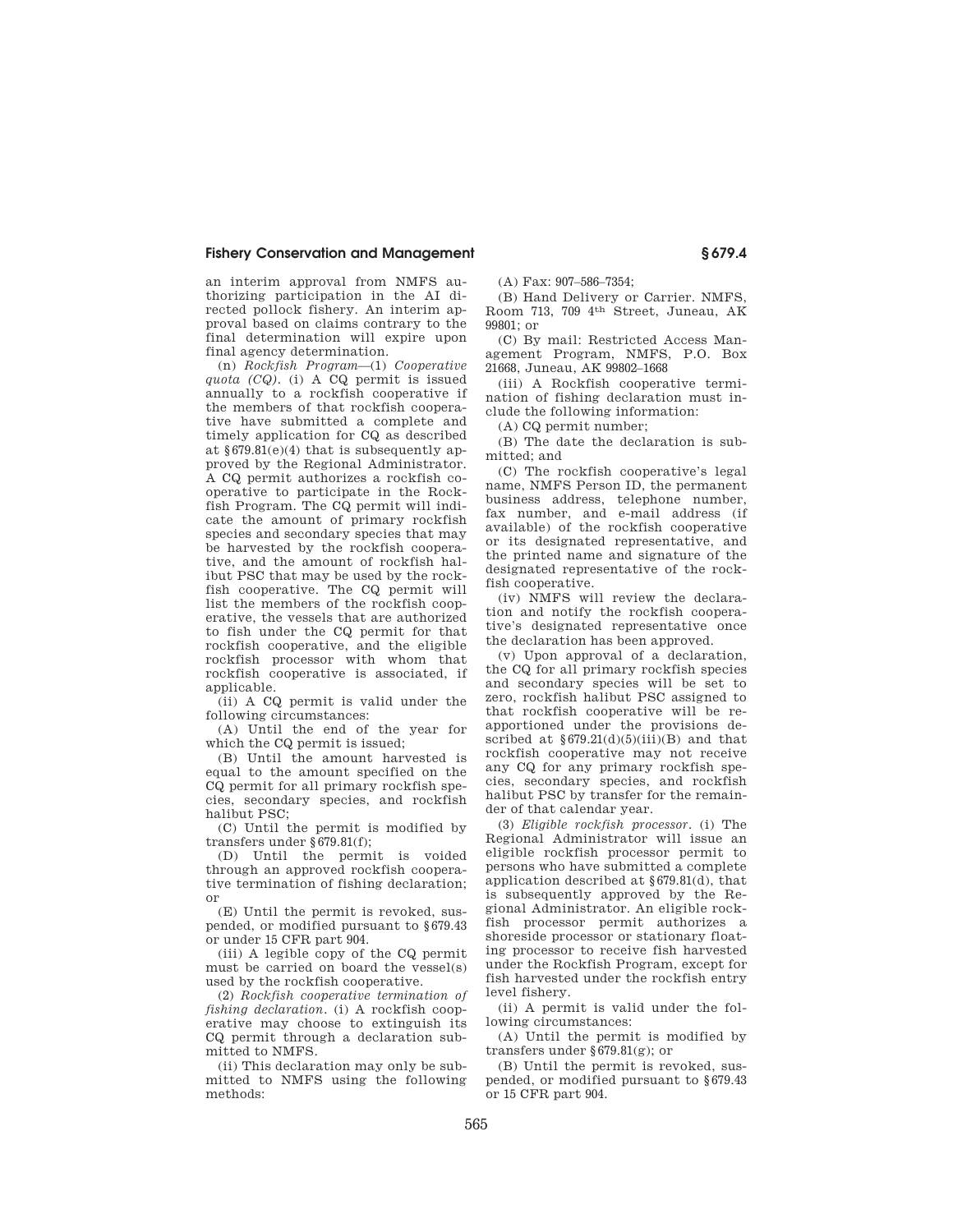(iii) A legible copy of the eligible rockfish processor permit must be available at the facility at which Rockfish Program fish are received.

(o) *Amendment 80 Program*—(1) *Amendment 80 QS permit.* (i) An Amendment 80 QS permit is issued to a person who submits a timely and complete application for Amendment 80 QS that is approved by NMFS under §679.90(b).

(ii) An Amendment 80 QS permit is assigned to the owner of an Amendment 80 vessel that gave rise to that permit under the provisions of §679.90(b), unless the Amendment 80 QS permit is assigned to the holder of an LLP license originally assigned to an Amendment 80 vessel under the provisions of §679.90(d) or §679.90(e).

(iii) If an Amendment 80 QS permit is assigned to the owner of an Amendment 80 vessel the Amendment 80 QS permit will designate the Amendment 80 vessel to which that permit is assigned.

(iv) If an Amendment 80 QS permit is assigned to the holder of an LLP license originally assigned to an Amendment 80 vessel under the provisions of  $§679.90(d)(2)(ii)$  or  $§679.90(e)(4)$ , the Amendment 80 QS permit will be permanently affixed to the LLP license originally assigned to an Amendment 80 vessel which will be designated as an Amendment 80 LLP/QS license.

(v) Amendment 80 QS units assigned to an Amendment 80 QS permit are non-severable from that Amendment 80 QS permit and if transferred, the Amendment 80 QS permit must be transferred in its entirety to another person under the provisions of  $679.90(e)$ 

(vi) A person must hold an Amendment 80 LLP license to hold an Amendment 80 QS permit.

(2) *Amendment 80 Cooperative quota (CQ) permit.* (i) A CQ permit is issued annually to an Amendment 80 cooperative that submits a timely and complete application for CQ that is approved by NMFS as described at  $§679.91(b)(4).$ 

(ii) A CQ permit authorizes an Amendment 80 cooperative to catch a quantity of fish expressed as a portion of the ITAC and halibut and crab PSC that may be held for exclusive use by that Amendment 80 cooperative.

**§ 679.4 50 CFR Ch. VI (10–1–10 Edition)** 

(iii) A CQ permit will indicate the amount of Amendment 80 species that may be caught by the Amendment 80 cooperative, and the amount of Amendment 80 crab and halibut PSC that may be used by the Amendment 80 cooperative. The CQ permit will list the members of the Amendment 80 cooperative, Amendment 80 LLP licenses, Amendment 80 QS permits, and Amendment 80 vessels that are assigned to that Amendment 80 cooperative.

(iv) The amount of CQ listed on the CQ permit will be based on:

(A) The amount of Amendment 80 QS units held by all members of the Amendment 80 cooperative designated on a timely and complete application for CQ as described under §679.91(b) that is approved by NMFS;

(B) The Amendment 80 QS units derived from Amendment 80 QS permits held by members of the Amendment 80 cooperative who have submitted a timely and complete EDR for all Amendment 80 QS permits held by that member as described under §679.94; and

(C) The amount of CQ as modified by an application for CQ transfer as described under §679.91(g) that is approved by NMFS.

(v) A CQ permit is valid until whichever of the following occurs first:

(A) Until the end of the year for which the CQ permit is issued; or

(B) Until the permit is revoked, suspended, or modified pursuant to §679.43 or under 15 CFR part 904.

(vi) A legible copy of the CQ permit must be carried onboard an Amendment 80 vessel assigned to an Amendment 80 cooperative when fishing in the BSAI or adjacent waters open by the State of Alaska for which it adopts a Federal fishing season.

(3) *Amendment 80 limited access fishery permit.* (i) An Amendment 80 limited access fishery permit is required for an Amendment 80 QS holder to catch, process, and receive Amendment 80 species assigned to the Amendment 80 limited access fishery, or use halibut and crab PSC assigned to the Amendment 80 limited access fishery. An Amendment 80 limited access fishery permit is issued annually to an Amendment 80 QS holder who:

(A) Has submitted a timely and complete application for the Amendment 80